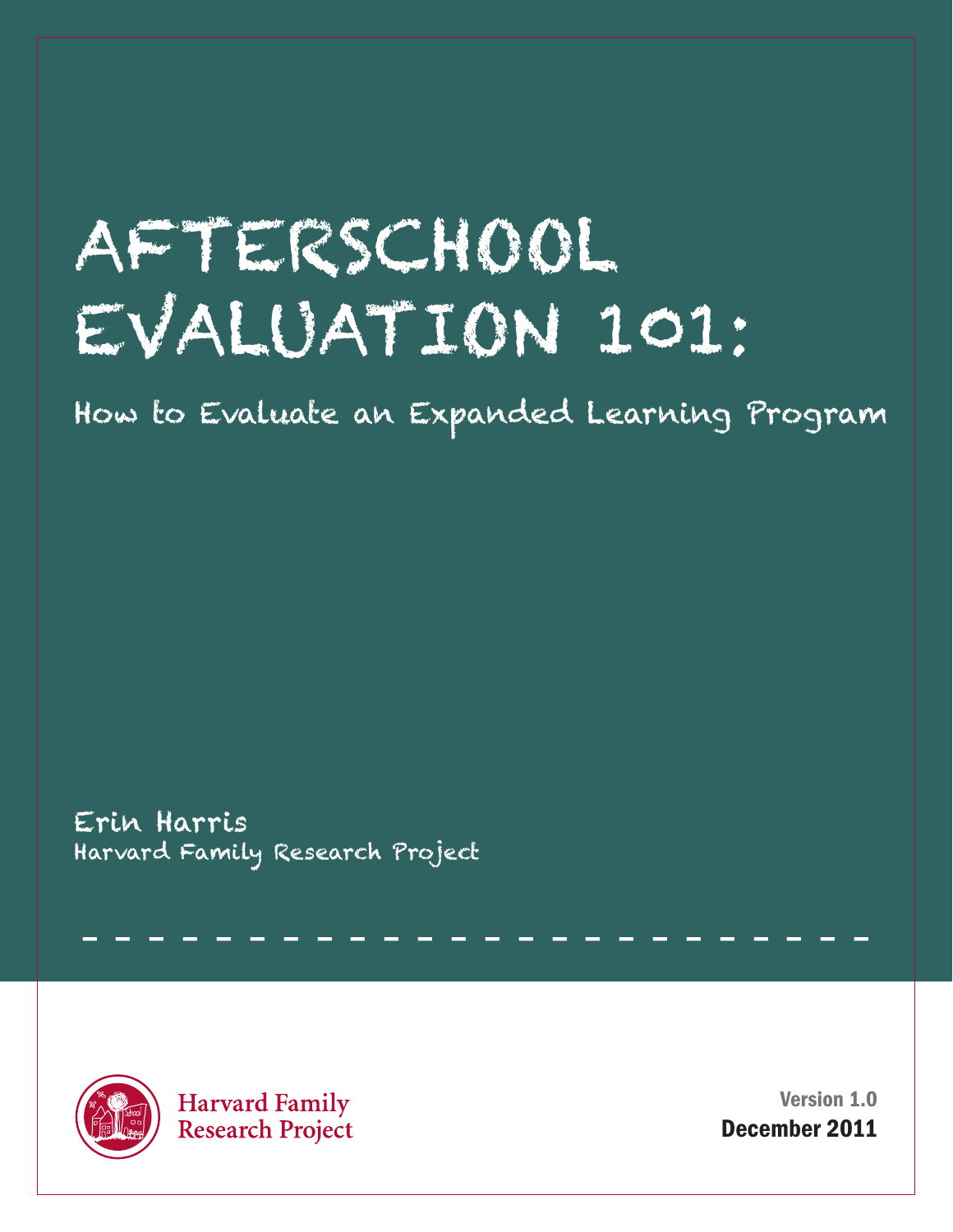# Afterschool Evaluation 101

Table of Contents

| <b>INTRODUCTION</b>                                                                                                            | 1                       |
|--------------------------------------------------------------------------------------------------------------------------------|-------------------------|
| The Importance of Evaluation and Developing an Evaluation Strategy<br>How to Use This Toolkit<br>$\bullet$                     | 1<br>2                  |
| <b>Other Evaluation Resources</b><br>Acknowledgments                                                                           | 2<br>3                  |
| STEP 1: DETERMINING THE EVALUATION'S PURPOSE                                                                                   | 4                       |
| • Why Should We Evaluate Our Program?                                                                                          | 4                       |
| What is our program trying to do?<br>$\bullet$                                                                                 | 4                       |
| What information do our funders expect?<br>What questions do we want to answer?                                                | 5<br>5                  |
| <b>STEP 2: DEVELOPING A LOGIC MODEL</b>                                                                                        | $\overline{\mathbf{r}}$ |
| • What is a logic model and why should we create one?                                                                          | 7                       |
| What does a logic model look like?<br>$\bullet$                                                                                | $\overline{7}$          |
| • How do we define our goals?                                                                                                  | 8                       |
| How do we define our inputs and outputs?                                                                                       | 9<br>9                  |
| How do we identify our outcomes?<br>$\bullet$<br>How do we develop performance measures?                                       | 10                      |
| STEP 3: ASSESSING YOUR PROGRAM'S CAPACITY FOR EVALUATION                                                                       | 11                      |
| • Who should be involved in the process?                                                                                       | 11                      |
| • What resources must be in place?                                                                                             | 11                      |
| Who will conduct our evaluation?<br>$\bullet$<br>How do we find an external evaluator?                                         | 11<br>12                |
|                                                                                                                                |                         |
| STEP 4: CHOOSING THE FOCUS OF YOUR EVALUATION<br>• What is the Five Tier approach and why use it?                              | 13<br>13                |
| How do we conduct a needs assessment (Tier 1)?                                                                                 | 14                      |
| • How do we document program services (Tier 2)?                                                                                | 14                      |
| How do we clarify our program (Tier 3)?                                                                                        | 14                      |
| How do we make program modifications (Tier 4)?                                                                                 | 15                      |
| How do we assess program impact (Tier 5)?                                                                                      | 15                      |
| <b>STEP 5: SELECTING THE EVALUATION DESIGN</b>                                                                                 | 17                      |
| • What type of evaluation should we conduct?<br>What type of data should we collect?                                           | 18<br>18                |
| What evaluation design should we use?                                                                                          | 18                      |
| • What is our time frame for collecting data?                                                                                  | 20                      |
| <b>STEP 6: COLLECTING DATA</b>                                                                                                 | 22                      |
| • How do we select our program sample?                                                                                         | 22                      |
| What data collection methods should we use?                                                                                    | 23                      |
| How do we choose evaluation tools and instruments?                                                                             | 24                      |
| What ethical issues do we need to consider in our data collection?<br>How do we collect participation data?                    | 24<br>25                |
| How can we manage our evaluation data?<br>$\bullet$                                                                            | 27                      |
| <b>STEP 7: ANALYZING DATA</b>                                                                                                  | 28                      |
| • How do we prepare our data for analysis?                                                                                     | 28                      |
| How do we analyze quantitative data?<br>$\bullet$                                                                              | 28                      |
| How do we analyze qualitative data?<br>• How do we make sense of the data we have analyzed?                                    | 29<br>29                |
| <b>STEP 8: PRESENTING EVALUATION RESULTS</b>                                                                                   | 30                      |
| • How do we communicate results to stakeholders?                                                                               | 30                      |
| • What level of detail do we report to stakeholders?                                                                           | 30                      |
| What do we include in an evaluation report?                                                                                    | 31                      |
| • How can we make our evaluation findings interesting and accessible?                                                          | 32                      |
| <b>STEP 9: USING EVALUATION DATA</b>                                                                                           | 33                      |
| • How do we use evaluation to make program improvements?                                                                       | 33                      |
| • How do we use evaluation to inform our future evaluation activities?<br>How do we use evaluation for marketing?<br>$\bullet$ | 34<br>34                |
| • Who needs to be involved in decisions about how to use the evaluation data?                                                  | 35                      |
| <b>APPENDIX A: KEY RESOURCES</b>                                                                                               | 36                      |
| <b>APPENDIX B: DISCUSSION QUESTIONS</b>                                                                                        | 37                      |
|                                                                                                                                |                         |
| <b>APPENDIX C: GLOSSARY</b>                                                                                                    | 38                      |

© 2011 President and Fellows of Harvard College. All rights reserved. May not be reproduced whole or in part without written permission from Harvard Family Research Project.

> Harvard Family Research Project Harvard Graduate School of Education 3 Garden Street Cambridge, MA 02138 [www.hfrp.org](http://www.hfrp.org ) Tel: 617-495-9108 Fax: 617-495-8594 [Twitter: @HFRP](http://twitter.com/hfrp)

For questions or comments about this publication, please email [hfrp\\_pubs@gse.harvard.edu](mailto:hfrp_pubs%40gse.harvard.edu?subject=Afterschool%20Evaluation%20101)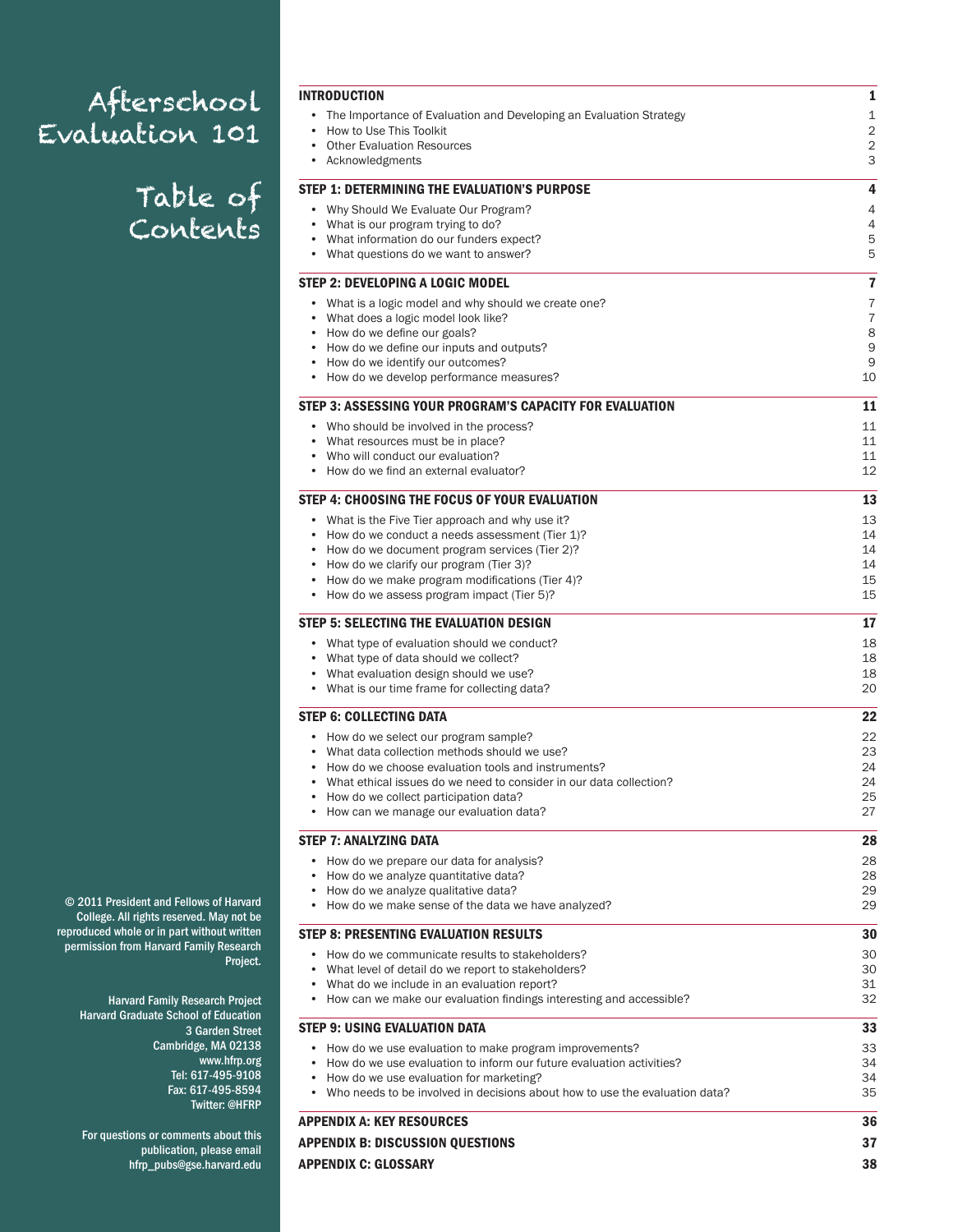# <span id="page-2-1"></span><span id="page-2-0"></span>Introduction

This toolkit is intended to help program directors and staff of afterschool, summer, and other outof-school time (OST) programs develop an [evaluation strategy](#page-39-1).

## THE IMPORTANCE OF EVALUATION AND DEVELOPING AN EVALUATION STRATEGY

#### *What is an evaluation?*

[Evaluation](#page-39-1) helps your OST program measure how successfully it has been implemented and how well it is achieving its [goals](#page-39-1). You can do this by comparing:

| The activities you intended to implement | The activities you actually implemented |
|------------------------------------------|-----------------------------------------|
| The outcomes you intended to accomplish  | The outcomes you actually achieved      |

For example, if you have created an OST program that highlights recreation and nutrition education, with the goal of improving children's abilities to make healthy choices, an evaluation can help you determine if your program has been implemented in a way that will lead to positive [outcomes](#page-40-0) related to your goals (e.g., whether activities offer opportunities for physical activity or learning about better nutrition). In addition, an evaluation can help determine whether participants are actually making healthier choices, such as choosing recess games that involve physical activity, or selecting fruit as a snack rather than cookies.

#### *Who should conduct an evaluation?*

Every OST program can and should collect at least some basic information to help evaluate its success. Even a new program that is just getting up and running can begin to evaluate who is participating in the program, and why. A more established program, meanwhile, can evaluate outcomes for participants related to program goals. And a program that is going through a transition in its goals, activities, and focus can use evaluation to test out new strategies.

#### *Why conduct an evaluation?*

Information gathered during an evaluation helps demonstrate your program's effectiveness and provides valuable insight into how the program can better serve its population. Many programs use evaluations as an opportunity to identify strengths, as well as areas that need improvement, so they can learn how to improve services. In addition, grantmakers often require evaluations of the programs they invest in to ensure that funds are well spent. Positive outcomes for program participants (such as improved academic performance or fewer discipline problems) found during an evaluation can also help "sell" your program to new funders, families, communities, and others who may benefit from, or provide benefits to, your program.

#### *What is an evaluation strategy?*

An evaluation strategy involves developing a well-thought out plan for evaluating your program, with the goal of incorporating the lessons learned from the evaluation into program activities. As part of this larger strategy, evaluation is not viewed merely as a one-time event to demonstrate results, but instead as an important part of an ongoing process of learning and continuous [improvement](#page-40-1).

#### *Why create an evaluation strategy?*

Creating an evaluation strategy can help you to create a plan for evaluation that can both serve the funders' requirements and also inform efforts to improve your program. An evaluation strategy can help your staff recognize the evaluation as a beneficial process, rather than as an added burden imposed by funders. Even if the evaluation results suggest room for improvement, the fact that the program is collecting such data indicates a commitment to learning and continuous improvement and gives a positive impression of the program's potential.

#### *How do we conduct a program evaluation?*

There is no single recipe for conducting a program evaluation. OST programs use a variety of evaluation approaches, methods, and measures—both to collect data for program improvement

## } [Introduction](#page-2-1)

- $S$ tens
	- } [1. Determining the Evaluation's Purpose](#page-5-1)
	- ▶ [2. Developing a Logic Model](#page-8-1) ▶ 3. Assessing Your Program's Capacity for
	-
	- [Evaluation](#page-12-1) ▶ 4. Choosing the Focus of Your Evaluation
	- ▶ [5. Selecting the Evaluation Design](#page-18-1)
	- ▶ [6. Collecting Data](#page-23-1)
	- ▶ [7. Analyzing Data](#page-29-1)
	- ▶ [8. Presenting Evaluation Results](#page-31-1)
	- ▶ 9. Using Evaluation Results
	- **Exercise**
	- ▶ [A. Key Resources](#page-37-1)
	- ▶ [B. Discussion Questions](#page-38-1)
	- ▶ [C. Glossary](#page-39-2)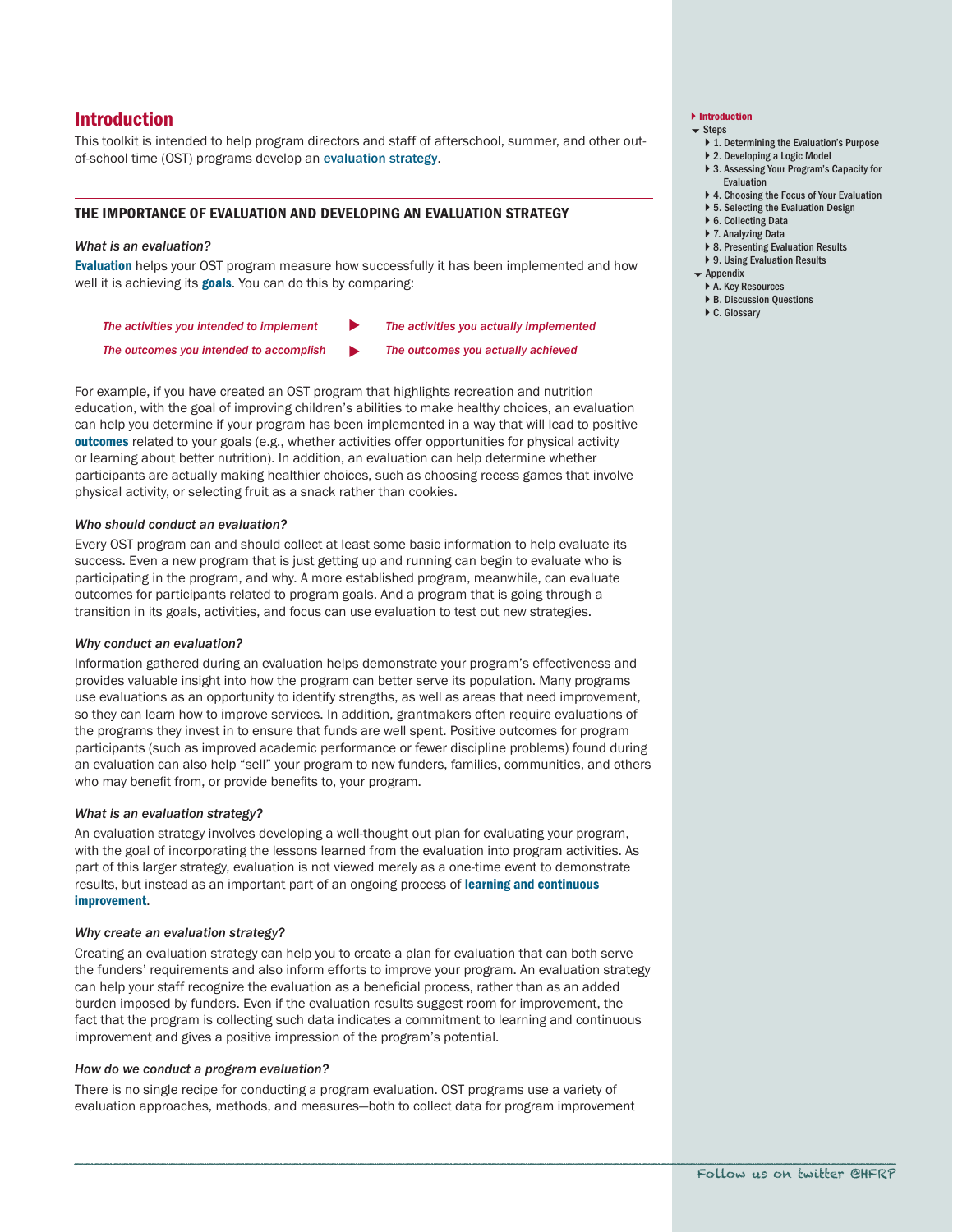and to demonstrate the effectiveness of their programs. It is up to leaders at individual program sites to determine the best approach: one suited to the program's [developmental stage](#page-39-2), the needs of program participants and the community, and funder expectations. One common challenge is developing an evaluation approach that satisfies the different interests and needs of the various **[stakeholders](#page-42-0)**: Funders may want one thing, while parents and program staff want another. Regardless of the approach, your evaluation strategy should be designed within a larger question of how the data you collect can be used to shape and improve your program's activities.

## HOW TO USE THIS TOOLKIT

This toolkit stresses the need to create a larger evaluation strategy to guide your evaluation plans. This toolkit will walk you through the steps necessary to plan and implement an evaluation strategy for your OST program.

#### This toolkit is structured in a series of nine steps:

- Step 1 helps you to determine the overall purpose of your evaluation.
- Step 2 outlines how to create a [logic model](#page-40-1), which is a visual representation of your program strategy that can guide your evaluation.
- Step 3 describes how to think through what resources you have available (staffing, etc.) to actually conduct an evaluation.
- • Step 4 discusses how best to focus your evaluation, based on your program's needs, resources, and developmental stage.
- Steps 5 and 6 cover selecting the evaluation design and data collection methods that are best suited to your program.
- Steps 7, 8, and 9 contain information about what to do with the data once you have it, including how to conduct and write up the analysis and, perhaps most importantly, how to use the data that you have analyzed.

Note that each step is designed to build on the last; however, you may prefer to skip ahead to a specific topic of interest. This toolkit also includes a set of discussion questions related to each section that you and others involved in the evaluation may want to consider. In addition, there is a Glossary of evaluation terms (words are denoted in **bold blue text**) included in the Appendix at the end of this document.

## OTHER EVALUATION RESOURCES

This toolkit offers the basics in thinking about and beginning to plan an evaluation strategy for your OST program; you may also want to consult additional resources when it is time to implement your evaluation. Beyond this toolkit, Harvard Family Research Project has several other resources and publications that you may find helpful:

- • *[The Out-of-School Time Research and Evaluation Database](http://hfrp.org/OSTDatabase)* allows you to search through profiles written about evaluations and [research studies](#page-41-0) conducted of OST programs and initiatives. You can search the database by program type to find programs similar to your own that have conducted evaluations, or by methodology to see examples of various types of evaluation methods in practice.
- • *[Measurement Tools for Evaluating OST Programs](http://hfrp.org/OSTMeasurementTools)* describes instruments used by OST programs to evaluate their implementation and outcomes. This resource can provide ideas for possible data collection instruments to use or adapt for your program.
- **[Detangling Data Collection: Methods for Gathering Data](http://hfrp.org/DetanglingDataCollection)** provides an overview of the most commonly used data collection methods and how they are used in evaluation.
- • *[Performance Measures in Out-of-School Time Evaluation](http://hfrp.org/PerformanceMeasuresinOSTEvaluation)* provides information about the [performance measures](#page-40-0) that OST programs have used to document progress and measure [results](#page-41-0) of academic, youth development, and prevention outcomes.
- **[Learning From Logic Models in Out-of-School Time](http://www.hfrp.org/out-of-school-time/publications-resources/learning-from-logic-models-in-out-of-school-time)** offers an in-depth review of logic models and how to construct them. A logic model provides a point of reference against which progress towards achievement of desired outcomes can be measured on an ongoing basis through both performance measurement and evaluation.

\_\_\_\_\_\_\_\_\_\_\_\_\_\_\_\_\_\_\_\_\_\_\_\_\_\_\_\_\_\_\_\_\_\_\_\_\_\_\_\_\_\_\_\_\_\_\_\_\_\_\_\_\_\_\_\_\_\_\_\_\_\_\_\_\_\_\_\_\_\_\_\_\_\_\_\_\_\_\_\_\_\_\_\_\_\_\_

# <span id="page-3-0"></span>Navigation Tip:

The blue glossary terms, red resource titles, and white italic publication titles in the related resources sidebars, are all clickable links that will take you to the relevant part of this document or to the resource's page on [www.hfrp.org](http://www.hfrp.org). The menu on the first page of each section is also clickable to help you navigate between sections.  $\overline{r}$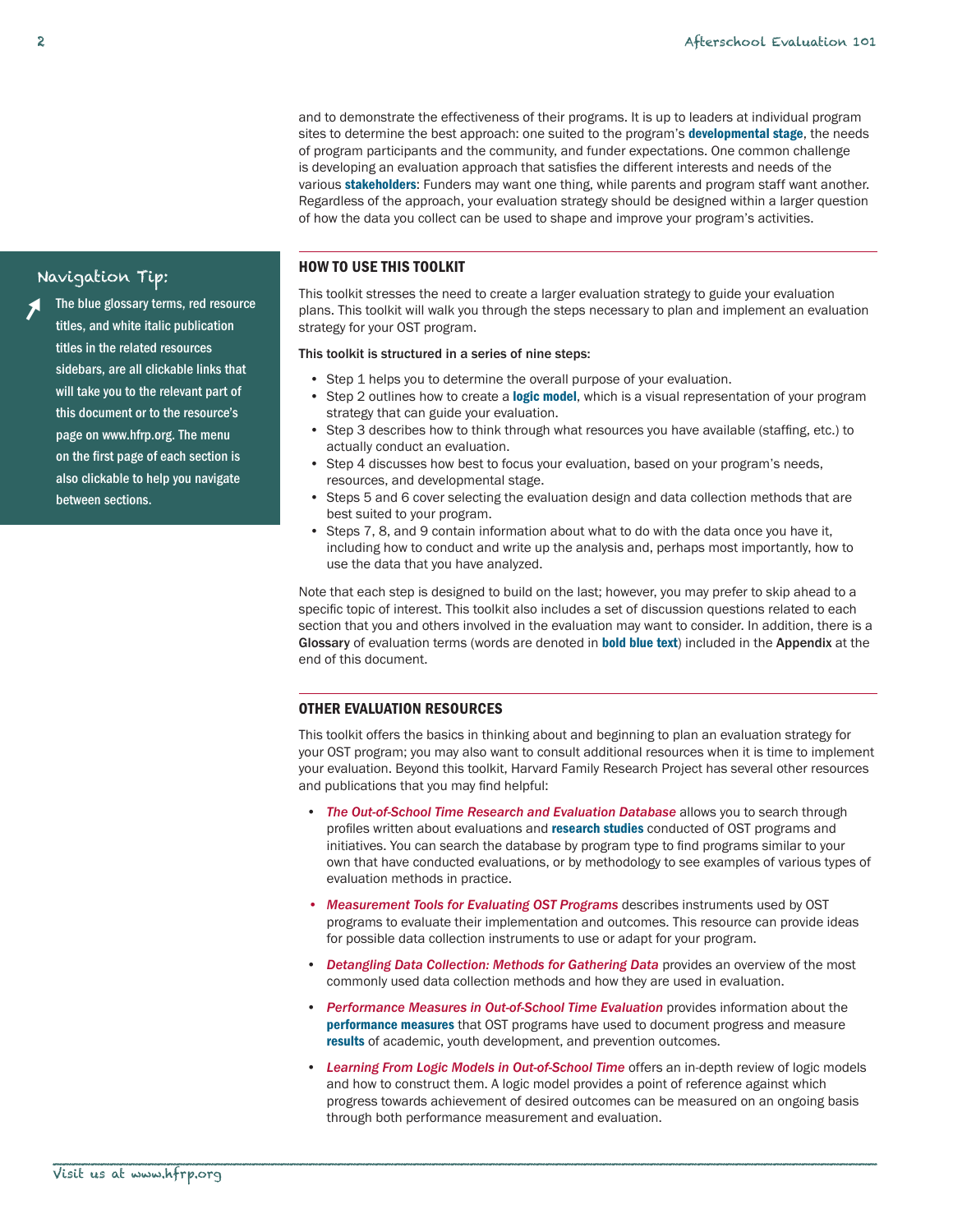<span id="page-4-0"></span>These and other related HFRP resources are referenced within the relevant sections of this toolkit for those who want additional information on that topic. This toolkit also contains a list of key resources for evaluation tools developed by others that we have found especially helpful. You will find a link to this resource list on each page.

## ACKNOWLEDGMENTS

Preparation of this Toolkit was made possible through the support of the Charles Stewart Mott Foundation. We are also grateful for the review and feedback from Priscilla Little, Suzanne Le Menestrel, and Lisa St Clair. Marcella Franck was also instrumental in conceptualizing this tool, while Carly Bourne provided editorial support and guidance in framing this tool for a practitioner audience. Thank you also to Naomi Stephen for her assistance with editing. Parts of this tool were adapted from our 2002 evaluation guide, *[Documenting Progress and Demonstrating Results:](http://hfrp.org/DocumentingProgress)  [Evaluating Local Out-of-School Time Programs](http://hfrp.org/DocumentingProgress)*.

\_\_\_\_\_\_\_\_\_\_\_\_\_\_\_\_\_\_\_\_\_\_\_\_\_\_\_\_\_\_\_\_\_\_\_\_\_\_\_\_\_\_\_\_\_\_\_\_\_\_\_\_\_\_\_\_\_\_\_\_\_\_\_\_\_\_\_\_\_\_\_\_\_\_\_\_\_\_\_\_\_\_\_\_\_\_\_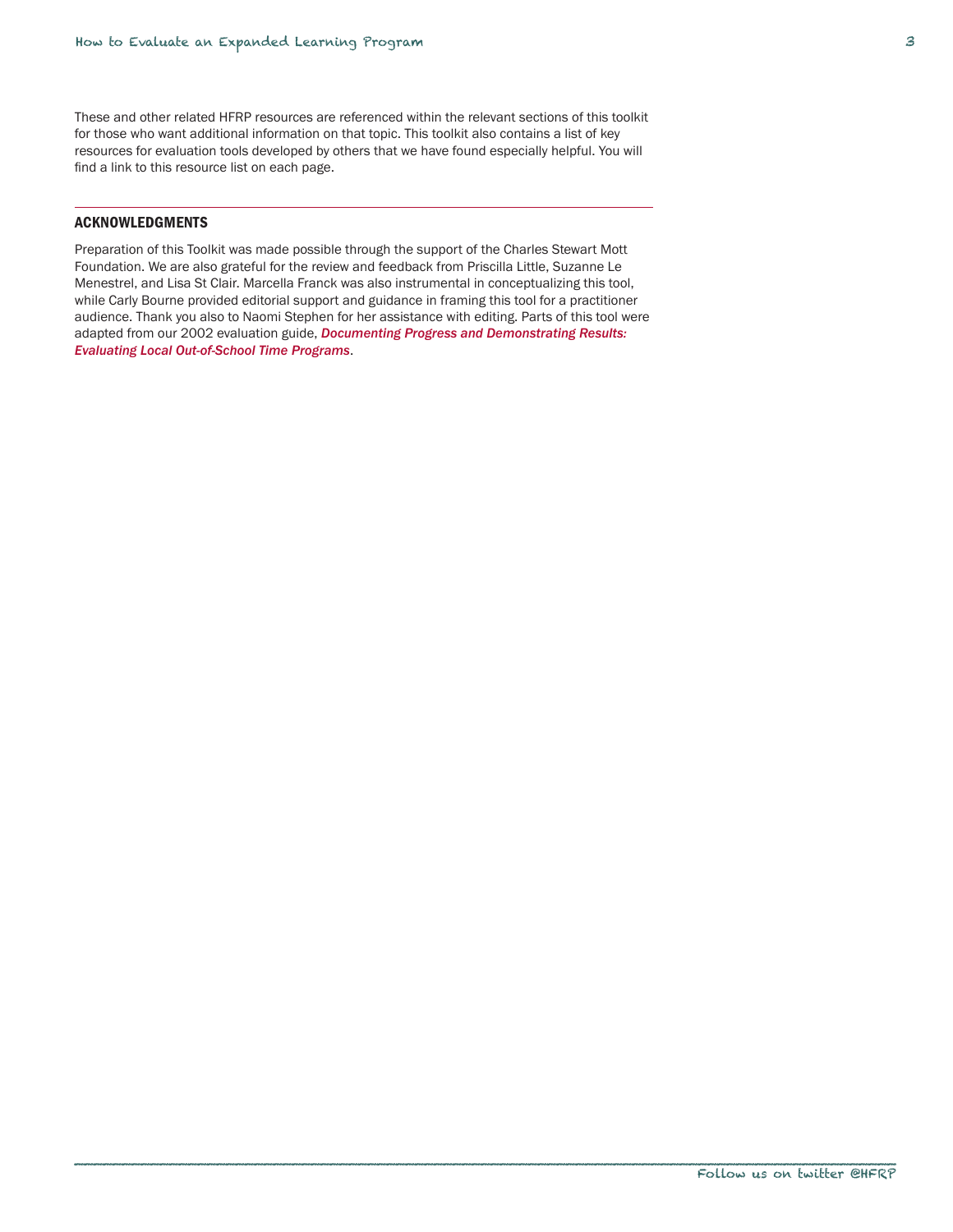#### <span id="page-5-0"></span>**[Introduction](#page-2-1)**

#### $S$ tens

- } [1. Determining the Evaluation's Purpose](#page-5-1)
- ▶ [2. Developing a Logic Model](#page-8-1)
- ▶ 3. Assessing Your Program's Capacity for [Evaluation](#page-12-1)
- ▶ 4. Choosing the Focus of Your Evaluation
- ▶ [5. Selecting the Evaluation Design](#page-18-1)
- ▶ [6. Collecting Data](#page-23-1)
- ▶ [7. Analyzing Data](#page-29-1)
- ▶ [8. Presenting Evaluation Results](#page-31-1) ▶ 9. Using Evaluation Results
- [Appendix](#page-37-1)
- ▶ [A. Key Resources](#page-37-1)
- ▶ [B. Discussion Questions](#page-38-1)
- ▶ [C. Glossary](#page-39-2)

#### RELATED RESOURCES FROM HFRP.ORG

- *• [A Conversation With Gary Henry](http://www.hfrp.org/evaluation/the-evaluation-exchange/issue-archive/evaluation-methodology/a-conversation-with-gary-henry)*
- *Why Evaluate Afterschool [Programs?](http://www.hfrp.org/evaluation/the-evaluation-exchange/issue-archive/out-of-school-time-issue-2/why-evaluate-after-school-programs)*
- *• [Why, When, and How to Use](http://www.hfrp.org/publications-resources/browse-our-publications/why-when-and-how-to-use-evaluation-experts-speak-out)  [Evaluation: Experts Speak Out](http://www.hfrp.org/publications-resources/browse-our-publications/why-when-and-how-to-use-evaluation-experts-speak-out)*

## Evaluation Tip:

If you are conducting an evaluation for accountability to funders, consider incorporating it into a strategy that also allows you to use the data you collect for learning and continuous improvement, rather than just for the purpose of fulfilling a funder mandate.

## Evaluation Tip:

Having a discussion with everyone involved in your program to clarify goals together can help everybody, including staff, create a shared understanding of your program's purpose.

# <span id="page-5-1"></span>STEP 1: Determining the Evaluation's Purpose

Programs conduct evaluations for a variety of reasons. It is important for your program to determine (and be in agreement about) the various reasons that you want or need an evaluation before beginning to plan it. There are four questions that are essential to consider in determining the purpose of your evaluation:

- • Why should we evaluate our program?
- What is our program trying to do?
- • What information do our funders expect?
- What questions do we want to answer?

## 1. WHY SHOULD WE EVALUATE OUR PROGRAM?

In planning for an evaluation, start by thinking about why you want to conduct an evaluation. What are the benefits and how will it be used? An evaluation should be conducted for a specific purpose, and all parties involved should have a clear understanding of this purpose as they start the evaluation planning.

OST programs usually conduct an evaluation for one, or both, of two primary reasons:

- *• To aid learning and continuous improvement.* Rather than being merely a static process where information is collected at a single point in time, an evaluation can become a practical tool for making ongoing program improvements. Evaluation data can help program management make decisions about what is (and isn't) working, where improvement is needed, and how to best allocate available resources.
- **To demonstrate accountability.** Evaluation data can be used to demonstrate to current funders that their investments are paying off.

There are also two secondary purposes that may drive evaluations:

- • *To market your program.* Evaluation results, particularly regarding positive outcomes for youth participants, can be used in marketing tools—such as brochures or published reports to recruit new participants and to promote the program to the media as well as to potential funders and community partners.
- • *To build a case for sustainability.* Evaluation results can illustrate your program's impact on participants, families, schools, and the community, which can help to secure funding and other resources that will allow your program to continue to operate.

Be clear from the beginning about why you are conducting the evaluation and how you plan to use the results.

## 2. WHAT IS OUR PROGRAM TRYING TO DO?

One of the initial steps in any evaluation is to define program goals and how services aim to meet these goals. If you are creating an evaluation for an already-established program, chances are that the program's goals, inputs, and outputs are already defined (see more detailed descriptions of [goals](#page-39-1), [inputs](#page-40-1), and [outputs](#page-40-0) in Step 2). If not, or if you are starting a new program, these elements will need to be determined. Many established programs can also benefit from revisiting their existing goals, inputs, and outputs, and tweaking them as necessary to ensure that the program is as effective as possible.

As you will learn in Step 2, your inputs, outputs, and goals should all have a logical connection to one another. So, for example, if your program aims to improve academic outcomes, your activities should include a focus on academic instruction or support, such as homework help or a program curriculum that is designed to complement in-school learning.

A useful approach to goal-setting is the development of a logic model. Step 2 of this toolkit defines this term, and explores how to develop a logic model and also how to use it for your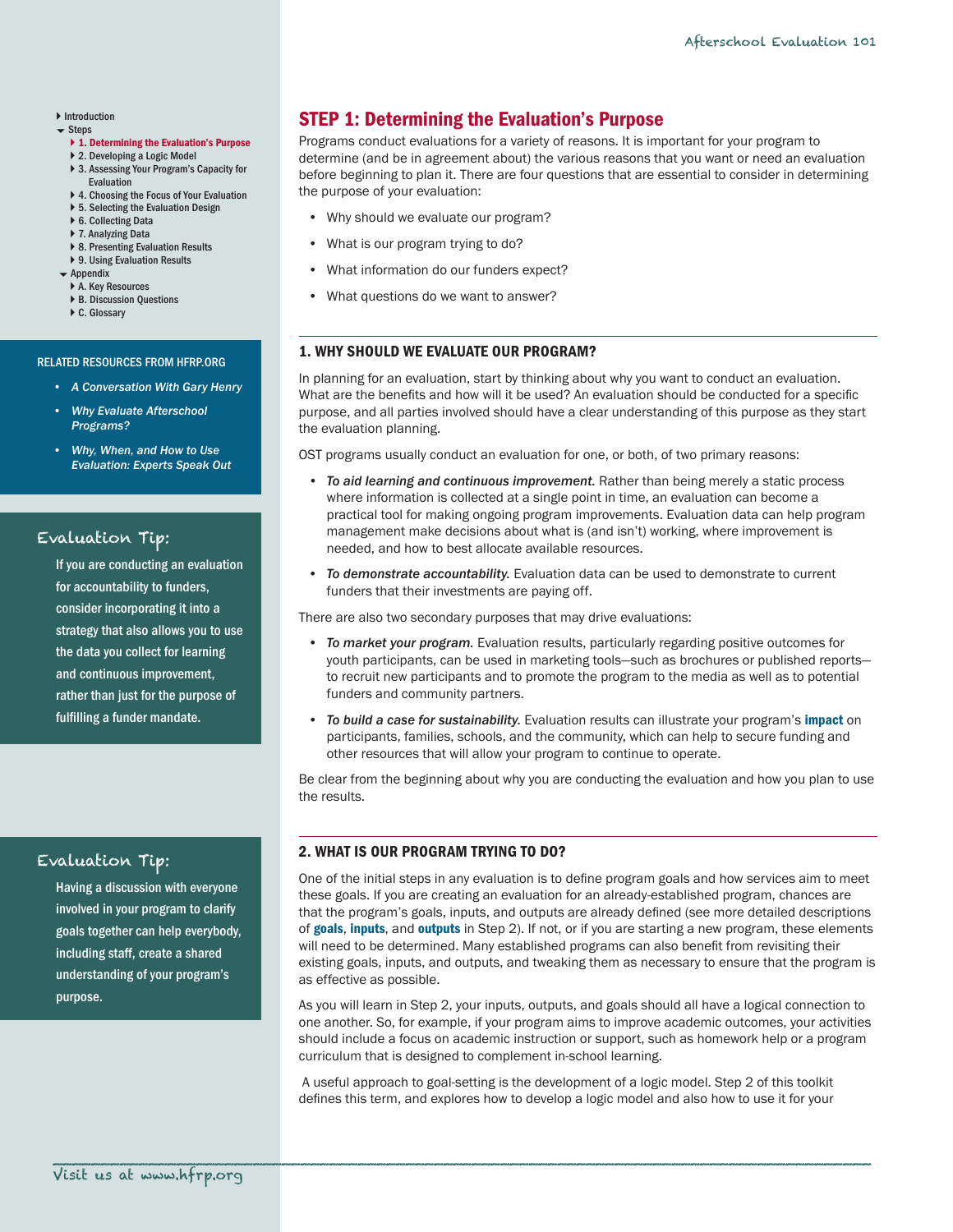<span id="page-6-0"></span>evaluation. Whether or not you choose to develop a logic model, it is crucial that your program have clearly articulated goals and objectives in order to determine the evaluation's purpose and focus.

## 3. WHAT INFORMATION DO OUR FUNDERS EXPECT?

Many programs enter the evaluation process with specific evaluation requirements. Funders may require programs to collect information about participants, their families, and the services they receive. Some funders also impose specific time frames, formats, and dissemination procedures for reporting results. For example, a funder may tell you that you need to produce a 10-to-15 page evaluation report covering the first year of funding that describes program implementation successes and challenges, and that the report should be made publicly available in some way (such as posting it on your own or the funder's website).

The following strategies can help programs negotiate with funders about evaluation requirements:

- • *Work with funders to clarify what information they expect and when they expect it.* Maintain a continuing dialogue with funders about the kinds of information they are interested in and would find useful. Ask funders how evaluation results will be used—for example, an evaluation of the first year of a program's operation might be used only to establish a **[baseline](#page-39-2)**. Find out if the evaluation is intended to be [formative](#page-39-1) (providing information that will strengthen or improve your program) or [summative](#page-42-0) (judging your program's outcomes and overall effectiveness).
- • *Allow for startup time for your program before investing in an evaluation*. A program must be established and running smoothly before it is ready for a formal evaluation. In most cases, a program will not be ready for a full-blown evaluation in its first year of implementation, since the first year tends to involve a lot of trial and error, and refinements to program strategies and activities. These refinements may even extend to a second or third year, depending on the program. Startup time can be used for other evaluation-related tasks, however, such as conducting a [needs assessment](#page-40-0) (see Step 4) and collecting background data on the population targeted by your program.
- **Think collaboratively and creatively about effective evaluation strategies.** Funders can often provide valuable insights into how to evaluate your program, including suggestions on how to collect data to help with program improvement.
- • Work with the funder to set realistic expectations for evaluation based on how long your program has been in operation—that is, the program's [developmental stage](#page-39-1). Be explicit about reasonable time frames; for instance, it is unrealistic to expect progress on long-term participant outcomes after only one year of program participation.
- • *Try to negotiate separate funds for the evaluation component of your program.* Be sure to note any additional staffing and resources needed for evaluation.
- • *Work with funders to create an evaluation strategy that satisfies their needs, as well as your program's needs.* Evaluation should be seen as part of a larger learning strategy, rather than just a one-time activity demonstrating accountability to funders. If the funders are truly supportive of your program, they should welcome an evaluation plan that includes collecting data that can be used for program improvements.

If your program has multiple funders that require you to conduct an evaluation, negotiating an evaluation strategy that meets all of their needs is likely to be an additional challenge. Addressing the issues outlined above when planning your evaluation strategy can help you to better navigate diverse funder requirements.

## 4. WHAT QUESTIONS DO WE WANT TO ANSWER?

Before beginning an evaluation, you must decide which aspects of your program you want to focus on in order to ensure that the results will be useful. Answering the questions below can help you to form evaluation questions that are realistic and reasonable, given your program's mission and goals. Ask yourself the following:

## Evaluation Tip:

Set ambitious but realistic expectations for the evaluation. Do not give in to funder pressure to provide results that you think you are unlikely to be able to deliver just to appease the funder.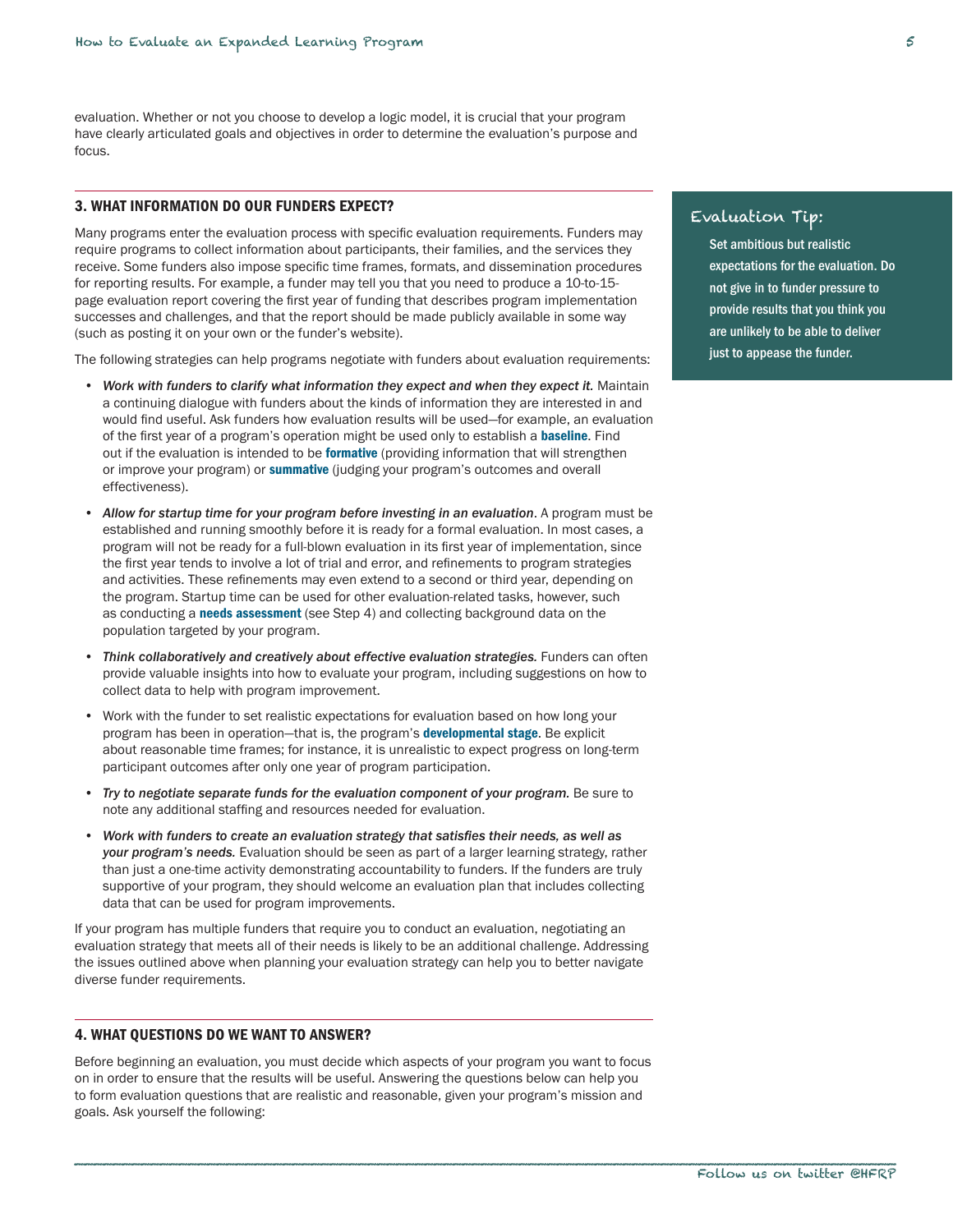#### RELATED RESOURCES FROM HFRP.ORG

- *• [KIDS COUNT Self-Assessment:](http://www.hfrp.org/evaluation/the-evaluation-exchange/issue-archive/strategic-communications/kids-count-self-assessment-bridging-evaluation-with-strategic-communication-of-data-on-children-families)  [Bridging Evaluation With Strategic](http://www.hfrp.org/evaluation/the-evaluation-exchange/issue-archive/strategic-communications/kids-count-self-assessment-bridging-evaluation-with-strategic-communication-of-data-on-children-families)  [Communication of Data on Children](http://www.hfrp.org/evaluation/the-evaluation-exchange/issue-archive/strategic-communications/kids-count-self-assessment-bridging-evaluation-with-strategic-communication-of-data-on-children-families)  [& Families](http://www.hfrp.org/evaluation/the-evaluation-exchange/issue-archive/strategic-communications/kids-count-self-assessment-bridging-evaluation-with-strategic-communication-of-data-on-children-families)*
- *• [Supporting Effective After School](http://www.hfrp.org/evaluation/the-evaluation-exchange/issue-archive/out-of-school-time-issue-2/supporting-effective-after-school-programs-the-contribution-of-developmental-research)  [Programs: The Contribution of](http://www.hfrp.org/evaluation/the-evaluation-exchange/issue-archive/out-of-school-time-issue-2/supporting-effective-after-school-programs-the-contribution-of-developmental-research)  [Developmental Research](http://www.hfrp.org/evaluation/the-evaluation-exchange/issue-archive/out-of-school-time-issue-2/supporting-effective-after-school-programs-the-contribution-of-developmental-research)*
- *• [Evaluation and the Sacred Bundle](http://www.hfrp.org/evaluation/the-evaluation-exchange/issue-archive/evaluation-methodology/evaluation-and-the-sacred-bundle)*

## Evaluation Tip:

Use what you already know to help shape your evaluation questions. If you have done previous evaluations or needs assessments, build on what you learned to craft new evaluation questions and approaches. You can also use existing data sets, such as those from Kids Count and the U.S. Census Bureau, as well as other programs' evaluations and existing youth development research. See *Key Resources* for more information about existing data sets.

- • What is our motivation for conducting an evaluation? That is, are we primarily motivated by a desire for learning and continuous improvement, funder accountability, marketing, building a case for sustainability, or some combination of these? (As outlined in *Why should we evaluate our program?*)
- What data can we collect that will assist learning and continuous improvement within our program?
- Are we required by a funder to follow a specific reporting format?
- What is our time frame for completing the evaluation?
- How can we gain support for the evaluation from program staff, schools, and others with an interest in our program, and how do we involve them in the process?
- How can we provide information that is useful to our stakeholders?

All programs should at least examine program **[participation data](#page-40-0)** to determine the demographics of those who participate, how often they participate, and whether they remain in the program. Step 6 provides guidance on how (and why) to start collecting participation data.

Depending on your responses to the above questions, evaluation questions you may want to consider include:

- • Does our program respond to participant needs?
- • What are the costs of our program?
- Who staffs our program? What training do they need?

\_\_\_\_\_\_\_\_\_\_\_\_\_\_\_\_\_\_\_\_\_\_\_\_\_\_\_\_\_\_\_\_\_\_\_\_\_\_\_\_\_\_\_\_\_\_\_\_\_\_\_\_\_\_\_\_\_\_\_\_\_\_\_\_\_\_\_\_\_\_\_\_\_\_\_\_\_\_\_\_\_\_\_\_\_\_\_

- What services does our program provide? How can we improve these services?
- What is our program's impact on youth participants' academic, social, and physical wellbeing?
- What roles do families and the larger community play in the program, and how does the program benefit them?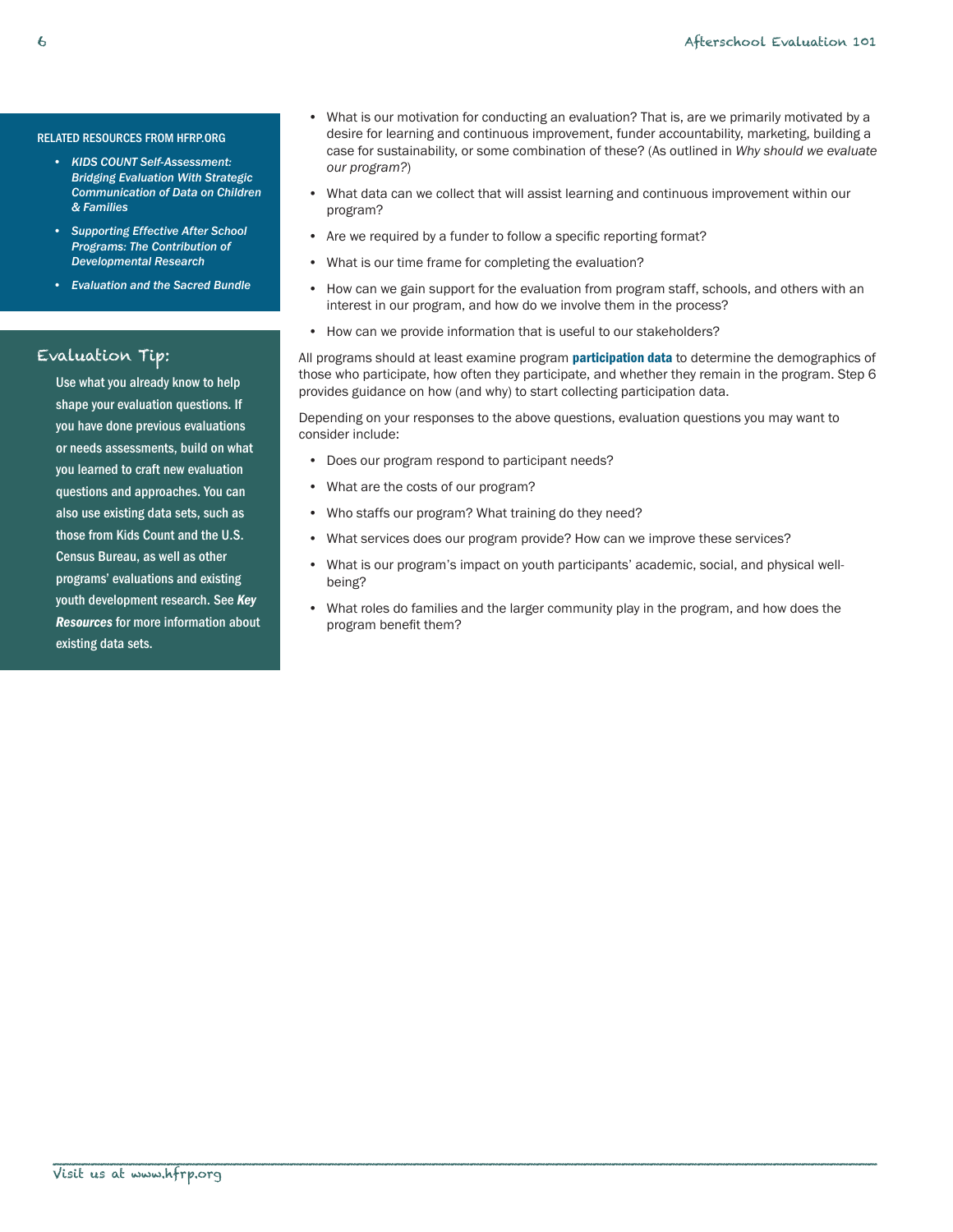## <span id="page-8-1"></span><span id="page-8-0"></span>STEP 2: Developing a Logic Model

In designing an evaluation, it is important to have a clear understanding of the goals of the program to be evaluated, and to be realistic about expectations. A logic model is a useful tool that will assist you in defining program goals and figuring out the focus of the evaluation. This section addresses the following questions:

- What is a logic model and why should we create one?
- • What does a logic model look like?
- How do we define our goals?
- How do we define our inputs and outputs?
- How do we identify our outcomes?
- How do we develop performance measures?

#### 1. WHAT IS A LOGIC MODEL AND WHY SHOULD WE CREATE ONE?

A [logic model](#page-40-1) is a concise way to show how a program is structured and how it can make a difference for a program's participants and community. It is a one-page visual presentation—often using graphical elements such as charts, tables, and arrows to show relationships—that displays:

- The key elements of a program (i.e., its activities and resources).
- The rationale behind the program's service delivery approach (i.e., its goals).
- The intended results of the program and how they can be measured (i.e., the program's outcomes).
- The cause-and-effect relationships between the program and its intended results.

A logic model also can help identify the core elements of an evaluation strategy. Like an architect's scale model of a building, a logic model is not supposed to be a detailed "blueprint" of what needs to happen. Instead, the logic model lays out the major strategies to illustrate how they fit together and whether they can be expected to add up to the changes that program stakeholders want to see.

Creating a logic model at the beginning of the evaluation process not only helps program leaders think about how to conduct an evaluation, but also helps programs choose what parts of their program (e.g., which activities and goals) they want to evaluate; it is one of the key methods used to assist organizations in tracking program progress towards implementing activities and achieving goals. Since creating a logic model requires a step-by-step articulation of the goals of your program and the proposed activities that will be conducted to carry out those goals, a logic model can also be helpful in charting the resources your program needs to carry out the evaluation process.

#### 2. WHAT DOES A LOGIC MODEL LOOK LIKE?

Although logic models can be put together in a number of different ways, the following components are important to consider when constructing your logic model:

*Goals*—what your program ultimately hopes to achieve. Sometimes organizations choose to put their goals at the end of the logic model to show a logical progression. However, your goals should drive the rest of your logic model, and for that reason, you may want to consider putting the goals right at the beginning.

*Inputs*—the resources at your program's disposal to use to work toward program goals These resources include such supports as your program's staff, funding resources, and community partners.

*Outputs*—the services that your program provides to reach its goals. These services will primarily consist of the program activities offered to youth participants, although you may also offer other

- **[Introduction](#page-2-1)**
- $S$ tens
	- } [1. Determining the Evaluation's Purpose](#page-5-1) ▶ [2. Developing a Logic Model](#page-8-1)
	- ▶ 3. Assessing Your Program's Capacity for
	- [Evaluation](#page-12-1)
	- ▶ 4. Choosing the Focus of Your Evaluation
	- ▶ [5. Selecting the Evaluation Design](#page-18-1)
	- ▶ [6. Collecting Data](#page-23-1)
	- ▶ [7. Analyzing Data](#page-29-1)
	- ▶ [8. Presenting Evaluation Results](#page-31-1) ▶ 9. Using Evaluation Results
	-
- **Exercise** ▶ [A. Key Resources](#page-37-1)
- ▶ [B. Discussion Questions](#page-38-1)
- ▶ [C. Glossary](#page-39-2)

## RELATED RESOURCES FROM HFRP.ORG

- *• [Eight Outcome Models](http://www.hfrp.org/evaluation/the-evaluation-exchange/issue-archive/evaluation-methodology/eight-outcome-models)*
- *• [An Introduction to Theory of](http://www.hfrp.org/evaluation/the-evaluation-exchange/issue-archive/evaluation-methodology/an-introduction-to-theory-of-change)  [Change](http://www.hfrp.org/evaluation/the-evaluation-exchange/issue-archive/evaluation-methodology/an-introduction-to-theory-of-change)*
- *• [Learning From Logic Models in](http://www.hfrp.org/out-of-school-time/publications-resources/learning-from-logic-models-in-out-of-school-time)  [Out-of-School Time](http://www.hfrp.org/out-of-school-time/publications-resources/learning-from-logic-models-in-out-of-school-time)*
- *• [Evaluating Complicated—and](http://www.hfrp.org/evaluation/the-evaluation-exchange/issue-archive/evaluation-methodology/evaluating-complicated-and-complex-programs-using-theory-of-change)  [Complex—Programs Using](http://www.hfrp.org/evaluation/the-evaluation-exchange/issue-archive/evaluation-methodology/evaluating-complicated-and-complex-programs-using-theory-of-change)  [Theory of Change](http://www.hfrp.org/evaluation/the-evaluation-exchange/issue-archive/evaluation-methodology/evaluating-complicated-and-complex-programs-using-theory-of-change)*
- *Using Narrative Methods to [Link Program Evaluation and](http://www.hfrp.org/evaluation/the-evaluation-exchange/issue-archive/reflecting-on-the-past-and-future-of-evaluation/using-narrative-methods-to-link-program-evaluation-and-organization-development)  [Organization Development](http://www.hfrp.org/evaluation/the-evaluation-exchange/issue-archive/reflecting-on-the-past-and-future-of-evaluation/using-narrative-methods-to-link-program-evaluation-and-organization-development)*

#### RELATED RESOURCES FROM HFRP.ORG

- *• [Logic Models in Out-of-School](http://www.hfrp.org/evaluation/the-evaluation-exchange/issue-archive/evaluating-out-of-school-time/logic-models-in-out-of-school-time)  [Time](http://www.hfrp.org/evaluation/the-evaluation-exchange/issue-archive/evaluating-out-of-school-time/logic-models-in-out-of-school-time)*
- *• [Logic Model Basics](http://www.hfrp.org/evaluation/the-evaluation-exchange/issue-archive/out-of-school-time-issue-2/logic-model-basics)*
- *• [Project HOPE: Working Across](http://www.hfrp.org/evaluation/the-evaluation-exchange/issue-archive/complementary-learning/project-hope-working-across-multiple-contexts-to-support-at-risk-students)  [Multiple Contexts to Support](http://www.hfrp.org/evaluation/the-evaluation-exchange/issue-archive/complementary-learning/project-hope-working-across-multiple-contexts-to-support-at-risk-students)  [At-Risk Students](http://www.hfrp.org/evaluation/the-evaluation-exchange/issue-archive/complementary-learning/project-hope-working-across-multiple-contexts-to-support-at-risk-students)*
- *• [Theory of Action in Practice](http://www.hfrp.org/evaluation/the-evaluation-exchange/issue-archive/professional-development/theory-of-action-in-practice)*
- **Logic Models in Real Life: After** *[School at the YWCA of Asheville](http://www.hfrp.org/evaluation/the-evaluation-exchange/issue-archive/out-of-school-time-issue-2/logic-models-in-real-life-after-school-at-the-ywca-of-asheville)*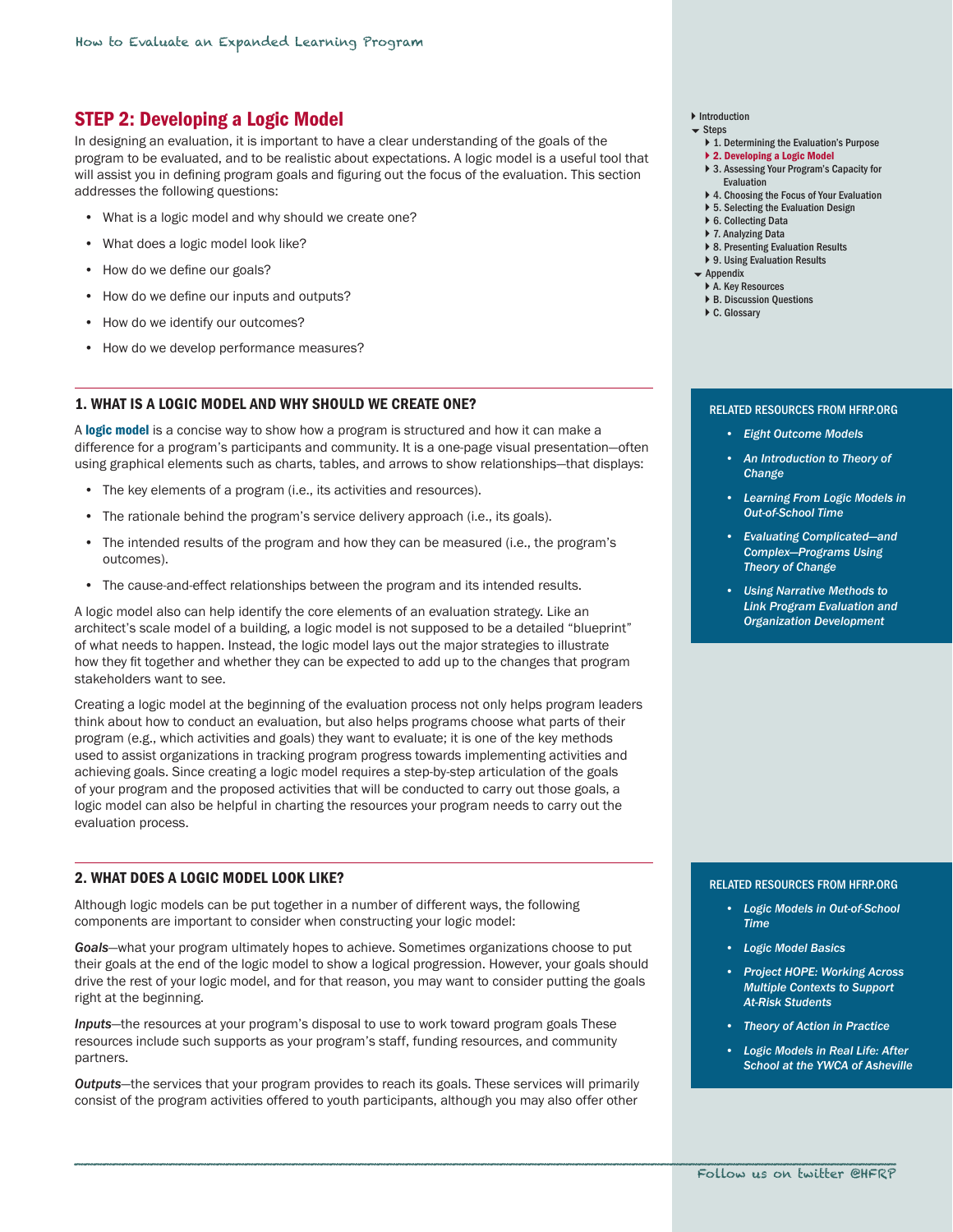# <span id="page-9-0"></span>Evaluation Tip:

There are many ways to depict a logic model—there is no one "right" way to do it. Choose the approach that works best for your program.

services—such as activities aimed at families and communities—that also will be part of your outputs. As part of this step, it is important to have a clear picture of the specific target population for your activities (e.g., girls, low-income youth, a specific age range, youth living in a specific community).

*Outcomes*—your program's desired short-term, intermediate, and long-term results. Generally, short-term outcomes focus on changes in knowledge and attitudes, intermediate outcomes focus on changes in behaviors, and long-term outcomes tend to focus on the larger impact of your program on the community.

*Performance measures*—the data that your program collects to assess the progress your program has made toward its goals. These data include:

- **[Measures of effort](#page-40-1)**, which describe whether and to what extent outputs were implemented as intended (e.g., the number of youth served in your program, the level of youth and parent satisfaction with the program).
- [Measures of effect](#page-40-0), which convey whether you are meeting your outcomes (e.g., improvements in youth participants' skills, knowledge, and behaviors).

The table below provides a sample logic model for an OST program that focuses on providing academic support to youth.

## *TABLE 1: Example of a logic model for an academically focused OST program*

| <b>Goals</b>                                                                       | <b>Inputs</b>                                                          | <b>Outputs</b>                                                                                                                                                                                                                         | <b>Outcomes</b>                                                                                                                                                                     | <b>Performance measures</b>                                                                                                                                                                                                                                                                                     |
|------------------------------------------------------------------------------------|------------------------------------------------------------------------|----------------------------------------------------------------------------------------------------------------------------------------------------------------------------------------------------------------------------------------|-------------------------------------------------------------------------------------------------------------------------------------------------------------------------------------|-----------------------------------------------------------------------------------------------------------------------------------------------------------------------------------------------------------------------------------------------------------------------------------------------------------------|
| Improve the<br>academic<br>development and<br>performance of at-<br>risk students. | Program staff<br><b>Funding</b><br>٠<br>School & community<br>partners | <b>Activities:</b><br>Academic enrichment<br>Homework help/tutoring<br>Target population:<br>Children in the local community<br>classified as "at risk for academic<br>failure" based on family income<br>and poor school performance. | <b>Short-Term:</b><br>Greater interest in school<br>Intermediate:<br>Improved academic grades<br>and test scores<br>Long-Term:<br>Higher graduation and<br>college attendance rates | <b>Measures of effort:</b><br>Number of youth served in the program<br>Number of sessions held<br>Level of youth and parent satisfaction<br>with the program<br><b>Measures of effect:</b><br>Changes in participants' academic<br>grades<br>Test scores<br><b>Graduation rates</b><br>College attendance rates |

For examples of specific programs' logic models, see:

- • *[Project HOPE: Working Across Multiple Contexts to Support At-Risk Students](http://www.hfrp.org/evaluation/the-evaluation-exchange/issue-archive/complementary-learning/project-hope-working-across-multiple-contexts-to-support-at-risk-students)*
- • *[Theory of Action in Practice](http://www.hfrp.org/evaluation/the-evaluation-exchange/issue-archive/professional-development/theory-of-action-in-practice)*
- • *[Logic Models in Real Life: After School at the YWCA of Asheville](http://www.hfrp.org/evaluation/the-evaluation-exchange/issue-archive/out-of-school-time-issue-2/logic-models-in-real-life-after-school-at-the-ywca-of-asheville)*

## 3. HOW DO WE DEFINE OUR GOALS?

While the goals are the results that your program aims to achieve, they must be considered from the beginning since all of the other pieces of the logic model should be informed by those goals. To determine your goals, ask yourself: What are we ultimately trying to achieve with our program?

For established programs, the goals may already be in place, but it is important to ensure that the goals are clear and realistic, and that there is a common understanding and agreement about these goals across program stakeholders. Revisiting existing goals can allow time for reflection, as well as possible refinement of the goals to better fit the program's current focus and stakeholders' current interests.

## Evaluation Tip:

Consult a variety of program stakeholders to identify what they hope to get out of the program. Their feedback can help inform the program's goals. These stakeholders could include program staff, families, community partners, evaluators, principals, teachers and other school staff, and the participants themselves.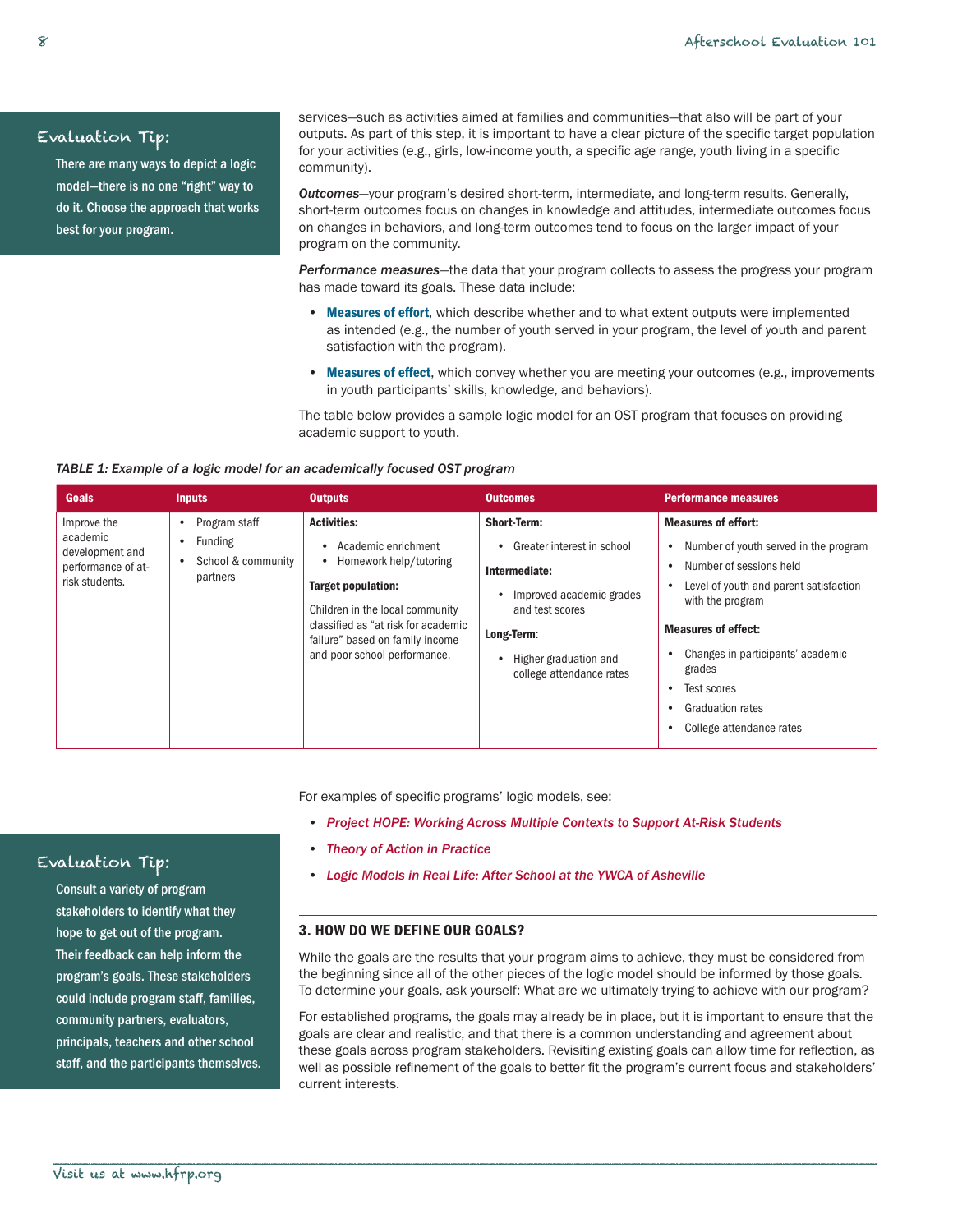## <span id="page-10-0"></span>4. HOW DO WE DEFINE OUR INPUTS AND OUTPUTS?

Once you have a clear set of goals for your program, you can start to think about the elements of your program—that is, the inputs and outputs—that help your program to achieve its goals. These inputs and outputs should have a direct link to your goals. For example, if your primary goal relates to academic achievement, your program should include outputs or activities that are directly working to improve academic achievement (e.g., tutoring or enrichment).

In defining your inputs (resources), consider the following:

- What resources are available to our program—both program infrastructure, such as staffing and funding, and existing community resources, such as social service supports for families that we can use to work toward our goals?
- Are there additional inputs that we need to have in place in order to implement our program?

In defining your **outputs** (activities and target population), consider the following:

- • What activities should our program offer (tutoring, sports, etc.) to best meet our goals?
- Can we implement these activities with the inputs (resources) available?
- • Whom do we hope to serve in our program? What ages, demographics, neighborhoods, etc., do we target?
- Should we serve families and/or the larger community in addition to youth? If so, how?
- Does our target participant population align with the demographics of the local community?

## 5. HOW DO WE IDENTIFY OUR OUTCOMES?

While goals express the big-picture vision for what your program aims to accomplish, outcomes are the "on-the ground" impacts that your program hopes to achieve. For example, if your goal is to improve the academic development and performance of at-risk students, your short-term intended outcome might be to increase students' interest in school, with the long-term anticipated outcome of higher graduation and college attendance rates. As such, you should select outcomes that are SMART: Specific, Measurable, Action-oriented, Realistic, and Timed. The smarter your outcomes are, the easier it will be to manage performance and assess progress along the way.

*Specific.* To be useful and meaningful, outcomes should be as specific as possible. For example, an outcome of "improved academic achievement" is somewhat vague—what does this mean? Clearer outcomes for academic achievement could include improved test scores, grades, or graduation rates.

*Measurable.* Without the ability to measure your outcomes, you have no way of really knowing if, or how much, your program has an impact on outcomes. Outcomes that are specific are also more likely to be measurable. For instance, outcomes in the example above—improved test scores, grades, and graduation rates—all have data collected by schools that can be used to track progress toward these outcomes.

*Action-Oriented.* Outcomes are not passive by-products of program activities—they require ongoing effort to achieve. If your program is not pursuing activities aimed at producing a specific outcome, it is not reasonable to expect that outcome to result from your program. So for example, an outcome of increased family involvement in children's learning should be accompanied by a program component in which program staff actively seek out parent support and engagement.

*Realistic.* Outcomes should be something that your program can reasonably expect to accomplish, or at least contribute to, with other community supports. The primary consideration in identifying realistic outcomes is how well the outcomes are aligned with and linked to your activities so that there is a logical connection between your efforts and what you expect to change as a result of your work. For example, a program that does not have a goal of increasing academic achievement should not include outcomes related to participant test scores or grades.

*Timed.* Logic models allow the designation of short-term, intermediate, and/or long-term outcomes. Short-term and intermediate outcomes for OST programs tend to focus on the changes

## Evaluation Tip:

Consider the [intensity](#page-40-1) and [duration](#page-39-1) of your activities in determining whether outcomes are realistic. For example, a once-a-week physical activity component is unlikely to show dramatic decreases in youth obesity.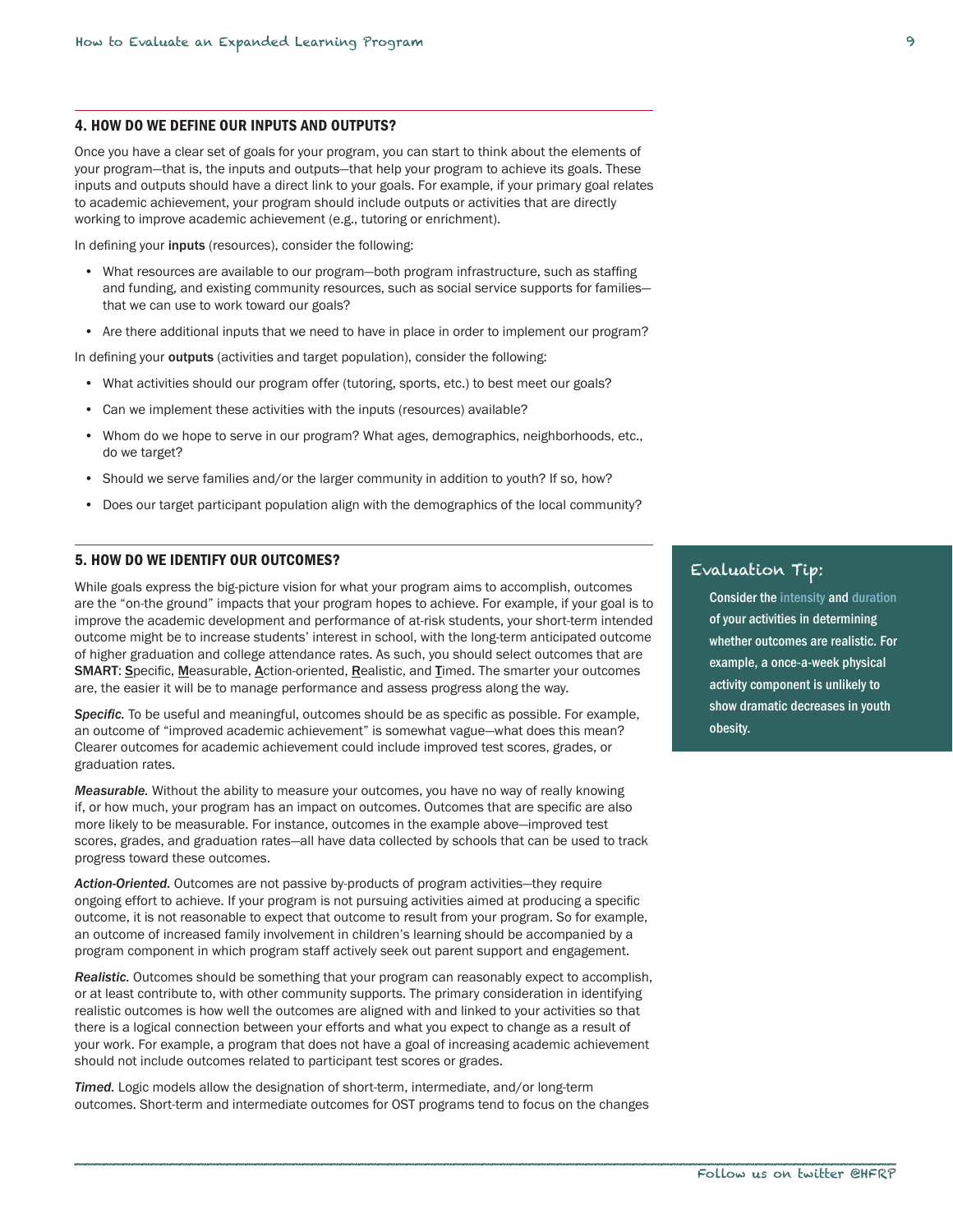that you can expect to see in program participants after a year (or more) of participation, such as improved grades or changes in knowledge or attitudes. Long-term goals tend to involve larger changes in the overall community that is being served, or changes in participants that may not be apparent right away, such as increased high school graduation rates or changes in behavior.

#### <span id="page-11-0"></span>RELATED RESOURCES FROM HFRP.ORG

*• [Performance Measures in OST](http://hfrp.org/PerformanceMeasuresinOSTEvaluation)  [Evaluation](http://hfrp.org/PerformanceMeasuresinOSTEvaluation)*

#### 6. HOW DO WE DEVELOP PERFORMANCE MEASURES?

The final stage of logic model development is to define your program's [performance measures](#page-40-0). These measures assess your program's progress on the implementation of inputs and outputs. While outcomes lay out what your program hopes to accomplish as a whole, performance measures should be narrower in scope to provide measurable data for evaluation.

There are two types of performance measures:

- • *Measures of effort* assess the effectiveness of your outputs. They assess how much you did, but not how well you did it, and are the easiest type of evaluation measure to identify and track. These measures address questions such as: What activities does my program provide? Whom does my program serve? Are program participants satisfied?
- • *Measures of effect* are changes that your program—acting alone or in conjunction with partners (e.g., schools or other community organizations)—expects to produce in knowledge, skills, attitudes, or behaviors. These measures address questions such as: How will we know that the children or families that we serve are better off? What changes do we expect to result from our program's inputs and activities?

Strong performance measures should:

- • *Have strong ties to program goals, inputs, and outputs.* There should be a direct and logical connection between your performance measures and the other pieces of your logic model. Ask yourself: What do we hope to directly affect through our program? What results are we willing to be directly accountable for producing? What can our program realistically accomplish?
- • *Be compatible with the age and stage of your program.* Performance measures should be selected based on your program's current level of maturity and development. For example, a program in its first year should focus more on measures of effort than on measures of effect to ensure that the program is implemented as intended before trying to assess outcomes for participants.
- **Consider if the data you need are available/accessible.** Performance measures should never be selected solely because the data are readily available. For example, if your program does not seek to impact academic outcomes, it does not make sense to examine participants' grades. That said, you should think twice before selecting program performance measures for which data collection will be prohibitively difficult and/or expensive. For example, do not choose performance measures that require access to school records if the school will not provide access to these data.
- • *Yield useful information to the program.* Consider the question: "Will the information collected be useful to our program and its stakeholders?" The answer should always be a resounding "Yes." To determine whether the data will be useful, consider the purpose of your evaluation and what you hope to get out of it, as outlined in Step 1.

For more information on performance measures used by afterschool programs, see our OST Evaluation Snapshot: *[Performance Measures in Out-of-School Time Evaluation](http://hfrp.org/PerformanceMeasuresinOSTEvaluation)*.

\_\_\_\_\_\_\_\_\_\_\_\_\_\_\_\_\_\_\_\_\_\_\_\_\_\_\_\_\_\_\_\_\_\_\_\_\_\_\_\_\_\_\_\_\_\_\_\_\_\_\_\_\_\_\_\_\_\_\_\_\_\_\_\_\_\_\_\_\_\_\_\_\_\_\_\_\_\_\_\_\_\_\_\_\_\_\_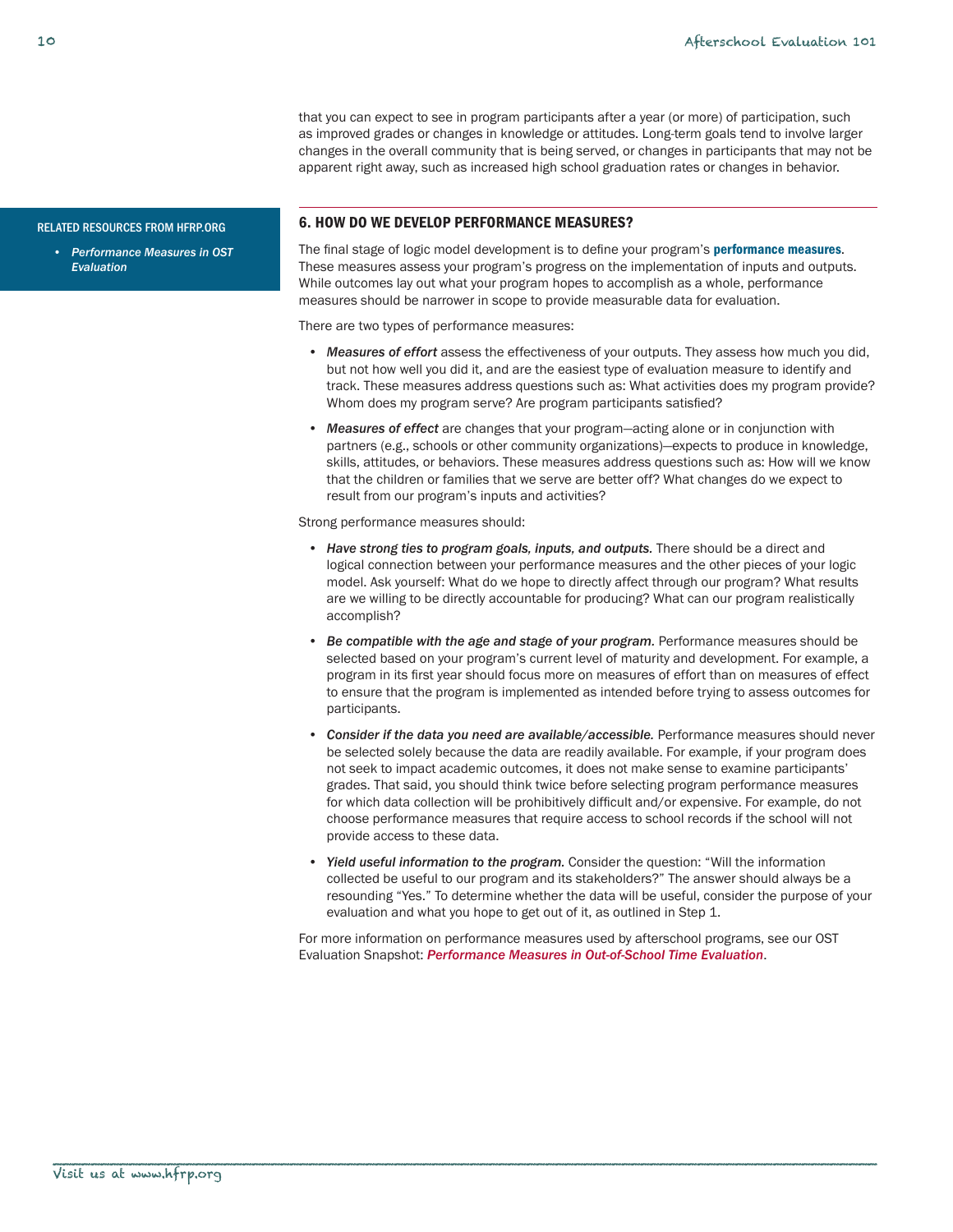# <span id="page-12-1"></span><span id="page-12-0"></span>STEP 3: Assessing Your Program's Capacity for Evaluation

Once you have determined why you want to conduct an evaluation and have developed a logic model for your program, you should consider your program's capacity for evaluation.

Questions addressed in this section include:

- Who should be involved in the process?
- What resources must be in place?
- Who will conduct our evaluation?
- How do we find an external evaluator?

## 1. WHO SHOULD BE INVOLVED IN THE PROCESS?

The input of all program stakeholders is critical in planning an evaluation strategy. Stakeholders are those who hold a vested interest in your program. They include anyone who is interested in or will benefit from knowing about your program's progress, such as board members, funders, collaborators, program participants, families, school staff (e.g., teachers, principals, and superintendents), college or university partners, external evaluators, someone from the next school level (e.g., middle school staff for an elementary school-age program), and community partners.

Recognizing stakeholders' importance to the evaluation process right from the start is important for three reasons. First, such recognition can increase stakeholders' willingness to participate in the evaluation and help address concerns as they arise. Second, it can make stakeholders feel that they are a part of the project—that what they do or say matters. Lastly, it can make the final product richer and more useful to your program.

## 2. WHAT RESOURCES MUST BE IN PLACE?

Allocating resources to and funding an evaluation are critical to making evaluation a reality. Considering evaluation options involves assessing tradeoffs between what your program needs to know and the resources available to find the answers. Resources include money, time, training commitments, external expertise, stakeholder support, and staff allocation, as well as technological aids such as computers and [management information systems \(MIS\)](#page-40-1).

Resources for evaluation should be incorporated into all program funding proposals. Evaluation costs can be influenced by the evaluation's design, data collection methods, number of sites included, length of evaluation, use of an outside evaluator, availability of existing data, and type of reports generated. In requesting evaluation funding, you should have a clear idea of what your program plans to measure, why you chose particular data collection methods, and how progress will be monitored. The process of requesting funding for evaluation also helps programs determine what resources are needed for evaluation.

Many organizations can cover evaluation costs with resources from their program budgets. When program resources cannot support evaluations, organizations must find creative ways to obtain resources for evaluation. These resources can come from a range of interested community entities such as local businesses, school districts, and private foundations, and can include cash, professional expertise, and staff time. Universities interested in research can also make great partners and can provide expertise around design issues and assist with data collection and analysis.

## 3. WHO WILL CONDUCT OUR EVALUATION?

Sometimes program staff and other stakeholders have the skills and experience necessary to design and implement an evaluation. At times, however, programs need the design and analysis expertise of an outside consultant. Further, some funders strongly recommend or require that the evaluation be completed by an objective outsider.

#### **[Introduction](#page-2-1)**  $S$ tens

- - } [1. Determining the Evaluation's Purpose](#page-5-1) ▶ [2. Developing a Logic Model](#page-8-1)
	- ▶ 3. Assessing Your Program's Capacity for
	- [Evaluation](#page-12-1)
	- ▶ 4. Choosing the Focus of Your Evaluation
	- ▶ [5. Selecting the Evaluation Design](#page-18-1)
	- ▶ [6. Collecting Data](#page-23-1)
	- ▶ [7. Analyzing Data](#page-29-1)
	- ▶ [8. Presenting Evaluation Results](#page-31-1)
	- ▶ 9. Using Evaluation Results
- **Exercise**
- ▶ [A. Key Resources](#page-37-1)
- ▶ [B. Discussion Questions](#page-38-1)
- ▶ C. Glossarv

#### RELATED RESOURCES FROM HFRP.ORG

- *• [Pizza, Transportation, and](http://www.hfrp.org/evaluation/the-evaluation-exchange/issue-archive/out-of-school-time-issue-2/pizza-transportation-and-transformation-youth-involvement-in-evaluation-and-research)  [Transformation: Youth](http://www.hfrp.org/evaluation/the-evaluation-exchange/issue-archive/out-of-school-time-issue-2/pizza-transportation-and-transformation-youth-involvement-in-evaluation-and-research)  [Involvement in Evaluation and](http://www.hfrp.org/evaluation/the-evaluation-exchange/issue-archive/out-of-school-time-issue-2/pizza-transportation-and-transformation-youth-involvement-in-evaluation-and-research)  [Research](http://www.hfrp.org/evaluation/the-evaluation-exchange/issue-archive/out-of-school-time-issue-2/pizza-transportation-and-transformation-youth-involvement-in-evaluation-and-research)*
- *• [Issues and Opportunities in OST](http://www.hfrp.org/publications-resources/browse-our-publications/youth-involvement-in-evaluation-research)  [Evaluation: Youth Involvement in](http://www.hfrp.org/publications-resources/browse-our-publications/youth-involvement-in-evaluation-research)  [Evaluation & Research](http://www.hfrp.org/publications-resources/browse-our-publications/youth-involvement-in-evaluation-research)*

## Evaluation Tip:

Pay particular attention to the needs of youth participants and their families in planning for evaluation. As the program's "end users," they provide an especially valuable perspective on the program.

## Evaluation Tip:

You can always start small and tailor your evaluation to available resources. A small evaluation often allows for quick feedback, so you can use the results in a timely fashion. As programs expand and resources increase, you can also expand your evaluation activities.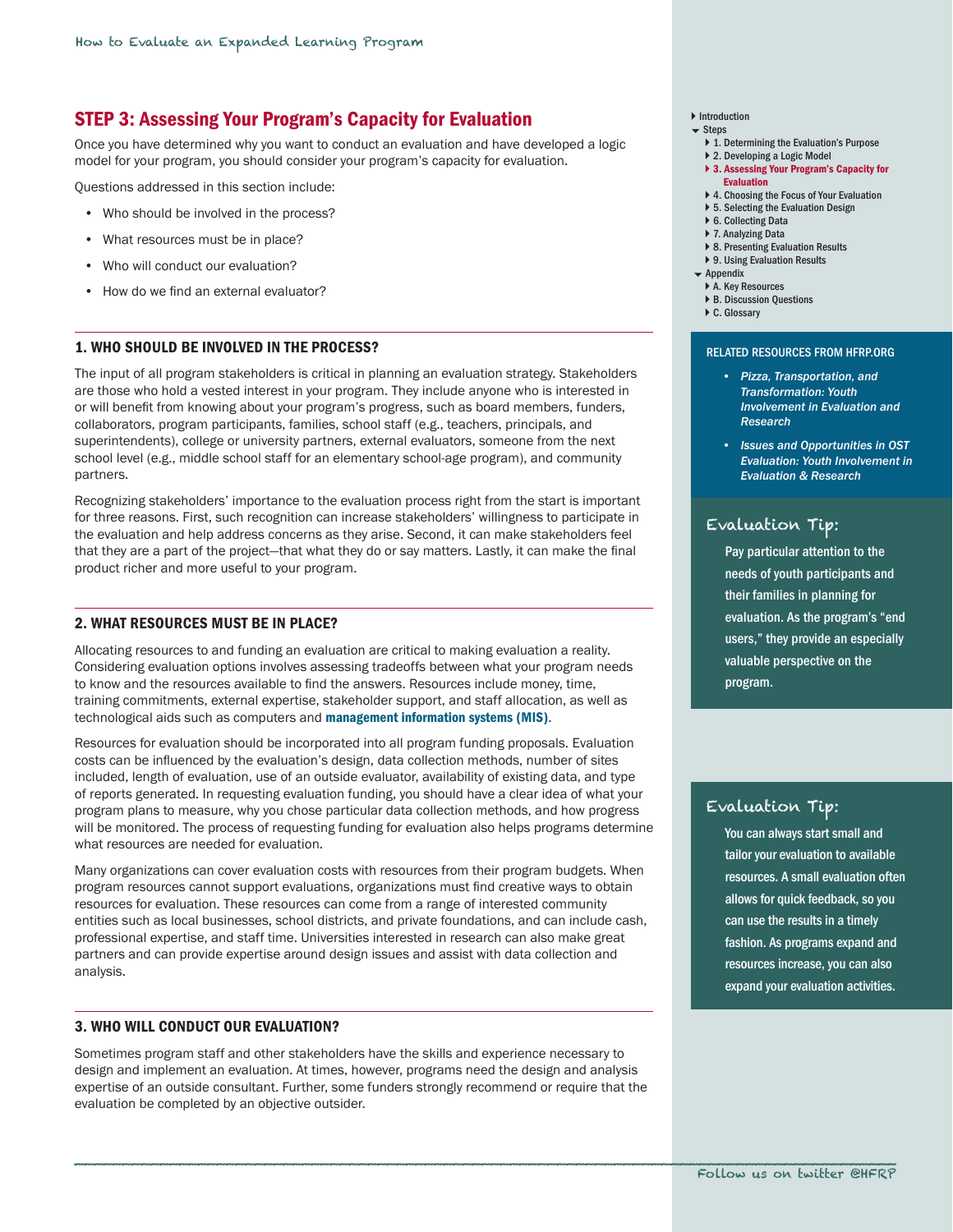## <span id="page-13-0"></span>Evaluation Tip:

You may be able to seek help for your evaluation from within your program or from the larger community, including staff who studied evaluation before joining your program, volunteers from local businesses, or students at local colleges and universities.

There are pros and cons to consider when hiring an outside consultant. Issues to consider include the following:

*Costs.* Using an external evaluator is likely to be more costly than using in-house staff. However, an external evaluator can also save money if an in-house evaluator is inefficient or lacks time and expertise.

Loyalty. As an unbiased third party, an external evaluator is likely to be loyal to the evaluation process itself rather than particular people in the organization. Yet this lack of program loyalty can sometimes create conflict with program stakeholders, who may see the evaluator as an outsider who does not understand the program or its needs.

*Perspective.* An external evaluator may provide a fresh perspective with new ideas. However, this fresh perspective can also result in the external evaluator's inadvertently focusing on issues that are not essential to your program.

**Time.** External evaluators have the time to focus attention solely on the evaluation. Because they are not connected to the program, however, external evaluators may take a long time to get to know your program and its people.

*Relationships.* The external evaluator's outsider perspective can be beneficial in managing conflict resolution, but may also result in a lack of the trust necessary to keep lines of communication open and effective.

## 4. HOW DO WE FIND AN EXTERNAL EVALUATOR?

Evaluation Tip:

HFRP's *[OST Database](http://hfrp.org/OSTDatabase)* includes contact information for the evaluators and researchers responsible for each of the studies in the database. You may want to use the database as a source to identify potential external evaluators for your program.

The use of an external evaluator should be considered in terms of your available resources: Do you have access to knowledgeable evaluators? How much time can program staff allocate to evaluation responsibilities? Does your program have the staff resources to develop in-house forms for evaluation purposes? What type of expertise will the evaluation really need, and how much can your program do itself?

If you do decide to hire an external evaluator, start by researching those recommended by people you know. The [American Evaluation Association](http://www.eval.org/) is also a good resource for identifying reputable evaluators. From these recommendations, identify those who give free consultations, have a reputation for the type of evaluation you want to do, and are able to work within your time frame and your budget. Finally, always ask for a proposal and a budget to help you make your decision and to be clear about what the evaluator will do. The following are some questions to ask evaluator candidates:

- How long have you been doing this work?
- • What types of evaluations do you specialize in?
- What other organizations have you worked with?
- Can you show me samples of final evaluation reports?
- • What role, if any, do you expect the program staff and administration to play in helping you to shape the evaluation process, including the evaluation questions, methods, and design?
- Have you ever worked with youth or families?
- Will you be the one working with us, or do you have partners?
- How do you communicate challenges, progress, and procedures?
- Do you conduct phone consultations or follow-up visits? If so, are extra costs involved?
- Can we review and respond to reports before they are finalized?

A good external evaluator can be expected to observe your program's day-to-day activities at length; be sensitive to the needs of participants, families, and staff; communicate readily and effectively with your program; inspire change and assess processes to implement change; identify program needs; and promote program ownership of the evaluation.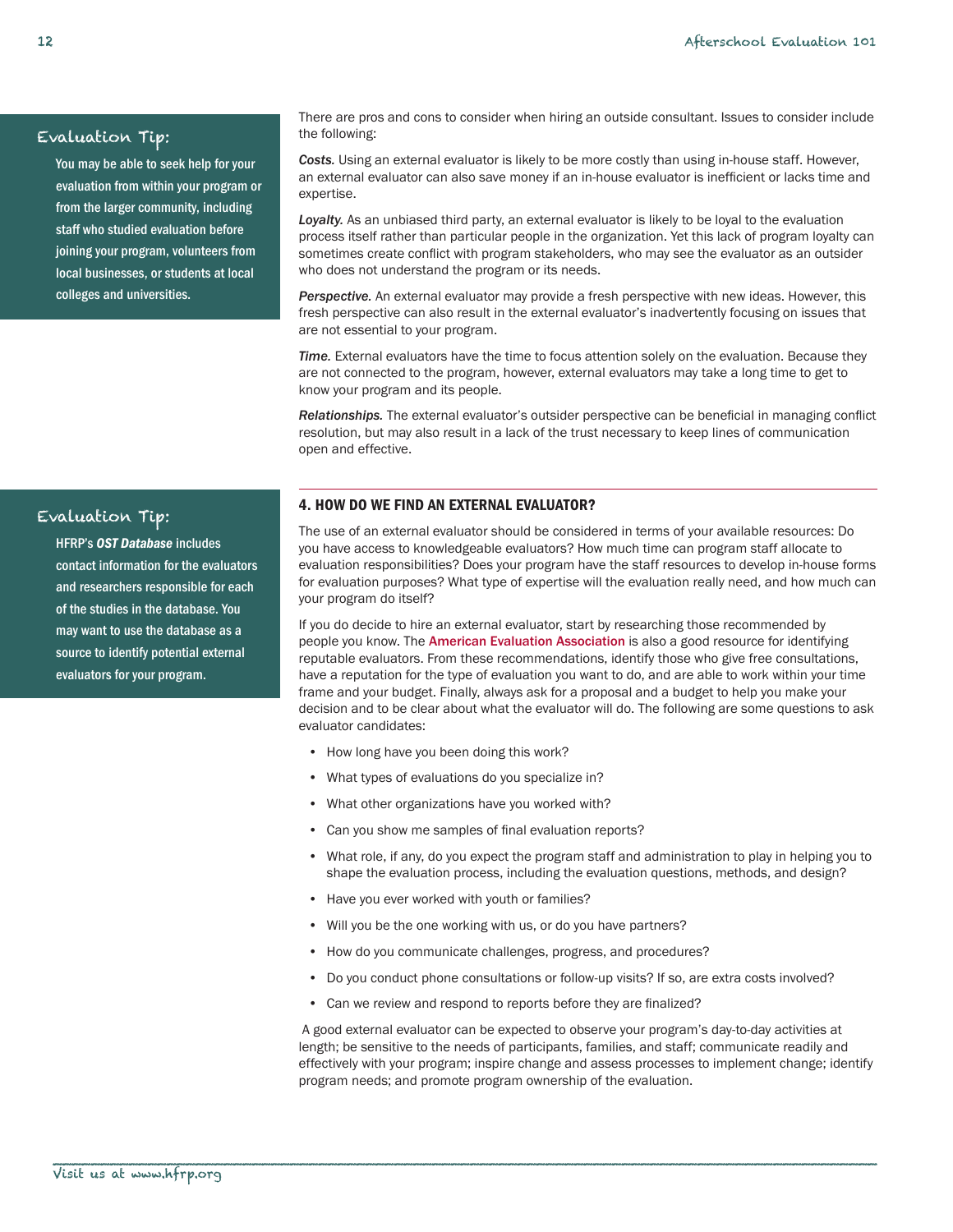# <span id="page-14-1"></span><span id="page-14-0"></span>STEP 4: Choosing the Focus of Your Evaluation

Once you have determined why you want to do an evaluation, have assessed your capacity to do it, and have developed a logic model to identify what to evaluate, the next step is determine the evaluation's focus.

We recommend using an evaluation approach called the five tier approach. This section addresses the following issues related to choosing a starting point for evaluation:

- What is the Five Tier approach and why use it?
- How do we conduct a needs assessment (Tier 1)?
- How do we document program services (Tier 2)?
- How do we clarify our program (Tier 3)?
- How do we make program modifications (Tier 4)?
- How do we assess program impact (Tier 5)?

#### 1. WHAT IS THE FIVE TIER APPROACH AND WHY USE IT?

As its name suggests, the Five Tier approach describes the evaluation process as a series of five stages, outlined in the table below.

#### *TABLE 2: The Five Tier Approach to Evaluation*

#### **[Introduction](#page-2-1)**

- $S$ tens
	- } [1. Determining the Evaluation's Purpose](#page-5-1)
	- ▶ [2. Developing a Logic Model](#page-8-1)
	- ▶ 3. Assessing Your Program's Capacity for
	- [Evaluation](#page-12-1) ▶ [4. Choosing the Focus of Your Evaluation](#page-14-1)
	- ▶ [5. Selecting the Evaluation Design](#page-18-1)
	-
	- ▶ [6. Collecting Data](#page-23-1) ▶ [7. Analyzing Data](#page-29-1)
	- ▶ [8. Presenting Evaluation Results](#page-31-1)
	- ▶ 9. Using Evaluation Results
	- [Appendix](#page-37-1)
	- ▶ [A. Key Resources](#page-37-1)
	- ▶ [B. Discussion Questions](#page-38-1)
	- ▶ [C. Glossary](#page-39-2)

| <b>Evaluation Tier</b> | <b>Task</b>                   | <b>Purpose</b>                                                                           | <b>Methods</b>                                                                                              |
|------------------------|-------------------------------|------------------------------------------------------------------------------------------|-------------------------------------------------------------------------------------------------------------|
| Tier 1                 | Conduct a needs<br>assessment | To address how the program can best meet the<br>needs of the local community.            | Determine the community's need for an OST program.                                                          |
| Tier <sub>2</sub>      | Document program services     | To understand how program services are being<br>implemented and to justify expenditures. | Describe program participants, services provided, and costs.                                                |
| Tier <sub>3</sub>      | Clarify your program          | To see if the program is being implemented as<br>intended.                               | Examine whether the program is meeting its benchmarks, and<br>whether it matches the logic model developed. |
| Tier <sub>4</sub>      | Make program<br>modifications | To improve the program.                                                                  | Discuss with key stakeholders how to use the evaluation data for<br>program improvement.                    |
| Tier 5                 | Assess program impact         | To demonstrate program effectiveness.                                                    | Assess outcomes with an experimental or quasi-experimental<br>evaluation design.                            |

The tier on which you begin your evaluation is largely determined by your program's developmental stage. For example, a new program should start with a Tier 1 evaluation, while an older, more established program might be ready to tackle Tier 5. Regardless of what tier you begin your evaluation on, you should first create a logic model (see Step 2) to assist you in defining program goals and figuring out the focus of the evaluation.

While there are many approaches to program evaluation, the Five Tier approach has several important benefits. First, all programs are able to do at least some evaluation using one of the five tiers—for instance, Tier 1 is something that every program can and should do to help ensure that your program is positioned to meet an identified need in the community. Second, the type of data that a program needs can change over time; therefore, the evaluation approach must be flexible enough to allow for this. Third, evaluation is an ongoing, cyclical process—feedback from one tier of the evaluation can be used to shape the next phase.

#### RELATED RESOURCES FROM HFRP.ORG

- *• [Evaluation Theory or What Are](http://www.hfrp.org/evaluation/the-evaluation-exchange/issue-archive/evaluation-methodology/evaluation-theory-or-what-are-evaluation-methods-for)  [Evaluation Methods For?](http://www.hfrp.org/evaluation/the-evaluation-exchange/issue-archive/evaluation-methodology/evaluation-theory-or-what-are-evaluation-methods-for)*
- *• [Mindset Matters](http://www.hfrp.org/evaluation/the-evaluation-exchange/issue-archive/evaluation-for-continuous-improvement/mindset-matters)*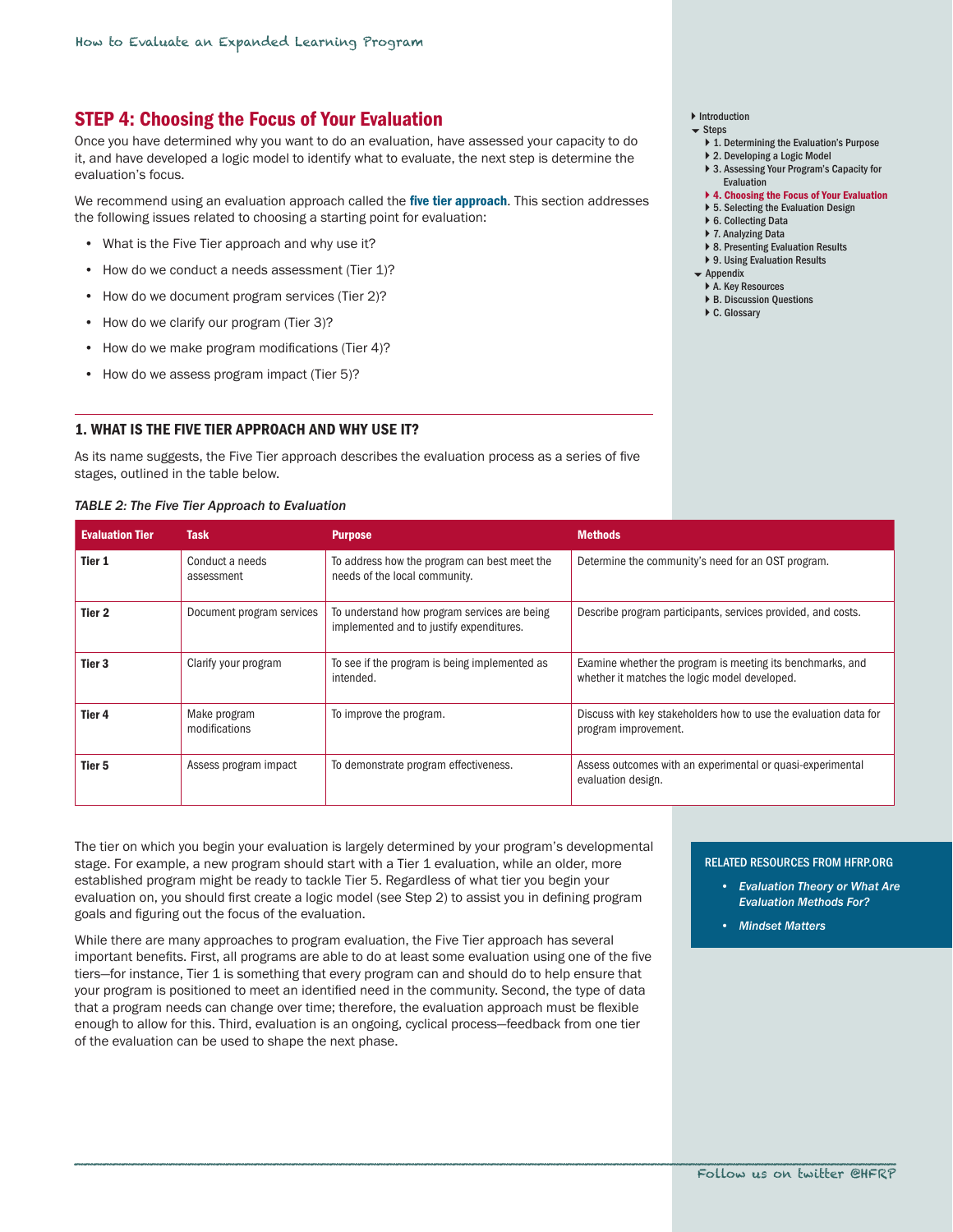## <span id="page-15-0"></span>Evaluation Tip:

Other organizations may have already completed some of the research that you need about your community's strengths and capacities. Consider these sources of information when assessing your community's existing services: local colleges and universities, public schools, hospitals, social service agencies, police and fire departments, libraries, school foundations, philanthropic organizations, and recreational resources.

#### RELATED RESOURCES FROM HFRP.ORG

- *• [Demographic Differences in Youth](http://www.hfrp.org/publications-resources/browse-our-publications/demographic-differences-in-youth-out-of-school-time-participation-a-research-summary)  [OST Participation: A Research](http://www.hfrp.org/publications-resources/browse-our-publications/demographic-differences-in-youth-out-of-school-time-participation-a-research-summary)  [Summary](http://www.hfrp.org/publications-resources/browse-our-publications/demographic-differences-in-youth-out-of-school-time-participation-a-research-summary)*
- *• [Demographic Differences in](http://www.hfrp.org/out-of-school-time/publications-resources/demographic-differences-in-patterns-of-youth-out-of-school-time-activity-participation)  [Patterns of Youth OST Activity](http://www.hfrp.org/out-of-school-time/publications-resources/demographic-differences-in-patterns-of-youth-out-of-school-time-activity-participation)  [Participation](http://www.hfrp.org/out-of-school-time/publications-resources/demographic-differences-in-patterns-of-youth-out-of-school-time-activity-participation)*
- *• [What Are Kids Getting Into These](http://www.hfrp.org/publications-resources/browse-our-publications/what-are-kids-getting-into-these-days-demographic-differences-in-youth-out-of-school-time-participation)  [Days? Demographic Differences in](http://www.hfrp.org/publications-resources/browse-our-publications/what-are-kids-getting-into-these-days-demographic-differences-in-youth-out-of-school-time-participation)  [Youth OST Participation](http://www.hfrp.org/publications-resources/browse-our-publications/what-are-kids-getting-into-these-days-demographic-differences-in-youth-out-of-school-time-participation)*
- *• [Findings From HFRP's Study of](http://www.hfrp.org/publications-resources/browse-our-publications/findings-from-hfrp-s-study-of-predictors-of-participation-in-out-of-school-time-activities-fact-sheet)  [Predictors of Participation in OST](http://www.hfrp.org/publications-resources/browse-our-publications/findings-from-hfrp-s-study-of-predictors-of-participation-in-out-of-school-time-activities-fact-sheet)  [Activities: Fact Sheet](http://www.hfrp.org/publications-resources/browse-our-publications/findings-from-hfrp-s-study-of-predictors-of-participation-in-out-of-school-time-activities-fact-sheet)*

## 2. HOW DO WE CONDUCT A NEEDS ASSESSMENT (TIER 1)?

The main task of Tier 1 is to do a needs assessment, which is an attempt to better understand how your program is meeting, or can meet, the needs of the local community. For new programs, a needs assessment can help in developing the program in ways that best fit the community's needs, and can also protect against the temptation to just provide services that are easy to implement rather than those services that children and their families actually need. For older programs, a needs assessment can serve as a check to be sure that your program is adequately addressing the community's needs, and can help build a case for program and service expansion.

A needs assessment can help answer the following questions:

- • What services are already offered to the children and families in the community? Where are the gaps?
- What does our community want from an OST program?
- Does our target population match the local demographics?
- What are the potential barriers to implementing our program in the local community?

Community needs can be identified through conducting [surveys](#page-42-0) of or [interviews](#page-40-1) with OST stakeholders (community organizations and leaders, families, businesses, school leaders, etc.). You can also make use of existing statistics, research, and other data (e.g., census data or department of education information, evaluations or research studies of similar programs) to identify needs.

## 3. HOW DO WE DOCUMENT PROGRAM SERVICES (TIER 2)?

Tier 2 evaluation involves documenting the services your program provides in a systematic way, also called **[program monitoring](#page-41-1)**. Program monitoring has two basic functions. One is to be able to track what your program funding is being spent on—many funders require this type of data. The other function of program monitoring is to describe the details of your program activities, including information about their frequency, content, participation rates, staffing patterns, staff training provided, and transportation usage.

Programs can use their program monitoring data to see if they are reaching their intended target population, to justify continued funding, and to build the capacity needed for program improvements. The data can also be the foundation on which later evaluations are built.

Documenting program services with Tier 2 evaluation helps to answer critical questions:

- What services or activities does our program offer?
- • Is our program serving the intended population of children and their families? Are services tailored for different populations?
- • Who staffs our program, and in what capacity? What additional staffing needs do we have?
- • How are our funds spent?

Program services can be documented through intake forms that describe participant characteristics, forms that record program activities and participation rates, and records that track staff and their training.

## 4. HOW DO WE CLARIFY OUR PROGRAM (TIER 3)?

This tier of evaluation determines if your program is doing what it set out to do, as outlined in your logic model. Specifically, this tier involves examining what your program looks like in "real life" and how it operates on a day-to-day basis, and whether or not that matches up with how your program was envisioned.

These "real life" data can then be used to make adjustments to your program goals and activities to best meet the community's needs. For example, you may find that the target population of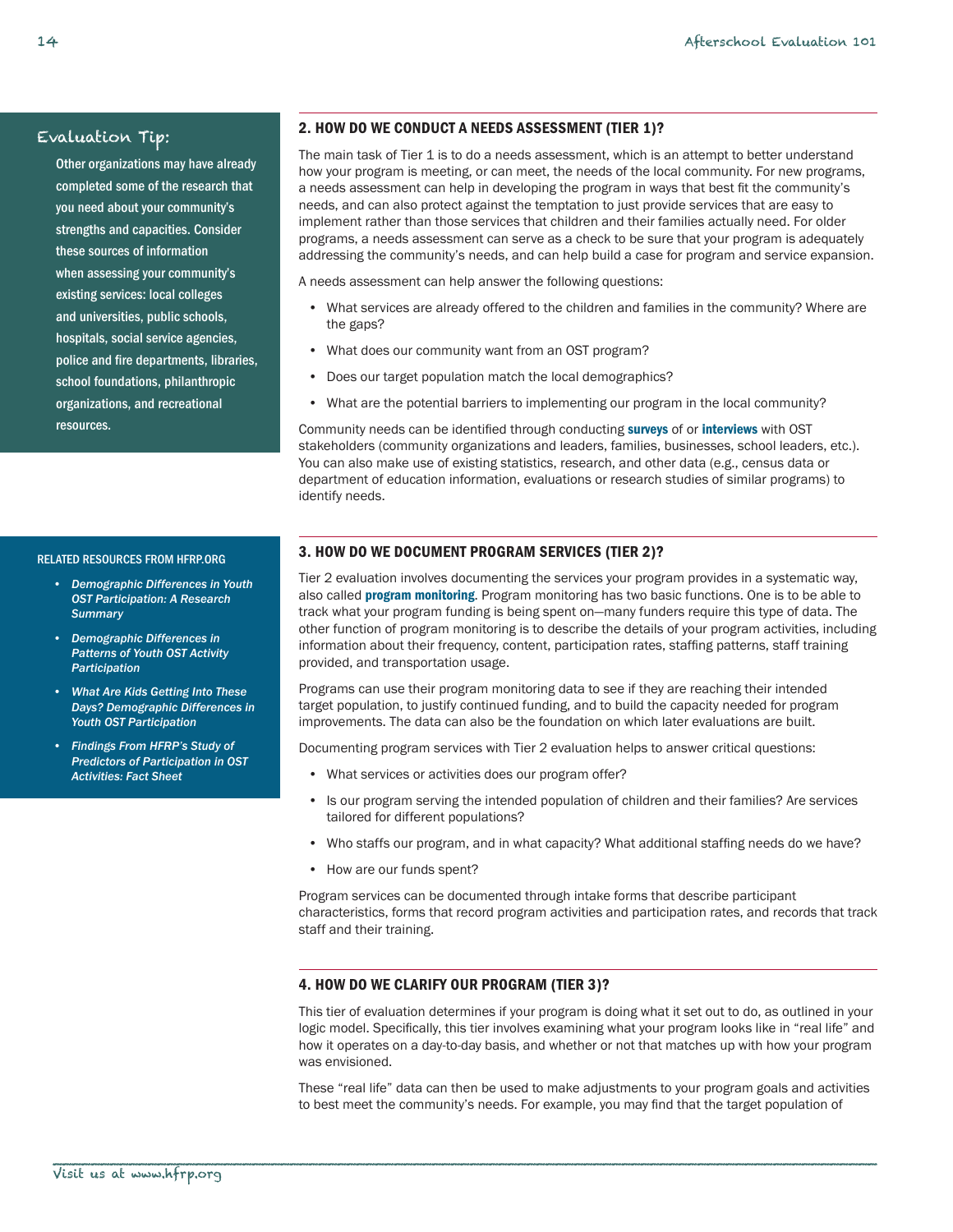<span id="page-16-0"></span>children that your program aimed to serve are not the ones who can most benefit from the program, so you may want to rethink the activities that you are providing to better reach your target population (or rethink whom you should be targeting). The data can also provide feedback to program staff members on what they are doing well, and what needs improvement. As you look at the data, you may want to revise your logic model based on what you are learning.

In Tier 3 evaluation, the following questions are addressed:

- What were our program's intended activities? Were all activities implemented?
- Are the services offered appropriate to our program's targeted youth participants and their families? Are some youth excluded?
- What do participants think about program offerings? How will their feedback be used?
- How can our program do a better job of serving children and their families?

There are many ways to compare what a program intended to provide with what it actually provides. These methods include:

- • Comparing program operations with logic model goals and objectives.
- • Using self-assessment or an external evaluator to observe and rate program activities.
- • Asking staff members and participants to keep a journal of their experiences with the program.
- • Enlisting participating families to give feedback in small group sessions.
- Developing a participant/parent satisfaction survey.

## 5. HOW DO WE MAKE PROGRAM MODIFICATIONS (TIER 4)?

Having examined whether or not program services match intended program goals (Tier 3), you can begin to fill in the gaps revealed in your program and fine-tune program offerings.

Tier 4 evaluation can help address the following questions:

- Are our short-term goals realistic? If so, how can we measure progress toward these goals?
- • Do our program inputs and activities have a direct connection to our intended outcomes?
- What is the community's response to our program?
- What have we accomplished so far?

At this stage, you can discuss your program's evaluation data with staff and other key stakeholders and brainstorm with them for ideas about how to use the data to make program improvements.

#### 6. HOW DO WE ASSESS PROGRAM IMPACT (TIER 5)?

After conducting evaluation Tiers 1–4, some programs are ready to tackle the complex task of determining program effectiveness (Tier 5). Formal evidence of program effectiveness can be collected for the program overall or for specific program components. Programs that can provide convincing evidence that they benefit their youth participants are more likely to get continuing financial and public support to help sustain and even scale up program activities.

In this tier, the following questions are addressed:

- Does our program produce the results we hoped it would?
- Does it work better for some participants than others?
- In what ways has the community benefited from our program?
- How can our findings influence policy decisions?

## Evaluation Tip:

A necessary part of evaluation is determining who actually uses the program's services. Consider the following questions: Are we reaching the group(s) that our program targets? Are some groups over- or under-represented? Is the program serving groups it did not expect to attract? How are resources allocated among different types of participants?

#### RELATED RESOURCES FROM HFRP.ORG

- *• [After School Programs in the](http://www.hfrp.org/publications-resources/browse-our-publications/after-school-programs-in-the-21st-century-their-potential-and-what-it-takes-to-achieve-it)  [21st Century: Their Potential](http://www.hfrp.org/publications-resources/browse-our-publications/after-school-programs-in-the-21st-century-their-potential-and-what-it-takes-to-achieve-it)  [and What it Takes to Achieve It](http://www.hfrp.org/publications-resources/browse-our-publications/after-school-programs-in-the-21st-century-their-potential-and-what-it-takes-to-achieve-it)*
- **Ask the Expert: Karen Walker,** *[Public/Private Ventures](http://www.hfrp.org/evaluation/the-evaluation-exchange/issue-archive/out-of-school-time-issue-1/ask-the-expert)*
- *• [Does Youth Participation in OST](http://www.hfrp.org/evaluation/the-evaluation-exchange/issue-archive/evaluating-out-of-school-time/does-youth-participation-in-out-of-school-time-activities-make-a-difference)  [Activities Make a Difference?](http://www.hfrp.org/evaluation/the-evaluation-exchange/issue-archive/evaluating-out-of-school-time/does-youth-participation-in-out-of-school-time-activities-make-a-difference)*
- *Investigating Quality: The Study [of Promising After-School](http://www.hfrp.org/evaluation/the-evaluation-exchange/issue-archive/evaluating-out-of-school-time-program-quality/investigating-quality-the-study-of-promising-after-school-programs)  [Programs](http://www.hfrp.org/evaluation/the-evaluation-exchange/issue-archive/evaluating-out-of-school-time-program-quality/investigating-quality-the-study-of-promising-after-school-programs)*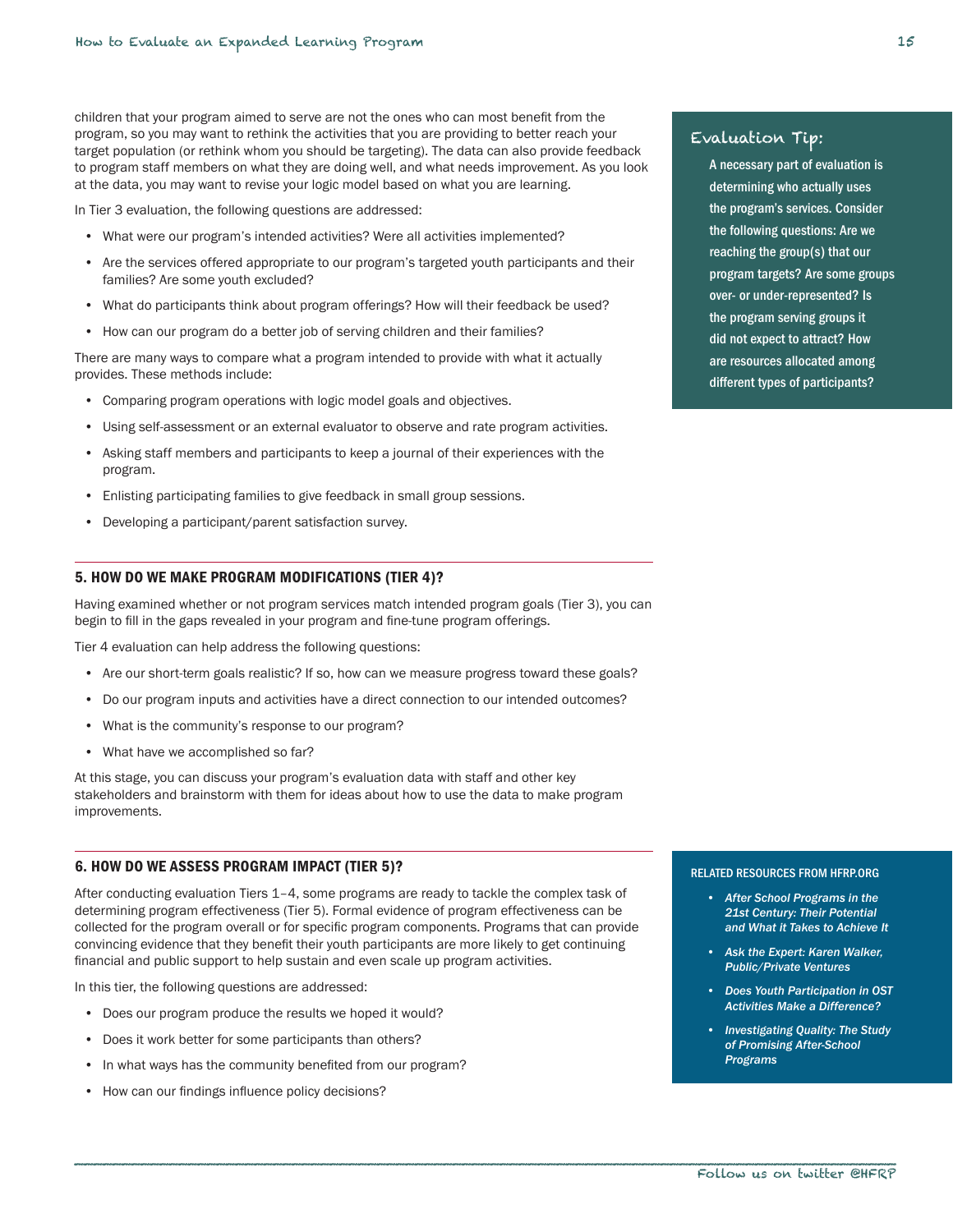# Evaluation Tip:

Prior to starting Tier 5, consider whether your program is sufficiently developed to begin this process. Many small-scale programs do not have the time, resources, and expertise needed to design an evaluation to verify program effectiveness. And, even with adequate resources, a new program should set realistic expectations about its ability to demonstrate program effectiveness in its first year of operation.

In this tier, you should use an [experimental](#page-39-1) or [quasi-experimental design](#page-41-1) for your evaluation if possible (see Step 6 for details on different types of evaluation design) to be able to build a credible case that the outcomes observed are the result of program participation. For most programs, this type of evaluation requires hiring external experts who know how to use the specific methods and conduct statistical analysis to demonstrate program impacts.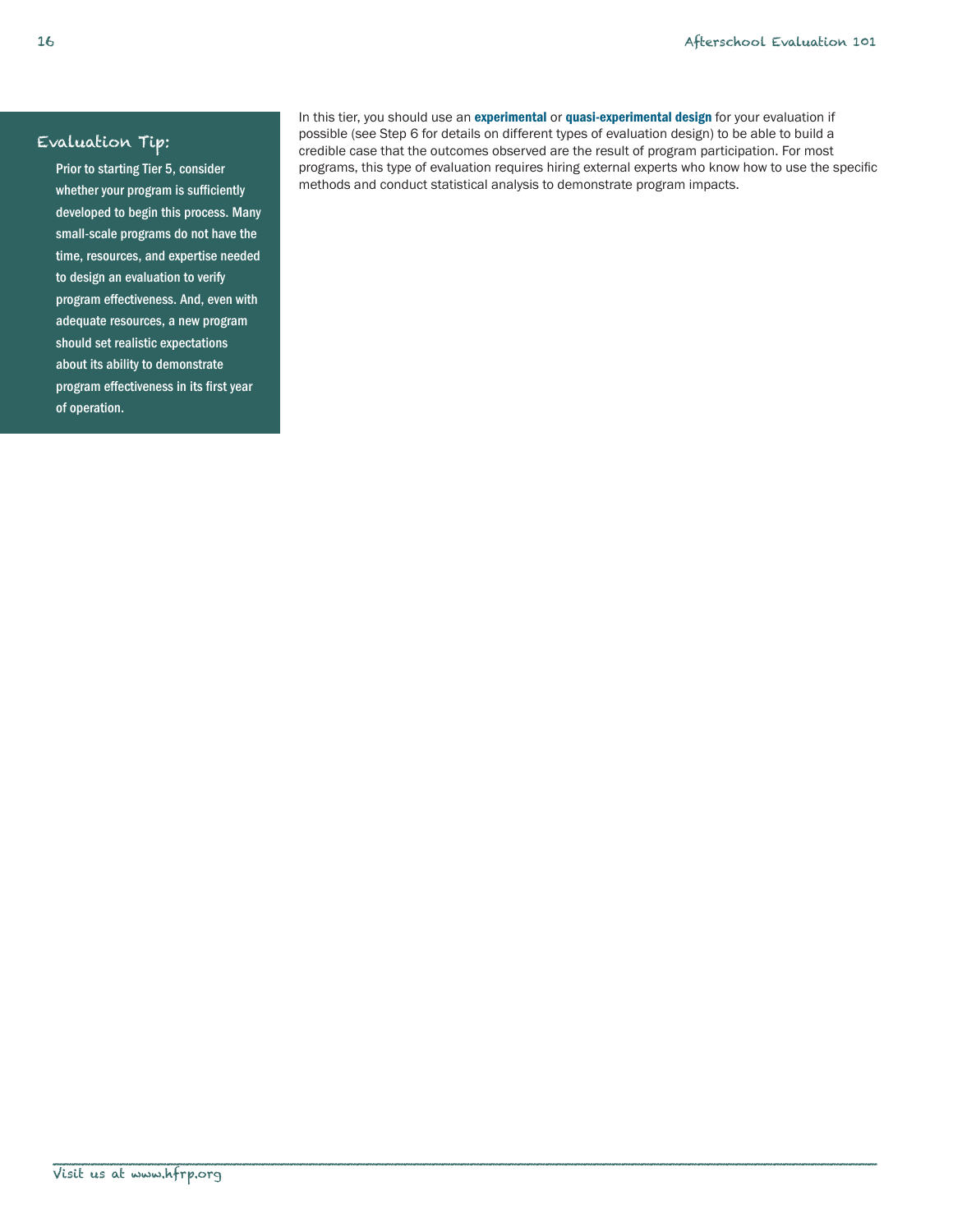# <span id="page-18-1"></span><span id="page-18-0"></span>STEP 5: Selecting the Evaluation Design

Different types of evaluation design are appropriate for different evaluation purposes. This section addresses the following questions related to selecting your evaluation methods and design:

- • What type of evaluation should we conduct?
- What evaluation design should we use?
- • What type of data should we collect?
- • What is our time frame for collecting data?

The table below can serve as a reference as you go through this step and the next to help inform your decisions in selecting the evaluation design and the data to be collected.

## ▶ [Introduction](#page-2-1)

- $\overline{\phantom{a}}$  Steps
	- ▶ [1. Determining the Evaluation's Purpose](#page-5-1)
	- ▶ [2. Developing a Logic Model](#page-8-1)
	- ▶ 3. Assessing Your Program's Capacity for
	- [Evaluation](#page-12-1) ▶ 4. Choosing the Focus of Your Evaluation
	- ▶ [5. Selecting the Evaluation Design](#page-18-1)
	- ▶ [6. Collecting Data](#page-23-1)
	- ▶ [7. Analyzing Data](#page-29-1)
	- ▶ [8. Presenting Evaluation Results](#page-31-1)
	- ▶ 9. Using Evaluation Results
	- [Appendix](#page-37-1)
	- ▶ [A. Key Resources](#page-37-1)
	- ▶ [B. Discussion Questions](#page-38-1)
	- ▶ [C. Glossary](#page-39-2)

#### *TABLE 3: What are the major issues we need to consider in conducting an evaluation?*

| What is our purpose for evaluation?<br>(see Step 1)                     | To aid learning and continuous improvement                                                                                               | To demonstrate accountability                                                                |
|-------------------------------------------------------------------------|------------------------------------------------------------------------------------------------------------------------------------------|----------------------------------------------------------------------------------------------|
| What type of performance measures should<br>we focus on? (see Step 2)   | Measures of effort (focused on outputs)                                                                                                  | Measures of effect (focused on outcomes)                                                     |
| What evaluation Tier should we start on?<br>(see Step 4)                | • Needs assessment > Tier 1<br>Document program services > Tier 2<br>Clarify the program > Tier 3<br>Make program modifications > Tier 4 | Assess program effectiveness > Tier 5                                                        |
| What type of evaluation should we<br>conduct? (see Step 5)              | Formative/process                                                                                                                        | Summative/outcome                                                                            |
| What type of data should we collect?<br>(see Step 5)                    | • Qualitative data<br>• Limited quantitative data for descriptive<br>purposes, especially numerical data related<br>to participation     | Quantitative data for statistical analysis                                                   |
| What evaluation design should we use?<br>(see Step 5)                   | Descriptive                                                                                                                              | • Pre-experimental<br>· Quasi-experimental<br>• Experimental                                 |
| What time frame should we consider for<br>data collection? (see Step 5) | Collect data throughout the program year or as<br>available/needed                                                                       | Collect data at the beginning (pretest), middle<br>(midtest), and end (posttest) of the year |
| Whom should we collect data on?<br>(see Step 6)                         | Program participants                                                                                                                     | Program participants and a comparison/control<br>group of nonparticipants                    |
| What data collection methods should we<br>consider? (see Step 6)        | • Case study<br>• Document review<br>Observation<br>$\bullet$<br>Secondary source/data review<br>Interviews or focus groups<br>• Surveys | • Secondary source/data review<br>• Surveys<br>• Tests or assessments                        |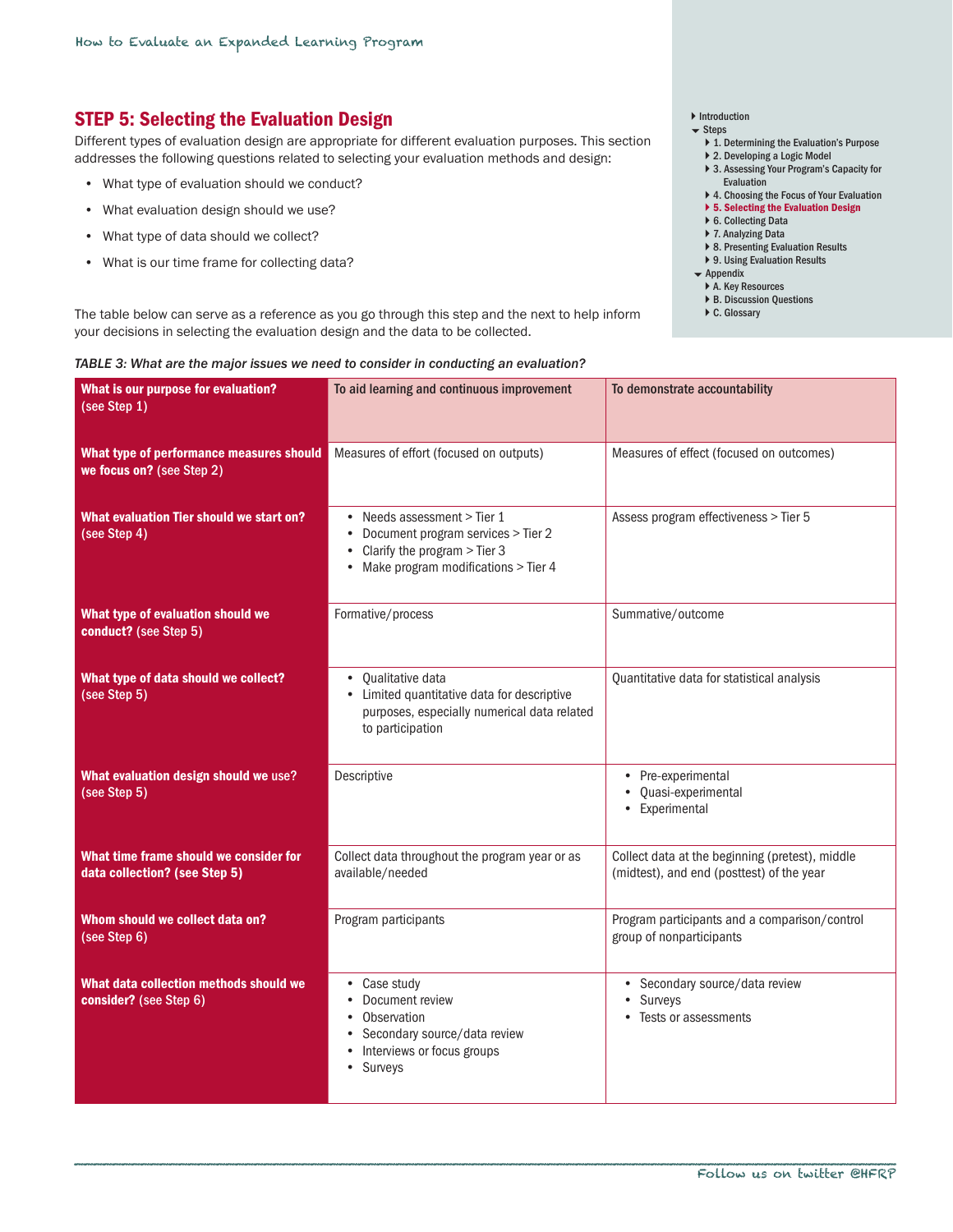#### <span id="page-19-0"></span>RELATED RESOURCES FROM HFRP.ORG

*• [Flexibility and Feedback in a](http://www.hfrp.org/evaluation/the-evaluation-exchange/issue-archive/evaluating-education-reform/flexibility-and-feedback-in-a-formative-evaluation)  [Formative Evaluation](http://www.hfrp.org/evaluation/the-evaluation-exchange/issue-archive/evaluating-education-reform/flexibility-and-feedback-in-a-formative-evaluation)*

## Evaluation Tip:

Programs often design studies that include both formative/process and summative/outcome elements so that they can examine which program components might be linked to specific outcomes.

## 1. WHAT TYPE OF EVALUATION SHOULD WE CONDUCT?

There are two main types of evaluations:

- [Formative/process](#page-39-1) evaluations are conducted during program implementation to provide information that will strengthen or improve the program being studied. Findings typically point to aspects of the program's implementation that can be improved for better participant outcomes, such as how services are provided, how staff are trained, or how leadership decisions are made. As discussed in the next section, formative/process evaluations generally use a [non-experimental evaluation design](#page-40-0).
- [Summative/outcome](#page-42-0) evaluations are conducted to determine whether a program's intended outcomes have been achieved. Findings typically judge the program's overall effectiveness, or "worth," based on its success in achieving its outcomes, and are particularly important in deciding whether a program should be continued. As discussed in the next section, summative/outcome evaluations generally use an [experimental](#page-39-1) or a quasi-experimental [evaluation design](#page-41-1).

Selection of the evaluation type depends on the tier being evaluated (refer to Step 4). In general, programs evaluating Tiers 1–4 should conduct a formative/process evaluation, while programs evaluating Tier 5 should conduct a summative/outcome evaluation.

## 2. WHAT TYPE OF DATA SHOULD WE COLLECT?

There are two main types of data.

- **Oualitative data** are **[descriptive](#page-39-1)** rather than numerical, and can help to paint a picture of the program. This type of data is subjective and shows more nuanced outcomes than can be measured with numbers. For example, qualitative data can be used to provide details about program activities that are offered, or feedback from participants about what they like (and dislike) about the program. This type of data is generally used for formative/process evaluations, but can also help to flesh out and explain summative/outcome evaluation findings—for example, to provide specific details about how participants' behavior has changed as a result of the program. Qualitative data can be collected through such methods as [observations](#page-40-0) of program activities, [open-ended](#page-40-0) survey and interview responses, and case [study](#page-39-2) data.
- [Quantitative data](#page-41-1) are countable information, including averages, statistics, percentages, etc. These data can be used descriptively as formative/process data for evaluation—for instance, participant demographics (percentage of participants of various ethnicities, gender breakdown of participants, or average age of participants, etc.). However, these numbers are more commonly used as summative/outcome evaluation data—for instance, demonstrating improvements in participants' test scores over time. When a quasi-experimental or experimental design is used, quantitative data are usually examined using a statistical analysis. Quantitative data can be collected through such methods as surveys and [tests/](#page-42-0) [assessments](#page-42-0).

## 3. WHAT EVALUATION DESIGN SHOULD WE USE?

There are four main types of evaluation designs, which fall into two categories: **[causal](#page-39-2)** studies, which include experimental and quasi-experimental designs, and non-experimental studies, which include descriptive and **[pre-experimental](#page-40-0)** designs.

I. *Causal studie*s use measures of quantitative data (numerical averages, statistics, percentages, etc.). These measures are used to attempt to show a causal relationship between the program and its outcomes. Causal means that you can make a reasonable case that your program had a direct impact on the outcomes. (This is different from a **[correlation](#page-39-2)** relationship, which indicates that two things occurred at the same time, but the case cannot be made that one caused the other.) These experimental and quasi-experimental designs are used to conduct summative/ outcome evaluations. They include several defining features: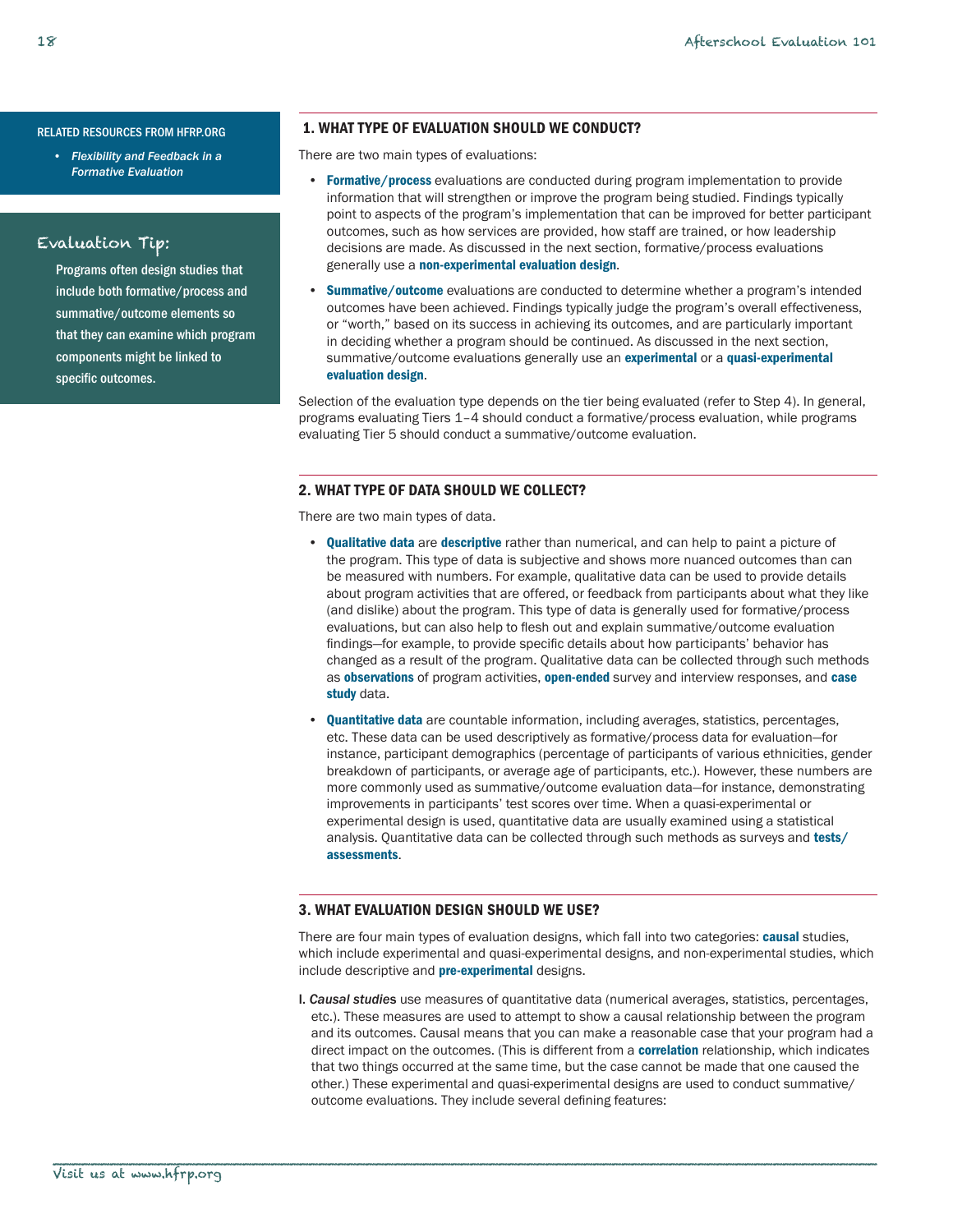- Data are collected before ([pretest](#page-40-0)) and after ([posttest](#page-41-1)) the program to show whether there were improvements in participants' outcomes that can be attributed to program participation.
- Data are collected on a group of program participants ([treatment group](#page-42-0)) and a group of similar nonparticipants ([control/comparison group](#page-39-2)) to compare the outcomes between the two. (You can also have multiple control/comparison groups—for example, one group of youth who do not participate in any afterschool activities, and another group who participate in afterschool activities offered by a different program.)
- • Statistical analysis is used to compare the outcomes for the treatment group and control/ comparison groups, both in terms of overall outcomes and improvements over time. Statistical analysis can be used to determine the probability that any differences that occurred are meaningful versus the probability that they happened by chance.
	- a. *Experimental designs* all share one distinctive element: [random assignment](#page-41-0) of study participants into the program group or non-program group. Random assignment requires a specific selection procedure in which each individual has an equal chance of being selected for each group. Several steps are required:
		- Define the population that the program is targeting (e.g., all of the students in grades 3–6 attending a given school).
		- • Develop a system to ensure that each member of this population is equally likely to be selected for the program—this is what is called random assignment. One common way is to get a randomly-ordered list (e.g., not organized alphabetically, by age, or any other organizing criteria) of everyone in your target population (e.g., an unsorted list of all students in grades 3–6 attending the target school), and pick every other name for the program (the treatment group), and assign the rest to the control/comparison group. Another easy way to do this is to pick names out of a hat. The key factor is that the process must be random to avoid the chance that other factors involved in the selection would affect the groups, even factors that would seemingly have no impact. For example, if participants are chosen alphabetically based on their last names, you may get a disproportionate number of siblings who are program participants, which may affect outcomes.
		- • Collect outcome data from both groups at pretest (e.g., at the beginning of the program year), to establish a baseline for the two groups, and then again at posttest (e.g., after the program group has participated in the program for a period of time, or at the end of the program year). You may also want to collect data at some points in between, to track changes over time.

This design allows you to make a strong argument for a causal relationship, since it minimizes [selection bias](#page-42-0), that is, the chance that the two groups are different from each other in ways that might affect their outcomes, based on how they were selected for each group: the youth who attend the program may over- or under-represent certain characteristics of the overall population of interest, meaning that the treatment group and control/comparison group may not be starting on equal footing. Random assignment lessens the possibility of pre-existing differences.

However, OST programs rarely have the luxury of randomly assigning youth to be in a program. There are also ethical considerations against denying services to a control/ comparison group. Programs that have more eligible participants than available program slots are best equipped to implement an experimental study, since random assignment can be seen as a fair way to choose who gets into the program.

b. *Quasi-experimental designs* are used to try to establish a causal relationship between program activities and outcomes when experimental design is not possible. They are similar to experimental designs except the treatment and control/comparison groups are not randomly assigned. Instead, existing program participants (the program or treatment group) are compared to a control/comparison group of similar non-participants (e.g., their peers attending the same schools). These designs frequently include an attempt to reduce selection bias by matching program participants to program non-participants, either individually or as a group, based on a set of demographic criteria that have been judged to be important to youth outcomes (school attended, grade/age, gender, etc.). For example,

# Evaluation Tip:

Combining experimental or quasi-experimental elements with non-experimental elements can provide for richer data than one method alone: You can use non-experimental data to provide a descriptive picture of your program, backed up by the outcome data provided from an experimental or quasiexperimental design.

#### RELATED RESOURCES FROM HFRP.ORG

- *• [A Review of OST Program Quasi-](http://www.hfrp.org/publications-resources/browse-our-publications/a-review-of-out-of-school-time-program-quasi-experimental-and-experimental-evaluation-results)[Experimental and Experimental](http://www.hfrp.org/publications-resources/browse-our-publications/a-review-of-out-of-school-time-program-quasi-experimental-and-experimental-evaluation-results)  [Evaluation Results](http://www.hfrp.org/publications-resources/browse-our-publications/a-review-of-out-of-school-time-program-quasi-experimental-and-experimental-evaluation-results)*
- *• [Avoiding Unwarranted Death by](http://www.hfrp.org/evaluation/the-evaluation-exchange/issue-archive/evaluating-education-reform/avoiding-unwarranted-death-by-evaluation)  [Evaluation](http://www.hfrp.org/evaluation/the-evaluation-exchange/issue-archive/evaluating-education-reform/avoiding-unwarranted-death-by-evaluation)*
- *• [Learning from Small-Scale](http://www.hfrp.org/publications-resources/browse-our-publications/learning-from-small-scale-experimental-evaluations-of-after-school-programs)  [Experimental Evaluations of After](http://www.hfrp.org/publications-resources/browse-our-publications/learning-from-small-scale-experimental-evaluations-of-after-school-programs)  [School Programs](http://www.hfrp.org/publications-resources/browse-our-publications/learning-from-small-scale-experimental-evaluations-of-after-school-programs)*
- *What is the Campbell Collaboration [and How Is It Helping to Identify](http://www.hfrp.org/evaluation/the-evaluation-exchange/issue-archive/evaluation-methodology/what-is-the-campbell-collaboration-and-how-is-it-helping-to-identify-what-works)  ["What Works"?](http://www.hfrp.org/evaluation/the-evaluation-exchange/issue-archive/evaluation-methodology/what-is-the-campbell-collaboration-and-how-is-it-helping-to-identify-what-works)*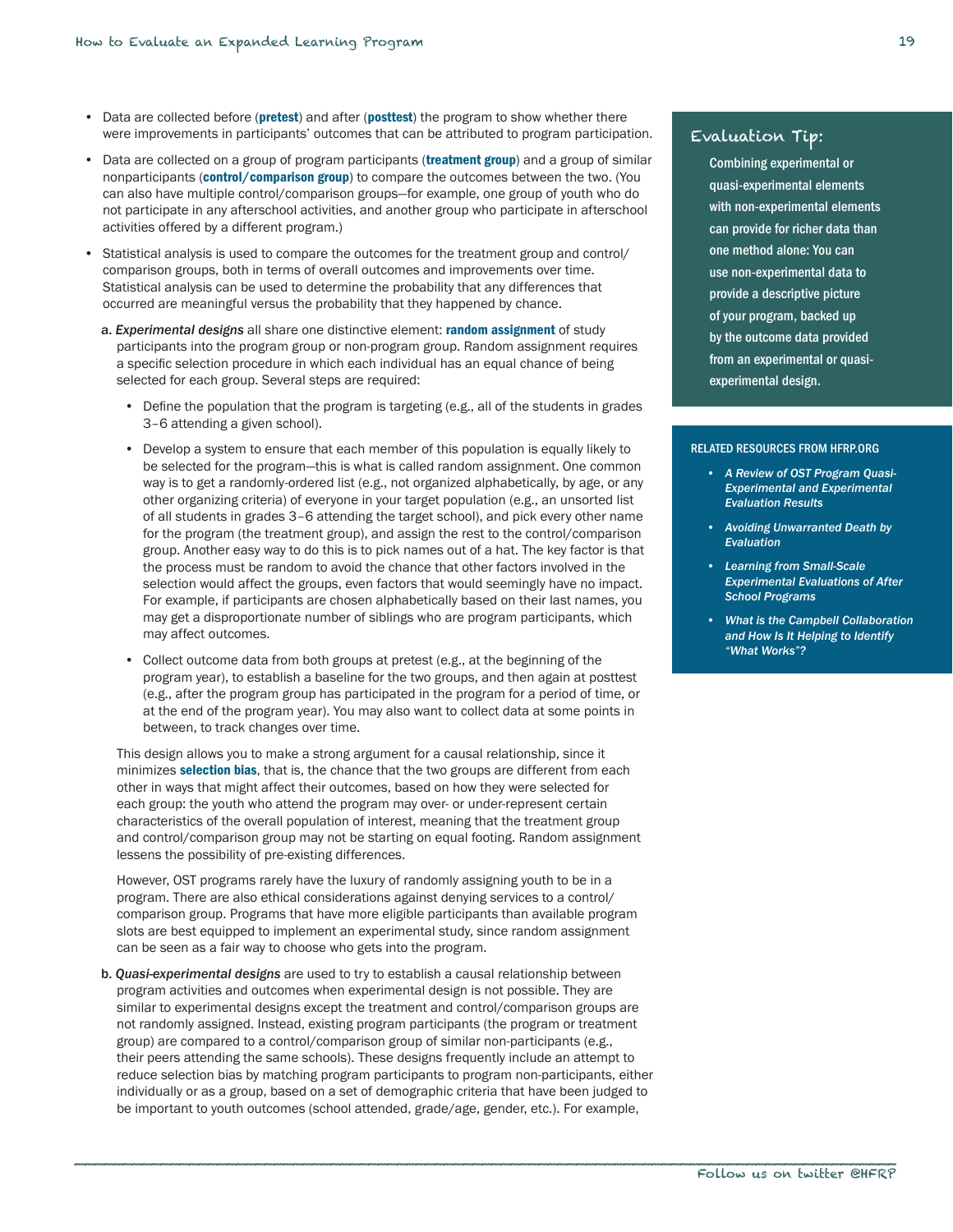<span id="page-21-0"></span>for individual matching, a 10-year-old female program participant may be matched to one of her 10-year-old female classmates who is not participating in the program. For group matching, the aim might be to get both samples to have the same (or very similar) gender and racial make-up: so if the program group is 60% male and 30% Hispanic, then the comparison group should be too. However, despite your best effort to match these groups, they may still differ in unanticipated ways that may have a major effect on outcomes. For example, if participants are selected into the program based on youth's interest, the youth who are more interested in coming might tend to have better grades or have more supportive families than those who choose not to participate, both of which may affect their outcomes.

- II. *Non-experimental designs* include studies that lack statistical comparative data to allow causal statements about a program's impact. While this type of design is most often used to collect data for formative/process studies, it can also be used to collect summative/outcome data when conditions do not exist to allow for an experimental or quasi-experimental design.
	- a. *Descriptive designs* are used primarily to conduct formative/process evaluations to explain program implementation, including characteristics of the participants, staff, activities, etc. Unlike causal studies which report evaluation findings as statistics or numbers, descriptive designs tend to tell a story about the program. The data are usually qualitative, although some quantitative data may be included as well, such as counts or percentages describing various participant demographics. Non-experimental evaluation designs include such types as case studies, monitoring for accountability, participatory or theory-based approaches, and ethnographic studies.
	- b. *Pre-experimental designs* collect quantitative summative/outcome data in instances when resources do not allow for a causal design to examine outcomes. While the data collected may look similar to an experimental or quasi-experimental study, pre-experimental studies lack a control/comparison group and/or pretest/posttest data collection. These designs include "one-shot case study" designs (i.e., studies examining program participants' outcomes at the end of the program in the absence of comparison data); one-group pretest-posttest design (i.e., studies comparing program participants' "before" and "after" data); and static-group comparison (i.e., studies comparing "after" data from the program group with data from a comparison group at the end of the program, in the absence of pretest, or "before," data). Outcomes measured in these ways may include some statistical analysis, but generally cannot make a strong case for a cause-and-effect relationship between program activities and outcomes.

In choosing a design, consider what type is best suited to help answer your evaluation questions and is most appropriate given your program's developmental stage. Programs that have only been operating for a year or two, or that are still figuring out their program focus and activities, should consider a descriptive design that provides a descriptive picture of the program to ensure that the program is being implemented as intended. More established programs may be ready for an experimental causal study design to provide evidence to stakeholders of the program's impact. As noted above, programs also need to consider which design is most feasible—many programs do not have the ability to randomly assign program and comparison groups, as required for an experimental evaluation.

#### 4. WHAT IS OUR TIME FRAME FOR COLLECTING DATA?

\_\_\_\_\_\_\_\_\_\_\_\_\_\_\_\_\_\_\_\_\_\_\_\_\_\_\_\_\_\_\_\_\_\_\_\_\_\_\_\_\_\_\_\_\_\_\_\_\_\_\_\_\_\_\_\_\_\_\_\_\_\_\_\_\_\_\_\_\_\_\_\_\_\_\_\_\_\_\_\_\_\_\_\_\_\_\_

Depending on resources and funding requirements, some programs conduct a one-time evaluation from data collected over the course of a single year. Others conduct evaluations on an annual basis, often comparing the current year's findings to findings from the previous year(s). However, conducting annual evaluations does not mean just collecting the same data year after year. Evaluation strategies should evolve over time to match the needs of your program, and the evaluation design should match the developmental stage of the program, as discussed in Step 4. Adapting evaluation strategies to match the present needs of your program will better ensure that the data collection enables learning and improvement over time.

Experimental or quasi-experimental designs require collecting data at multiple time points (pretest and posttest) to assess improvements attributable to the program. Pretest measures can be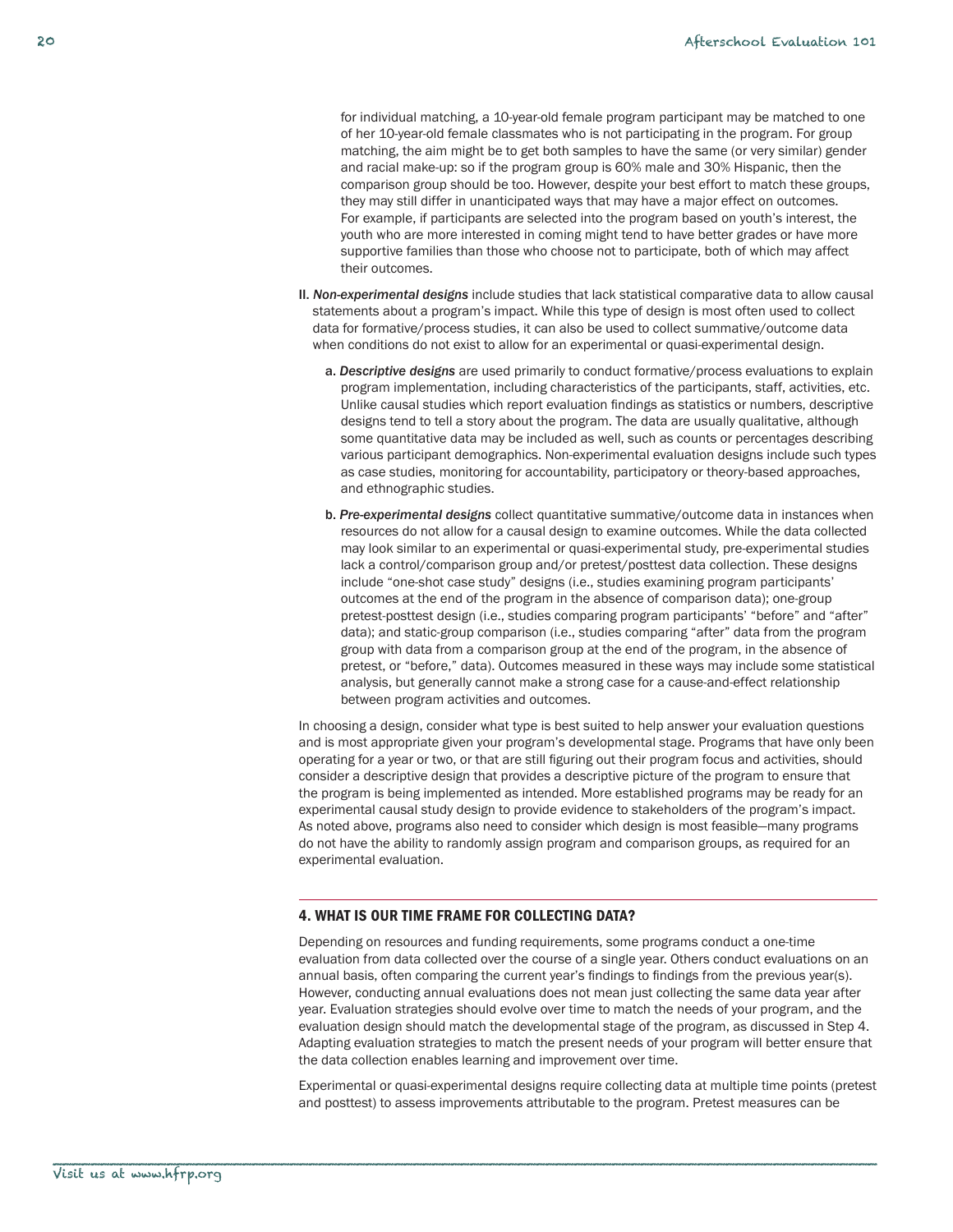collected at the beginning of the program year, before youth have participated in the program; posttest data can be collected from the same participants at the end of the program year. These studies can also include midpoint check-ins to assess incremental improvements over time.

Some programs are able to conduct evaluations that include long-term (or [longitudinal](#page-40-1)) tracking, which involves following a program participant across multiple years. Often extending beyond the individual's program participation, longitudinal tracking examines long-term effects of program participation (e.g., examining high school graduation rates amongst youth who participated in an academically-focused OST program while in middle school). This method is usually chosen by organizations using outside consultants or research organizations to conduct a large-scale, multimethod evaluation.

The length of time needed for your evaluation process will depend on available resources, funder requirements, goals of the evaluation, and how you plan to use the data you collect. Consider the following questions in determining the time frame of your evaluation:

- • What do our funders require in terms of data collection and reporting time frames?
- Do we need to include pretest/posttest measures to examine changes in our outcomes?
- What time frame is most feasible given our available resources for evaluation?
- How much time do we need to collect and analyze data that will be useful for our program?

## Evaluation Tip:

Consider whether you want data for immediate feedback to make program improvements, or whether you want data to make the case for longer-term outcomes. The former will allow a much shorter evaluation time frame than the latter. However, you may want to examine program improvements on an ongoing basis, which would require a longer-term evaluation plan.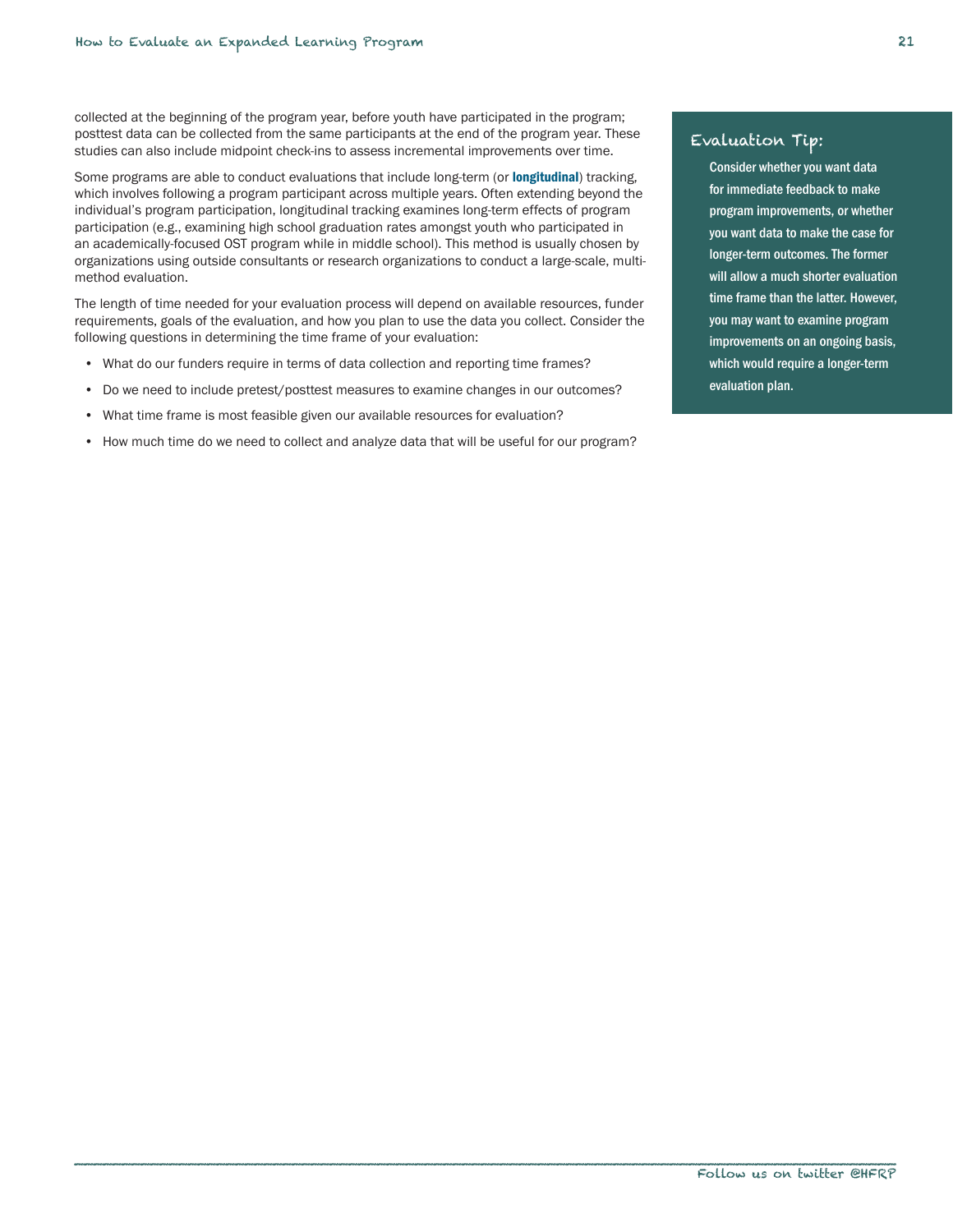## <span id="page-23-0"></span>**[Introduction](#page-2-1)**

- $S$ tens
	- ▶ [1. Determining the Evaluation's Purpose](#page-5-1)
	- } [2. Developing a Logic Model](#page-8-1)
	- ▶ 3. Assessing Your Program's Capacity for [Evaluation](#page-12-1)
	- ▶ 4. Choosing the Focus of Your Evaluation
	- ▶ [5. Selecting the Evaluation Design](#page-18-1)
	- ▶ [6. Collecting Data](#page-23-1)
	- ▶ [7. Analyzing Data](#page-29-1)
	- ▶ [8. Presenting Evaluation Results](#page-31-1)
	- ▶ 9. Using Evaluation Results
- **[Appendix](#page-37-1)**
- ▶ [A. Key Resources](#page-37-1) ▶ [B. Discussion Questions](#page-38-1)
- ▶ [C. Glossary](#page-39-2)

# <span id="page-23-1"></span>STEP 6: Collecting Data

Once you have established which evaluation tier and design are most appropriate for your program, you need to figure out how to collect the data that will best address your evaluation questions and that are most feasible for your program. This section addresses the following questions related to your data collection:

- How do we select our program sample?
- What data collection methods should we use?
- How do we choose evaluation tools and instruments?
- What ethical issues do we need to consider?
- How do we collect participation data?
- How can we manage our data?

Also see *Table 3: What are the major issues we need to consider in conducting an evaluation?,* in Step 5 to help guide your decisions in selecting the data to be collected.

#### 1. HOW DO WE SELECT OUR PROGRAM SAMPLE?

In collecting data for evaluation, programs need to consider the **[sample](#page-41-0)** upon which data will be based—that is, the specific population about which (and from which) to collect data.

In general, OST programs collect data from and about program participants. These data can be collected about all program participants, or on a [subsample](#page-42-0) of participants. Collecting data on all participants will get the most thorough data, but this strategy is not always feasible, nor is it always necessary. Cases where collecting data about a subsample makes sense include the following:

- • Your program is very large, and thus has too many participants to realistically be able to track them all. In this case, you may want to randomly select participants to get a *purposive* [sample](#page-41-1). Similar to random assignment (discussed in Step 5) which involves a system of selecting the program or comparison group in such a way that each individual has an equal chance of being selected into either, [random selection](#page-41-0) involves using a system of selecting study participants in such a way that each program participant has an equal chance of being chosen to participate in the study, or not. While this process is the same as the process used for random assignment, the samples and purposes are different. Random assignment assigns individuals into program and comparison/control groups for the purpose of allowing comparisons between program participants and nonparticipants that are not likely to be influenced by pre-existing differences between the two groups. Random selection, meanwhile, focuses specifically on the program group, and selects some members of the program group to be involved in data collection for the evaluation—this method helps increase the likelihood that you will have an evaluation sample that is truly representative the overall program population.
- The evaluation questions focus on outcomes for a subsample of participants—for example, on outcomes for minority youth or girls—in which case, data collection should also focus on this subsample of participants.

Data can also be collected about other groups as part of program evaluation. For example, an experimental or quasi-experimental design requires the collection of data on a comparison group of nonparticipants. You can also collect data for your evaluation from others involved in your program, such as parents of participants, program staff, and school staff, to get their perspectives on your program in terms of both their own involvement and what benefits they have observed in participants as a result of the program.

Regardless of the sample population selected for your program evaluation, it is unlikely that you will be able to collect data on the entire sample. Some participants may not agree to participate or will not be available at the times data are collected. It is important to keep track of how many in your population sample do not, in fact, participate in your data collection. This information is used to calculate response rates, that is, the percentage of your sample on which you are able to collect data. The higher your response rate, the more likely it is that your data will be representative of the overall program sample.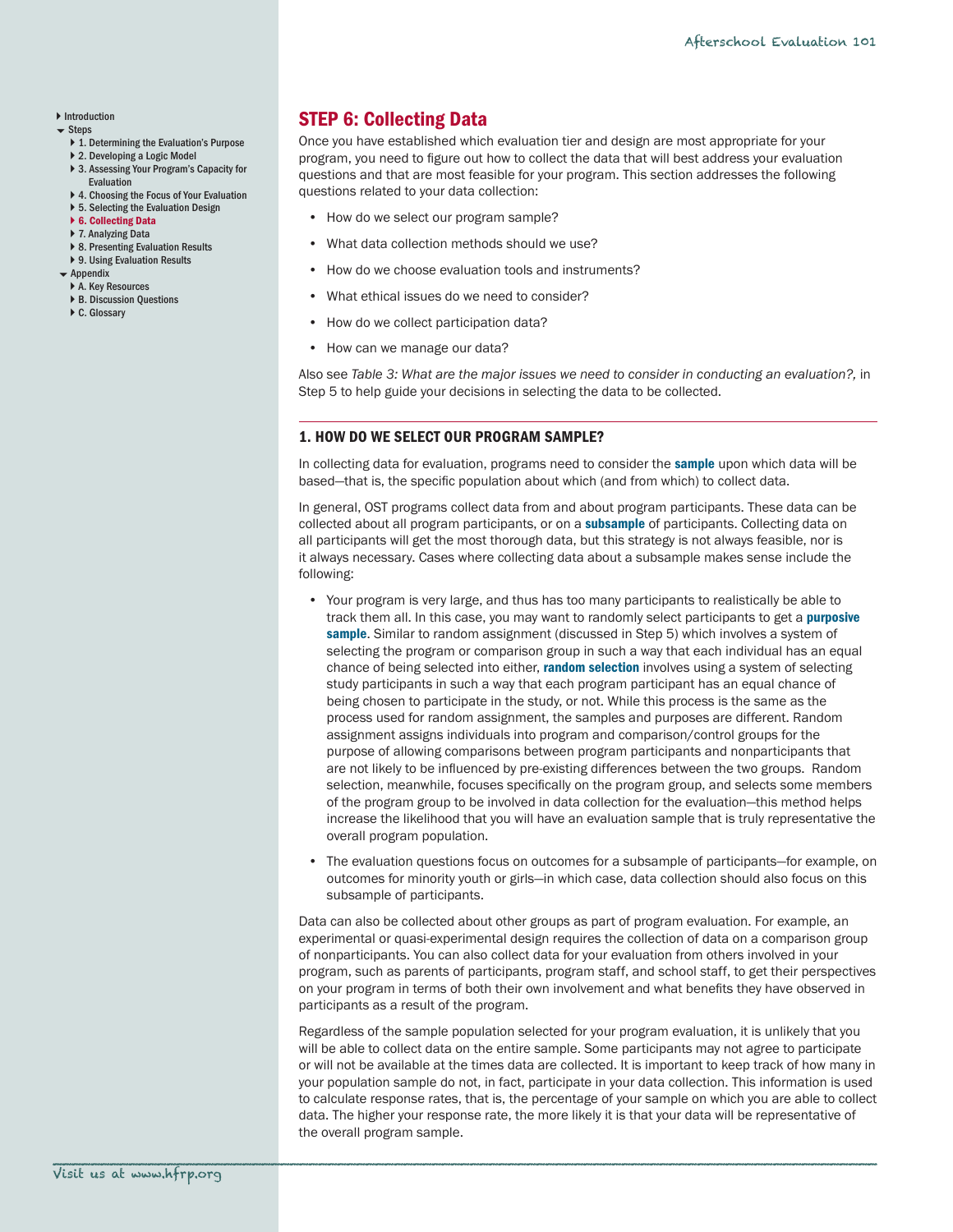## <span id="page-24-0"></span>2. WHAT DATA COLLECTION METHODS SHOULD WE USE?

Evaluation data are collected in a number of different ways, often through multiple methods. In considering which methods to use, you will need to determine which methods will best help you assess your evaluation questions, and whether these methods will give you information that will be helpful in accomplishing what you set out to do with your evaluation (fulfilling funder requirements, aiding in learning and continuous improvement, etc.). The data collection methods selected should be able to directly address your evaluation questions. Common methods are described below.

- [Case studies](#page-39-2) focus on one individual over a set period of time, taking an intensive look at that individual's program participation and the effect on his or her life. Participants can be chosen randomly or using specific criteria. Case studies can include formal interviews, informal contacts such as phone calls or conversations in hallways, and observations. Program staff often carry out this method, since they already have a relationship with the individual in the study and also have existing opportunities for interaction. This method requires the development of tools to guide the relationship between the evaluator and the case study individual. Case studies are most often used to tell a detailed story about participation in the program.
- **[Document review](#page-39-1)** involves a review and analysis of existing program records and other information collected and maintained by your program as part of day-to-day operations. Sources of data include information on staff, budgets, rules and regulations, activities, schedules, participant attendance, meetings, recruitment, and annual reports. These data are most often used to describe program implementation, and as background information to inform evaluation activities.
- **[Observation](#page-40-0)** involves assigning someone to watch and document what is going on in your program for a specified period of time. If possible, at least two people should be assigned to this task. Observations can then be compared to see how consistent they are (called interrater reliability); those observations that are not consistent are likely to have been influenced by individual biases. Before beginning observations, the assigned observers should engage in a process of self-reflection in order to identify individual biases and understand how those biases or insights strengthen or weaken their position as observers. Observations can be highly structured—using formal observation tools with protocols to record specific behaviors, individuals, or activities at specific times—or it can be unstructured, taking a more casual "look-and-see" approach to understanding the program's day-to-day operations. Data from observations are usually used to describe program activities and participation in these activities, and are often used to supplement or verify data gathered through other methods.
- [Secondary source or data review](#page-41-0) involves reviewing existing data sources (that is, data that were not specifically collected for your evaluation) that may contribute to your evaluation. These sources can include data collected for similar studies to use for comparison with your own data, large data sets, school records, court records, and demographic data. As with document review, these data are most often used to describe program implementation and as background information to inform evaluation activities.
- [Tests or assessments](#page-42-0) include such data sources as standardized test scores, psychometric tests, and other assessments of your program and its participants. These data often come from schools (especially for academic tests), and thus can also sometimes be considered secondary source data. This method is most often used to examine outcomes, often using an experimental or quasi-experimental design.
- [Interviews or focus groups](#page-40-1) gather detailed information from a specific sample of program stakeholders (e.g., program staff, administrators, participants and their families, funders, and community members) about program processes and the stakeholders' opinions of those processes. Interviews are usually conducted one-on-one with individuals (although several individuals can be interviewed together) either in person or over the phone. Focus groups generally operate in person (although they can be conducted by conference call or web meeting) and involve gathering individuals to provide feedback as a group. Both interviews and focus groups require a set of questions designed to elicit specific information. The questions are generally **[open-ended](#page-40-0)**, but **[closed-ended questions](#page-39-2)** can also be included

#### RELATED RESOURCES FROM HFRP.ORG

- *• [The Success Case Method:](http://www.hfrp.org/evaluation/the-evaluation-exchange/issue-archive/reflecting-on-the-past-and-future-of-evaluation/the-success-case-method-finding-out-what-works)  [Finding Out What Works](http://www.hfrp.org/evaluation/the-evaluation-exchange/issue-archive/reflecting-on-the-past-and-future-of-evaluation/the-success-case-method-finding-out-what-works)*
- **Challenges to Data Capacity for** *[Outcome-Based Accountability](http://www.hfrp.org/evaluation/the-evaluation-exchange/issue-archive/results-based-accountability-1/challenges-to-data-capacity-for-outcome-based-accountability)*

## Evaluation Tip:

Digital and social media are emerging as innovative sources for data collection, and youth are particularly adept at navigating these resources. Consider ways that you can use digital and social media tools for data collection while allowing youth to play a more active and participatory role. For example, youth could record their own videos of program activities, or keep blogs documenting their program experiences that could then be used as data sources for evaluation.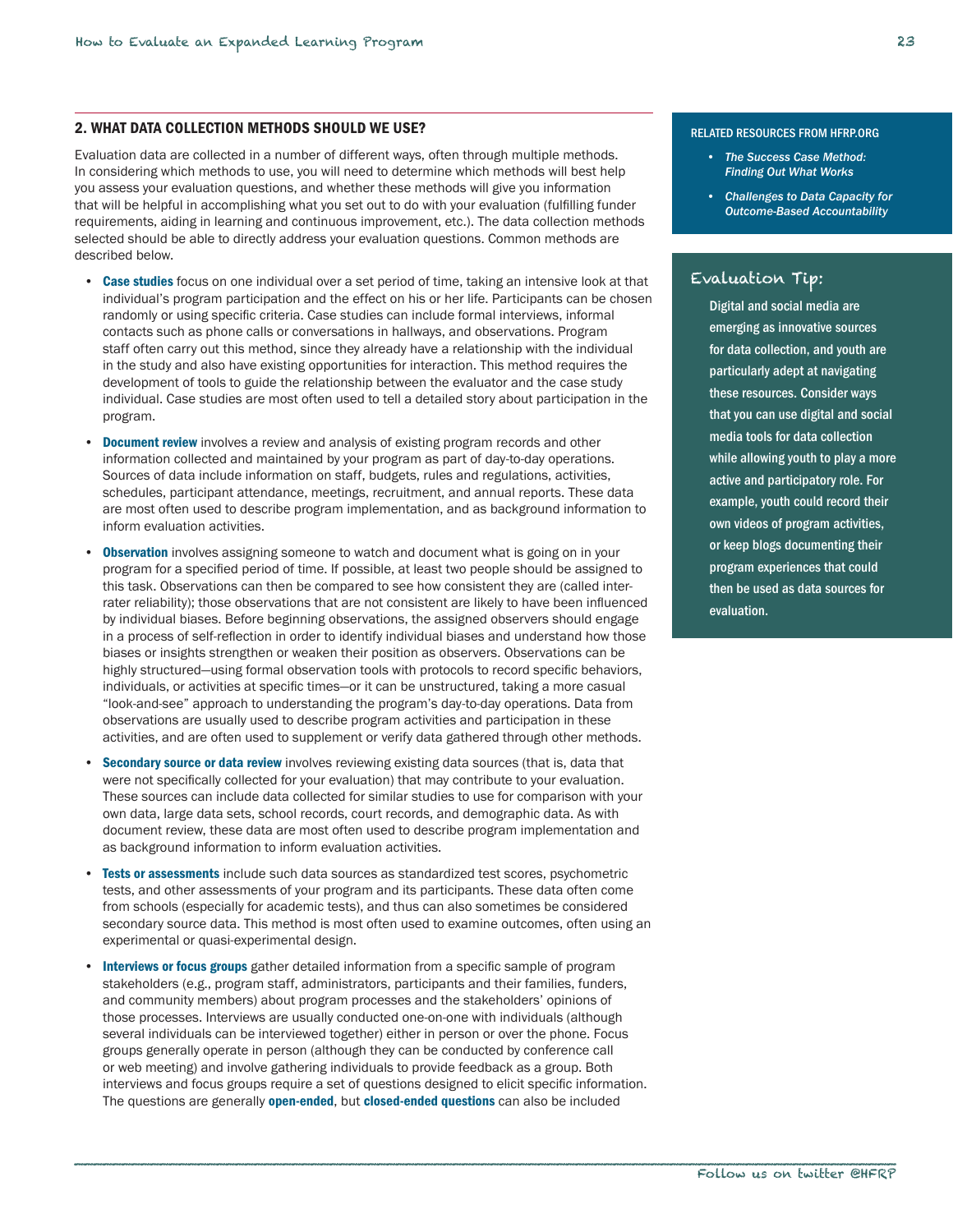<span id="page-25-0"></span>(discussed in more detail below). This method is most often used to collect subjective or qualitative data, such as how participants feel about a particular activity, or whether or not they found participating in a certain activity helpful to them in a specific way.

**[Surveys](#page-42-0)** are tools designed to collect information from a large number of individuals over a specific time period. They are administered on paper, through the mail, by email, or on the internet. Questions on surveys may include both closed-ended and open-ended questions. Surveys are an excellent way to obtain participant background data (e.g., demographic information). Many programs use initial survey forms to obtain information about the interests of individuals in their program. Surveys can also be used to get a sense of the individual progress of participants.

A closed-ended question is a form of question that is answered using a given set of response options, such as a simple "yes" or "no," a selection from multiple choices, or a rating on a scale. An open-ended question does not limit responses to a specific set of options, but allows the individual to provide his or her own response. Open-ended questions are easy to write and can provide more nuanced data, but require more time and effort to analyze. On the other hand, closed-ended questions are easy to analyze, but it can be difficult for those designing the survey or interview questions to create appropriate response categories (beyond yes/no responses) that will provide meaningful data.

#### 3. HOW DO WE CHOOSE EVALUATION TOOLS AND INSTRUMENTS?

No matter what data collection methods you select, you will most likely need specific instruments to collect these data. Rather than re-inventing the wheel, you can start by exploring whether any instruments already exist to measure what you plan to measure. The evaluation instruments used by OST programs take a variety of forms, such as checklists of program components, survey questions measuring self-esteem, assessments of academic skills, and others. The *[Measurement](http://hfrp.org/OSTMeasurementTools)  [Tools for Evaluating OST Programs](http://hfrp.org/OSTMeasurementTools)* resource describes instruments that have been used by OST programs to evaluate their implementation and outcomes. This resource can help provide ideas for possible data collection instruments to use or adapt for your program. These existing tools often have the benefit of already having been tested for reliability and validity, which are necessary considerations in selecting evaluation tools. These terms are defined below:

- **[Reliability](#page-41-0)** refers to the consistency of the data collection instrument: You should get consistent results each time you use the instrument if it is reliable. While the results should not vary wildly from one use of the instrument to the next, repeated uses with the same group of program participants over time will hopefully show positive changes in participant outcomes. In addition, administering the instrument to different groups will likely have some variation in results. Beyond these improvements and normal variations between groups, though, results should be relatively consistent or they will not be meaningful or useful to your evaluation. It can be difficult to know what level of variation is normal without statistical analysis, which is why instruments that have already been tested for reliability using statistical methods can be helpful to adopt.
- [Validity](#page-42-0) refers to whether the evaluation instrument is actually measuring what you want to measure. For example, a measure that involves rote memorization would not be a valid measure of analytic skills (although it should be a good measure of how well the individual is able to retain information over a short period of time).

You may be able to adapt existing measurement tools to your purposes by taking only specific questions and pieces from those tools, or even rewording some to be more applicable to your program. You should be aware, though, that making these types of changes may threaten the tool's reliability and validity.

## 4. WHAT ETHICAL ISSUES DO WE NEED TO CONSIDER IN OUR DATA COLLECTION?

\_\_\_\_\_\_\_\_\_\_\_\_\_\_\_\_\_\_\_\_\_\_\_\_\_\_\_\_\_\_\_\_\_\_\_\_\_\_\_\_\_\_\_\_\_\_\_\_\_\_\_\_\_\_\_\_\_\_\_\_\_\_\_\_\_\_\_\_\_\_\_\_\_\_\_\_\_\_\_\_\_\_\_\_\_\_\_

Before beginning to collect any data, it is important to communicate the following information to program participants who will be involved in the evaluation (including program staff, youth, and their parents/guardians, if applicable): the evaluation's purpose, expectations for participants' involvement in data collection (e.g., the time required), potential risks of their involvement, how

#### RELATED RESOURCES FROM HFRP.ORG

*• [Measurement Tools for Evaluating](http://hfrp.org/OSTMeasurementTools)  [OST Programs](http://hfrp.org/OSTMeasurementTools)*

## Evaluation Tip:

In selecting methods and instruments, it is important to make sure that the type of data you can obtain from a given method will be useful to your evaluation and what you are trying to measure—you should not select a data collection method or instrument simply because you can easily collect the data. On the other hand, make sure that more time- and resourceintensive methods will give you sufficient returns to justify using them.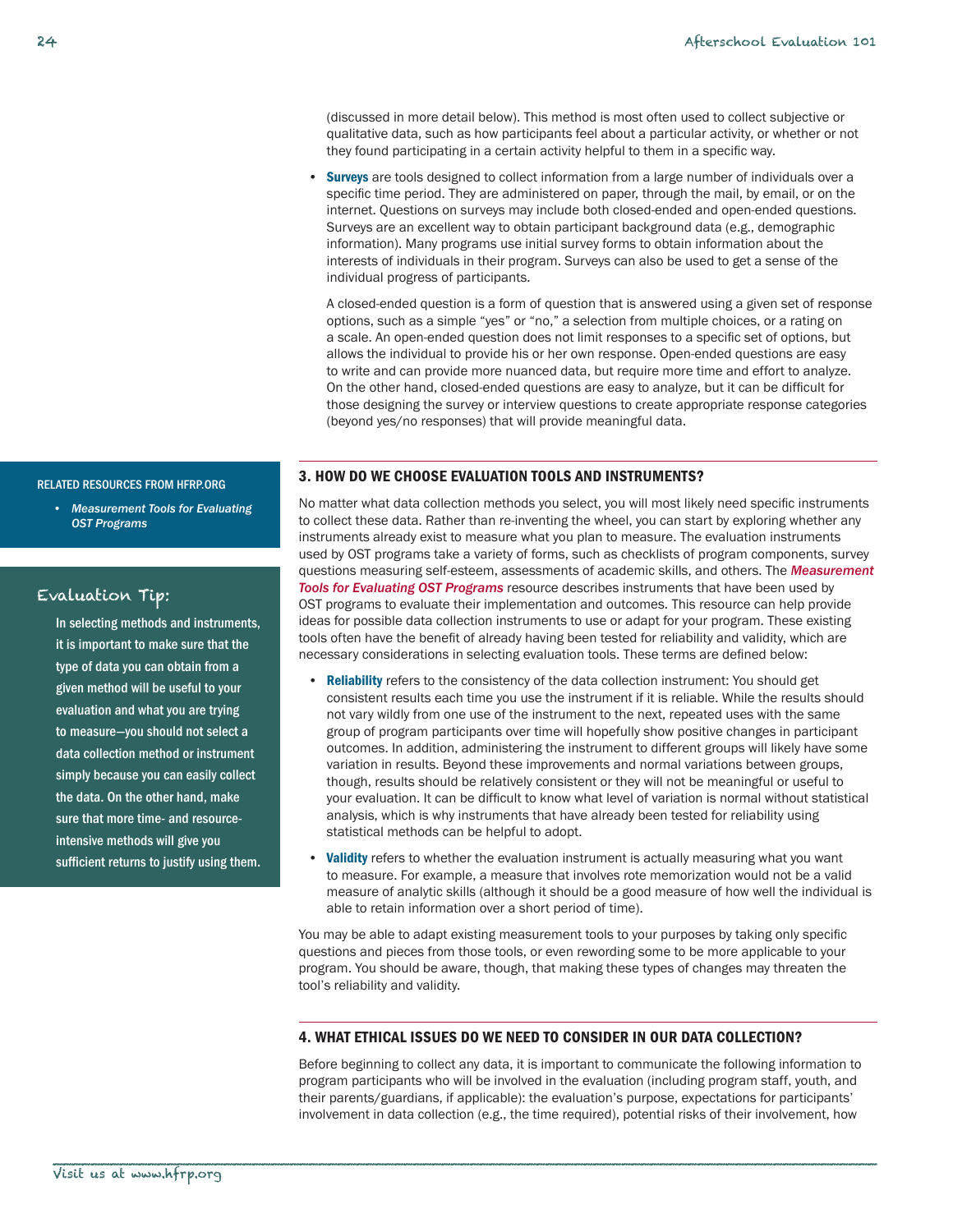<span id="page-26-0"></span>the data collected about them will be used and reported, and how their confidentiality will be protected. Communicating this information to participants from the beginning has the added benefit of helping to gain their trust and thus their willingness to cooperate with the evaluation process.

There are several additional requirements regarding the rights of participants that must be followed in the evaluation process:

- • If your program is affiliated with an institution that has an ethics committee such as an Institutional Review Board (IRB), you will most likely need ethics committee approval before undertaking an evaluation that involves either individuals or groups of people. Institutions that usually have ethics committees include colleges, universities, federal agencies, and some state and local agencies.
- • If the evaluation collects personal information about participants that would identify them (such as their names or social security numbers), you are required to obtain their informed consent to participating in the evaluation. Informed consent simply means that the individual has been informed of the purpose of the study, and that the individual has consented to participate. Consent usually involves the participant's signing a form to this effect.
- Children must have parents'/guardians' consent to participate. This consent may need to be given actively, meaning parents/guardians must provide permission (usually through a signed form) for their children to participate, or passively, meaning parents/guardians must inform the evaluator only if they do not want their children to participate in the data collection process for the evaluation. In addition, children aged 7 or older may be required to agree directly to participate in order for the evaluator to be permitted to collect data on them.
- If you are collecting data from schools or within a school setting, you will probably also be required to follow the school's or school district's policies for collecting data from their students.

## 5. HOW DO WE COLLECT PARTICIPATION DATA?

Regardless of other data your program plans to collect, all programs can and should collect data about who participates in the program. Data on program participants can be helpful in improving your program itself, as well as serving as a key component of any program evaluation. Depending on what participation data you collect, these data can help you to address some or all of the following questions related to program implementation and outcomes (some of these questions require additional data collection to answer):

- Who participates in our program (and who does not)?
- Why do youth participate (and why not)?
- • Does our program reach the target population that it intends to reach? If not, what groups are under- or over-represented?
- How engaged are participants in program activities?
- • How do participant demographics relate to outcomes? That is, do some participants have better outcomes than others?
- • What level of participation seems to be necessary to achieve positive outcomes?
- • Are participants regularly attending our program? If not, are participants dropping out or only attending sporadically?
- • Do participation levels vary based on the time of year (e.g., is participation higher in the spring than in the fall)? If so, what might account for that (e.g., competing seasonal sports or extracurricular activities, changes in the weather)?

Using participation data, you can shape specific program strategies to better recruit and retain the youth whom your program aims to serve. These data can also be used to refine or improve activities based on the needs and interests of the group served.

#### RELATED RESOURCES FROM HFRP.ORG

- *• [Engaging Older Youth: Program](http://hfrp.org/EngagingOlderYouth)  [and City-level Strategies to](http://hfrp.org/EngagingOlderYouth)  [Support Sustained Participation](http://hfrp.org/EngagingOlderYouth)  [in OST](http://hfrp.org/EngagingOlderYouth)*
- **Selection Into OST Activities:** *[The Role of Family](http://www.hfrp.org/out-of-school-time/publications-resources/selection-into-out-of-school-time-activities-the-role-of-family-contexts-within-and-across-neighborhood)  [Contexts Within and Across](http://www.hfrp.org/out-of-school-time/publications-resources/selection-into-out-of-school-time-activities-the-role-of-family-contexts-within-and-across-neighborhood)  [Neighborhood](http://www.hfrp.org/out-of-school-time/publications-resources/selection-into-out-of-school-time-activities-the-role-of-family-contexts-within-and-across-neighborhood)*
- *• [Engaging Adolescents in OST](http://www.hfrp.org/out-of-school-time/publications-resources/engaging-adolescents-in-out-of-school-time-programs-learning-what-works)  [Programs: Learning What](http://www.hfrp.org/out-of-school-time/publications-resources/engaging-adolescents-in-out-of-school-time-programs-learning-what-works)  [Works](http://www.hfrp.org/out-of-school-time/publications-resources/engaging-adolescents-in-out-of-school-time-programs-learning-what-works)*
- *Issues and Opportunities in OST [Evaluation: Understanding and](http://www.hfrp.org/out-of-school-time/publications-resources/understanding-and-measuring-attendance-in-out-of-school-time-programs)  [Measuring Attendance in OST](http://www.hfrp.org/out-of-school-time/publications-resources/understanding-and-measuring-attendance-in-out-of-school-time-programs)  [Programs](http://www.hfrp.org/out-of-school-time/publications-resources/understanding-and-measuring-attendance-in-out-of-school-time-programs)*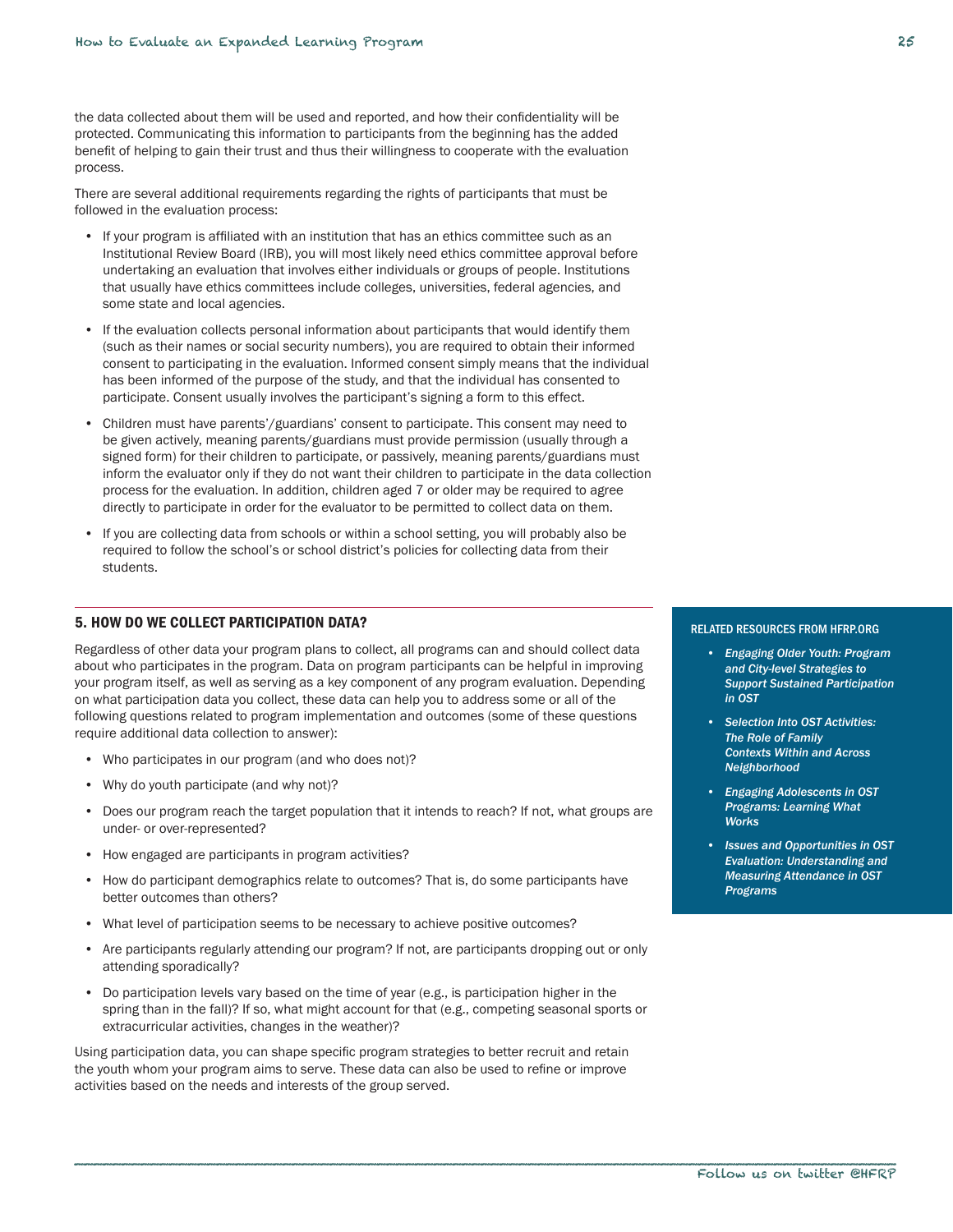## Evaluation Tip:

For drop-in programs where attendance is optional, attendance data can be an especially important source of information for evaluation. If a program can show that participants attend regularly despite not being required to do so, it is easier to make the case for a link between positive outcomes and participation.

## There is no right time to begin collecting participation data—the sooner the better. Participation data can be used to help shape your logic model (see Step 2), since who participates in your program may play a role in the outcomes you can expect. You can also collect participation data after constructing a logic model to see if the targeted participant demographics included in your logic model match your actual program demographics.

Regardless of whether you collect participation data before starting an evaluation, you should collect participation data as part of the evaluation process. For a formative/process study, participation data is an important part of documenting program implementation. For a summative/outcome study, participation data allows examination of key issues such as whom your program is benefitting, and whether or not participants attend your program frequently enough to be expected to show positive outcomes (see Step 5 for more details about formative/ process and summative/outcome studies).

There are two types of participation data that all programs should collect:

- • *Program participant demographics* include data such as age/grade in school, gender, race, family income levels, migrant status, etc. The data to be collected should be selected with your program's target population in mind. For example, if you are targeting children from low-income families, it will be especially important to collect data on the income levels of participants' families.
- • *Program attendance measures* are not restricted to whether or not youth attend your program. Attendance measures also include **[intensity](#page-40-1)** (how often each youth attends a program during a given period as measured in hours per day, days per week, and weeks per year) and **[duration](#page-39-1)** (the history of attendance in years or program terms).

There are two additional types of participation data that you may want to collect, depending on your program's needs and available resources:

- Demographics of the schools and communities that your program serves include the same type of demographic data collected at the participant level, but are collected from the larger school and community populations. At the school and community level, demographic data can be used to assess the characteristics of the communities and schools that your program serves. These data can also be compared to participant demographics to determine whether your program is serving its target demographic. In some cases, a program may want to serve a sample of the youth population that is representative of the school/community. In others, the program may want to serve a group disproportionate to the community/school population—for example, a program targeting the neediest students might seek to serve a disproportionate number of children from low-income families.
- Feedback from participants on why they attend (or do not attend) and their level of *engagement* can help determine what draws youth to your program, whether they are actively involved and interested in program activities, and what prevents them from attending more often. Reasons for attending (or not) include such variables as whether or not youth have friends who also attend, if they find the activities interesting, whether they have scheduling conflicts during program hours, or if they have transportation to and from your program. In addition, attendance patterns may shift with seasonal changes (e.g., youth may go home earlier when the sun goes down earlier or may have other extracurricular activities such as sports that take place only on the spring or fall).

Participation data can be collected through the following:

- • *Program participation demographics* can be collected through program application forms that parents complete as a prerequisite to enrolling their child in your program. This intake form should collect all demographic data of interest to your program; at the same time, the form should be as simple as possible to ensure that families will take the time to complete it.
- • *Program attendance data* can be collected through daily sign-in sheets for participants or a checklist/roll-call by program staff.
- • *School and community demographic data* can be collected through such sources as school records and census data. Getting access to school records can be a challenge, but many programs have been able to partner successfully with schools in the community to gain access to these records. Data on individual students are usually not provided by schools due

# Evaluation Tip:

Consider also collecting data on a sample of youth who do not participate in the program but who have similar characteristics to program participants (e.g., attend the same schools, are in the same grades, economic status) about why these youth do not participate. These data can help the program to address the reasons for non-participation by making modifications to program activities or recruitment to better reach this group.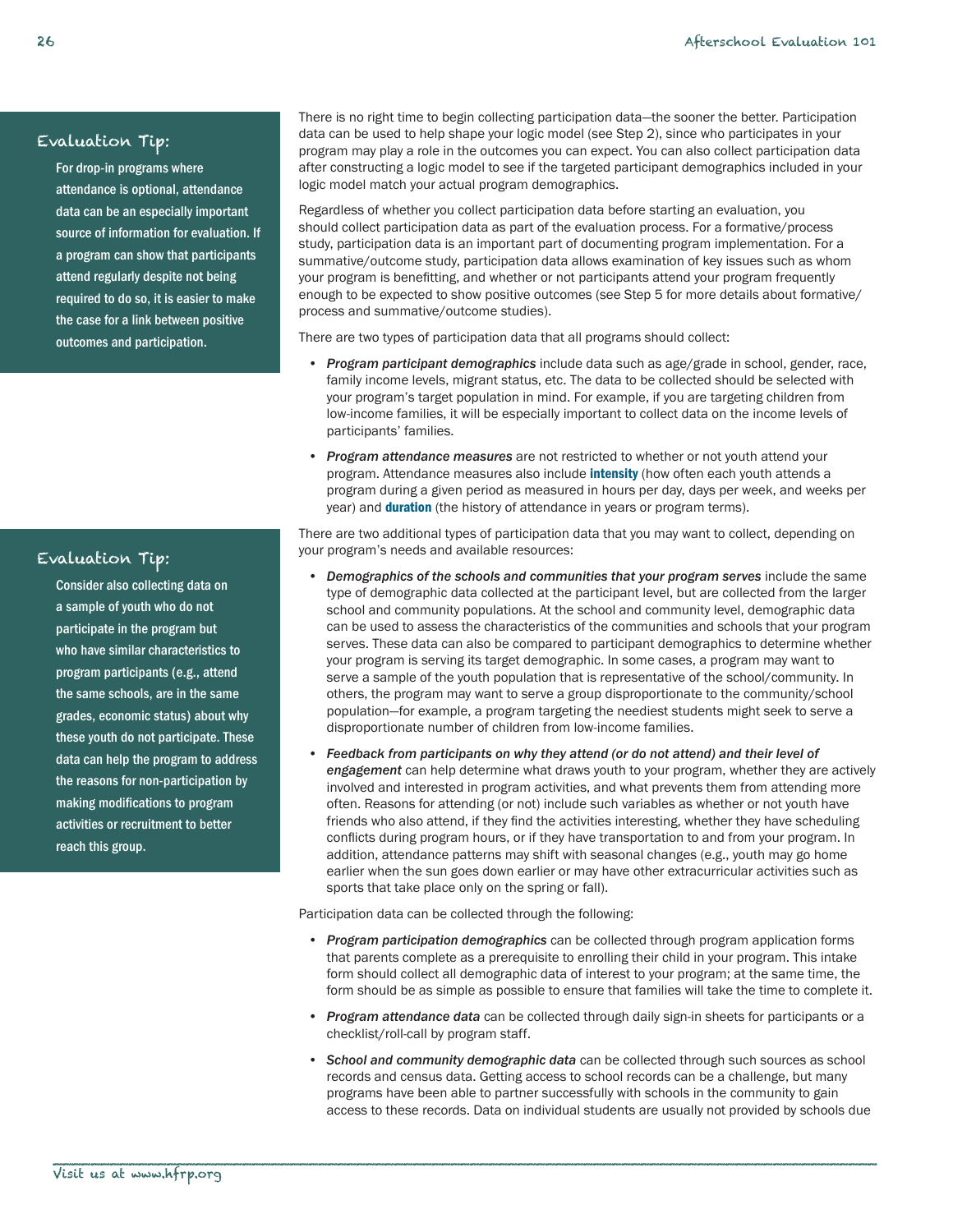<span id="page-28-0"></span>to confidentiality issues, although sometimes programs can gain access to these individuallevel data when identifying details (e.g., students' names) are removed from the records. Additionally, federal regulations under the Family Educational Rights and Privacy Act (FERPA) allow schools to disclose students' school records, without parental or student consent, to "organizations conducting certain studies for or on behalf of the school." The National Center for Education Statistics Common Core of Data can also be used to collect school-level data. In addition, some schools use school-based online data collection systems, such as Infinite Campus or Powerschool, to which programs may be able to gain access.

• *Feedback from participants* can be collected through surveys or interviews of participants and their parents to get a sense of why they participate (or why not) and their level of engagement in your program.

#### 6. HOW CAN WE MANAGE OUR EVALUATION DATA?

One highly successful method for tracking program data (both for evaluation and for other program needs) is to create a [management information system \(MIS\)](#page-40-1) or database that is maintained electronically (i.e., on a computer or the internet). Participation data are only one part of an MIS, which can be used to organize data on all aspects of your program, from information on the activities implemented to staff demographics and professional development opportunities. Developing and putting into place an MIS may require outside expertise.

A functional MIS should:

- • Be user-friendly to allow program staff to update and maintain data on an ongoing basis.
- • Provide flexibility, allowing the possibility of adding or modifying the type of data collected as additional program needs are identified.
- • Be able to easily run queries on the various types of data collected.
- Have safeguards in place to protect the confidentiality of the data (e.g., password protection with restricted access).

## Evaluation Tip:

Consider the following questions in designing your MIS: Are we creating extra work or unnecessary burden for our staff and families by keeping too many records? Are our forms designed to collect the relevant data efficiently? Do we actually use the information we collect? Can the data we collect be used for multiple purposes? Are we collecting enough information to know if our program is implemented as planned? Is our documentation helpful for planning?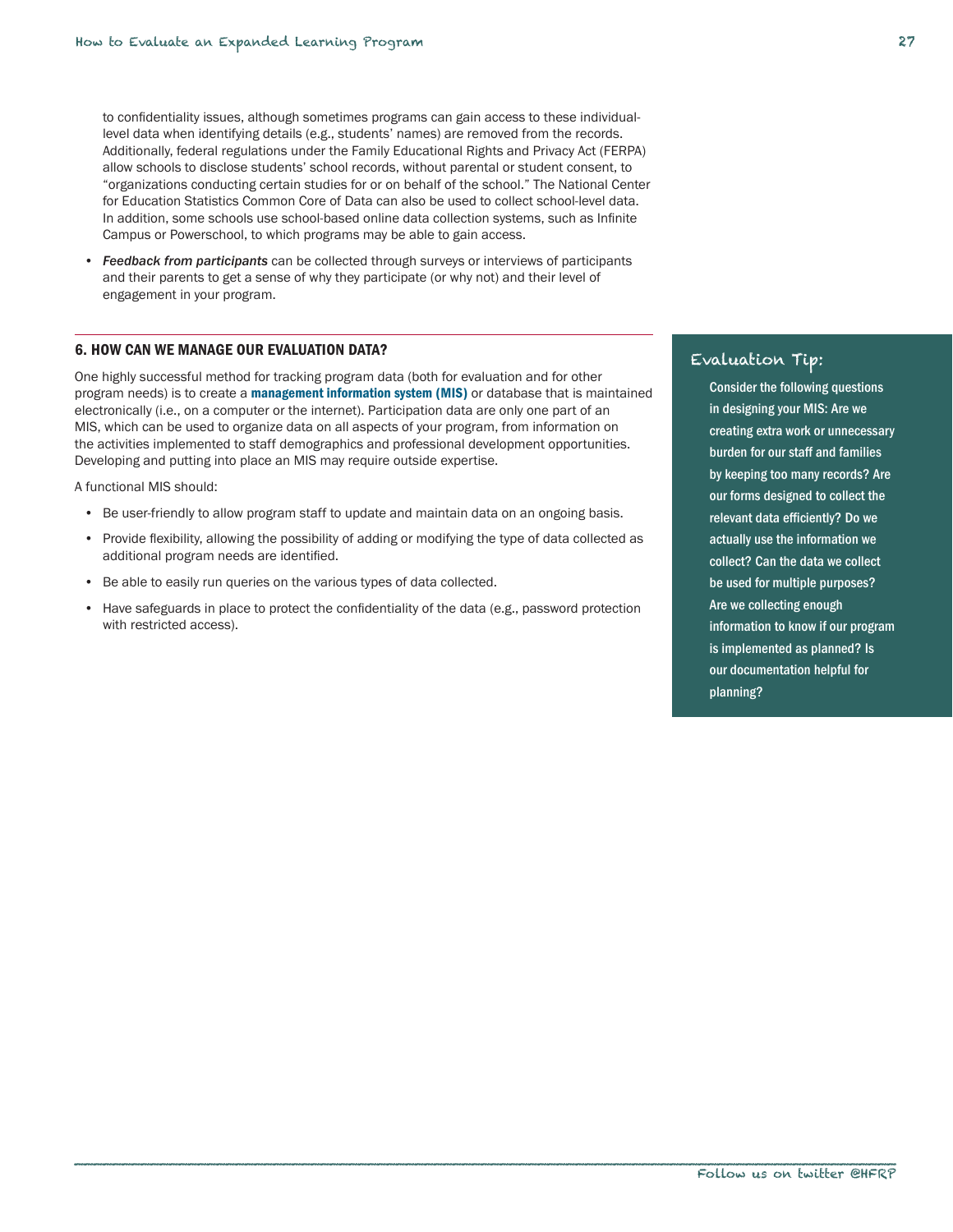## <span id="page-29-0"></span>**[Introduction](#page-2-1)**

- $S$ tens
	- } [1. Determining the Evaluation's Purpose](#page-5-1)
	- ▶ [2. Developing a Logic Model](#page-8-1)
	- ▶ 3. Assessing Your Program's Capacity for [Evaluation](#page-12-1)
	- ▶ 4. Choosing the Focus of Your Evaluation
	- ▶ [5. Selecting the Evaluation Design](#page-18-1)
	- ▶ [6. Collecting Data](#page-23-1)
	- ▶ [7. Analyzing Data](#page-29-1)
	- ▶ [8. Presenting Evaluation Results](#page-31-1) ▶ 9. Using Evaluation Results
- **Exercise**
- ▶ [A. Key Resources](#page-37-1)
- ▶ [B. Discussion Questions](#page-38-1)
- ▶ C. Glossarv

## Evaluation Tip:

Regardless of you how organize your data, be sure that you save a master copy of your data (both electronically, if possible, and as a hard copy) before you start any analysis. This copy should be preserved and put aside, so that you can refer to it as necessary. Then you can use working copies of the data to mark up, edit, and move information around as you please.

# Evaluation Tip:

Statistical significance indicates the likelihood that a real difference exists, but it does not necessarily mean that the difference was large, and thus meaningful. Additional statistics (effect sizes) can be calculated to give a sense of whether the difference is large enough to indicate that the program made a meaningful difference.

# <span id="page-29-1"></span>STEP 7: Analyzing Data

This section discusses what you do with all your data, once you have collected it. Specifically, these questions are addressed:

- How do we prepare our data for analysis?
- • How do we analyze quantitative data?
- How do we analyze qualitative data?
- How do we make sense of the data we have analyzed?

## 1. HOW DO WE PREPARE OUR DATA FOR ANALYSIS?

Before you can begin analysis, you will need to "clean" the data you have collected, which means checking your data for mistakes. This error-checking is especially important for quantitative data, since mistakes in these numbers can make a big difference in your quantitative results. "Cleaning" qualitative data means ensuring that all data were collected consistently by different team members and collected consistently over time in terms of frequency, level of detail, and type of data collected. For quantitative data, this process mostly involves checking for errors in data entry.

A good first step is to look through your data for any obvious mistakes. For example, if you have items rated on a scale of 1-5, be sure that all of the numbers are within that range. You should also check for any missing data. Then, a closer review can reveal more subtle errors or inconsistencies. In some cases, you may need to do additional data collection to fill in the missing data or replace any incorrect data. Once you have done your cleaning, one final "spot check" checking a random selection of entries for accuracy and consistency—is a good idea.

## 2. HOW DO WE ANALYZE QUANTITATIVE DATA?

You first need to tabulate your data into overall total counts for each category. A spreadsheet or statistical software can help with these calculations. All scales and yes/no responses should be recoded as numbers. So, for example, a 5-point scale from "strongly disagree" to "strongly agree" should be recoded on a numerical scale of  $1-5$ , where  $1 =$  "strongly disagree" and  $5 =$  "strongly agree." For yes/no response, "yes" is typically coded as "1," and "no" as "0."

These counts can then be used to compute averages, percentages, and other measures that translate the data into numbers that meaningfully describe program implementation and outcomes. For example, if you collected baseline data and follow-up data, average scores can be created for these two time periods to see if there was a change in the average scores for these data over time. Numbers can be computed similarly for your program and comparison groups to see how the numbers for these two groups differ and if the program group appeared to have better outcomes than the comparison group.

If your study has an experimental or quasi-experimental design (that is, if you are collecting pretest and posttest data using a program group and a comparison group of nonparticipants to measure program impacts), you will need to do a statistical analysis of these counts to see if there were statistically significant differences between the program and comparison groups, or between baseline and follow-up scores for the program group. Statistical significance refers to the probability that these differences could have happened by chance: If the probability that the differences happened by chance is shown by statistical analysis to be small (generally assessed to be a 5% chance or less), then the differences are statistically significant. Statistical significance means that a strong argument can be made that your program was responsible for the observed differences. For example, you may want to examine changes in reading levels from the beginning of the year to the end of the year, to see if program participants had larger improvements on average than did their peers who did not attend. You may find in just looking at the average improvements that program participants overall improved more than nonparticipants. However, without statistical analysis, you have no way of knowing if the differences were statistically significant—actual real differences in reading gains between the groups—or just a fluke, perhaps due to a few nonparticipants having a particularly bad testing day, or a few participants having a particularly good testing day (regardless of their true knowledge or ability).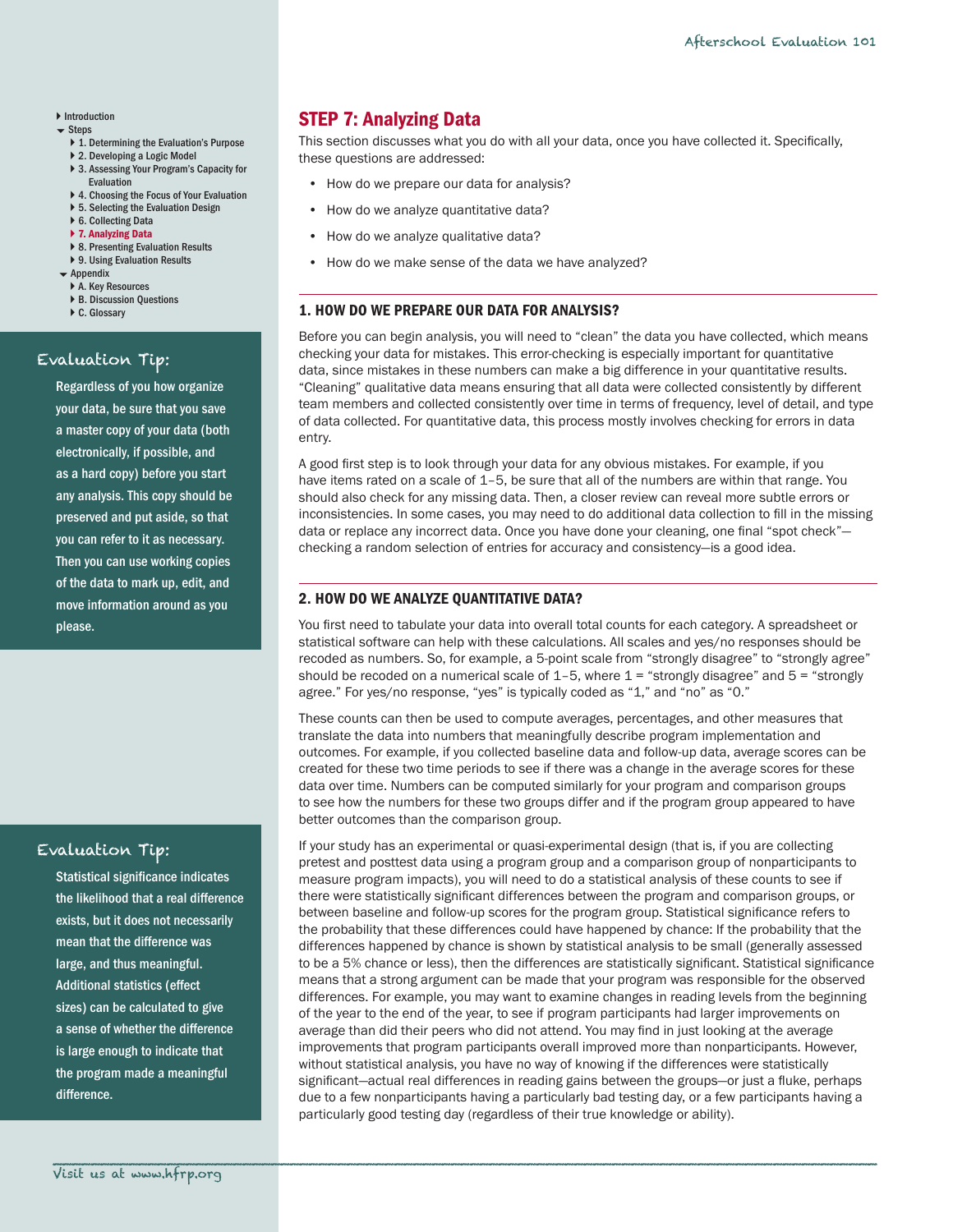## <span id="page-30-0"></span>3. HOW DO WE ANALYZE QUALITATIVE DATA?

Analyzing qualitative data tends to be a lengthier and less straightforward process than for quantitative data. Unlike quantitative data, qualitative data are often subject to interpretation, and there is no one "right" way to tackle the analysis. How you choose to conduct the qualitative data analysis will depend in part on what you hope to get out of the data and on the resources (staffing, time, software, etc.) that you have available to conduct the analysis.

Regardless of analysis method, the first step is to go through all of the qualitative data and look for any themes that emerge. For example, you might see data emerging around the theme of "staff relationships with participants" or "parent engagement in program activities." Once you have identified these themes, you can begin to categorize the data by theme. This process tends to be iterative: New themes emerge and are added to your general list of themes as you get further into the data. A common way to conduct this analysis is to "code" the data into themes. Such coding can be done by hand, marking up a printout or computer document, or by using computer software that helps to code qualitative data.

## 4. HOW DO WE MAKE SENSE OF THE DATA WE HAVE ANALYZED?

Once you have analyzed the data, you will need to organize it in a way that tells a story about your program. As part of your evaluation planning, you should have developed a set of questions that you want to answer with your evaluation (see Step 1). These same questions can help guide the organization of the data that you have analyzed. Whether or not you not choose to organize your final report by your initial evaluation questions, organizing your data in this manner at first will allow you to see how well your data address your evaluation questions.

The next section addresses how to present the data that you have collected in an evaluation report.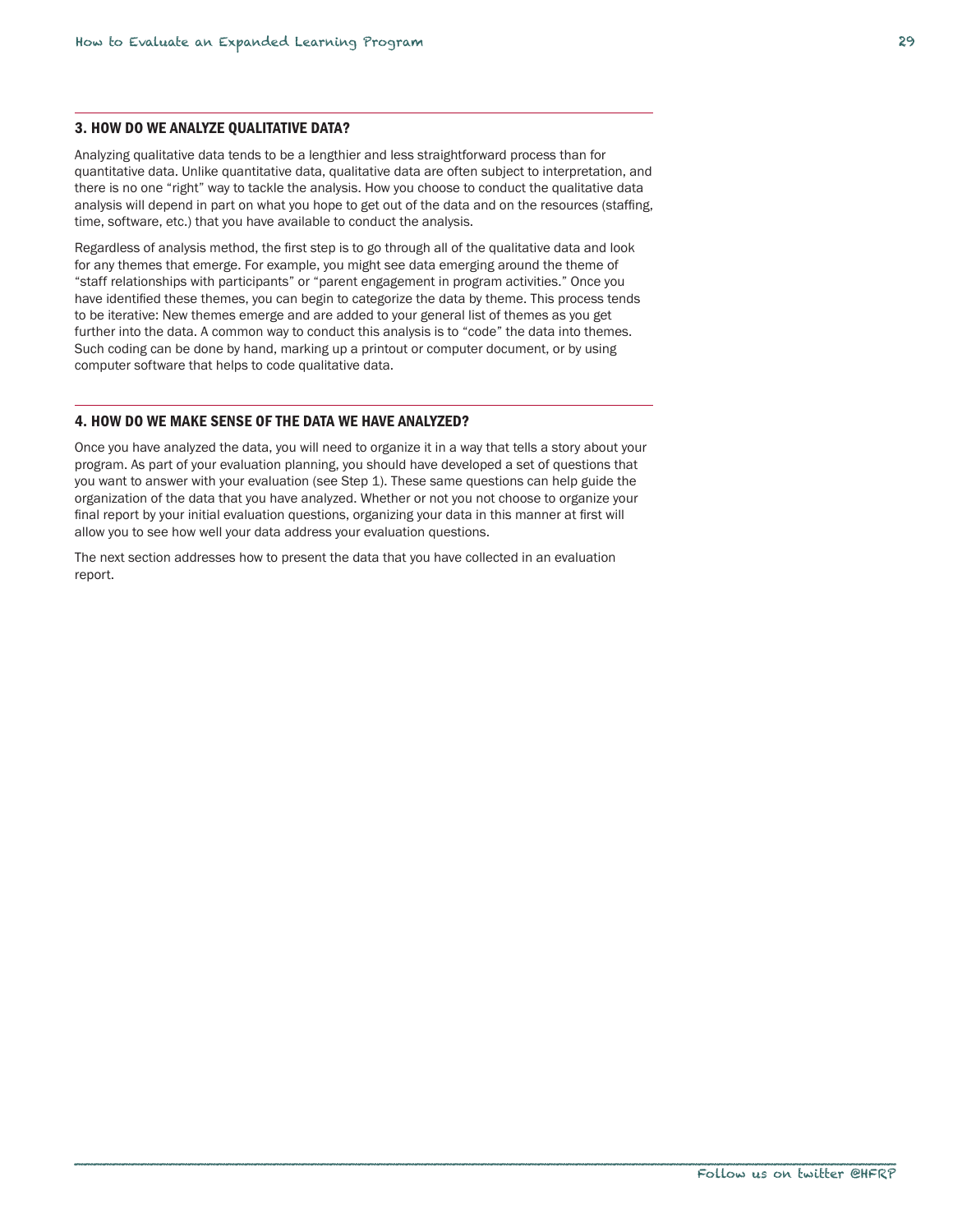## <span id="page-31-0"></span>**[Introduction](#page-2-1)**

- $S$ tens
	- } [1. Determining the Evaluation's Purpose](#page-5-1)
	- } [2. Developing a Logic Model](#page-8-1)
	- ▶ 3. Assessing Your Program's Capacity for [Evaluation](#page-12-1)
	- ▶ 4. Choosing the Focus of Your Evaluation
	- ▶ [5. Selecting the Evaluation Design](#page-18-1)
	- ▶ [6. Collecting Data](#page-23-1)
	- ▶ [7. Analyzing Data](#page-29-1)
	- ▶ [8. Presenting Evaluation Results](#page-31-1) ▶ 9. Using Evaluation Results
- [Appendix](#page-37-1)
- ▶ [A. Key Resources](#page-37-1)
- ▶ [B. Discussion Questions](#page-38-1)
- ▶ [C. Glossary](#page-39-2)

# <span id="page-31-1"></span>STEP 8: Presenting Evaluation Results

Once the data are collected, you need to think about how to present your program's evaluation results, and to whom. This section of the toolkit offers some practical advice on how to present the results to offer maximum utility to program stakeholders. The following questions related to presenting your evaluation are addressed in this section:

- How do we communicate results to stakeholders?
- What level of detail do we report to stakeholders?
- What do we include in an evaluation report?
- How can we make our evaluation findings interesting and accessible?

## 1. HOW DO WE COMMUNICATE RESULTS TO STAKEHOLDERS?

How do programs talk about or disseminate the results of their evaluation? The answer to this question connects to Step 1 of this evaluation toolkit: determining the purpose of the evaluation. If your program conducts an evaluation for the purpose of program improvement, results will most likely be communicated to administrators, staff, parents, and participants in various ways, many of them informal. However, if your program is conducting a formal evaluation for funders, it must consider more formal ways to communicate results, such as formal reports or presentations. Evaluation results can be presented in the following ways:

- • Presentations at:
	- staff meetings for management and staff within the organization.
	- regional meetings or national conferences in the fields of out-of-school time, education, youth development, or public policy.
	- luncheons or seminars for external stakeholders (e.g., school and community partners).
- • Comprehensive reports for funders and other stakeholders who want concrete documentation of program impacts.
- Executive summaries or full reports posted to program or organization websites.
- • Email or newsletter updates to families and others in the community who are interested in your program.
- • Press releases and other media coverage.

#### 2. WHAT LEVEL OF DETAIL DO WE REPORT TO STAKEHOLDERS?

Sharing results does not necessarily mean sharing every single bit of data collected. As with any presentation, deciding which information is most important to which audience is the key to successfully communicating evaluation findings. Consider the level of detail that your various stakeholders are interested in. Do they want full information on the statistical analysis of all the findings, or do they just want the headlines of the major findings? Here are some issues to consider regarding specific audiences when determining how much detail to include:

- The local community needs enough detail so that someone who knows nothing about your program will have sufficient information to understand the evaluation and the program's role within and impact on the community. On the other hand, you do not want to include so much detail that the information seems overwhelming or inaccessible.
- **School staff**, such as teachers and principals, are likely to be most interested in findings that have implications for school-day academic achievement and classroom conduct—that is, outcomes related to children's learning and behavior.
- • *Program practitioners* often have little time to devote to poring over evaluation results; results presented to this audience should be "short and sweet," and contain only the most important details. However, because results impact areas for improvement, practitioners may want to know much more, and such additional information in the form of a more comprehensive report should also be available to them.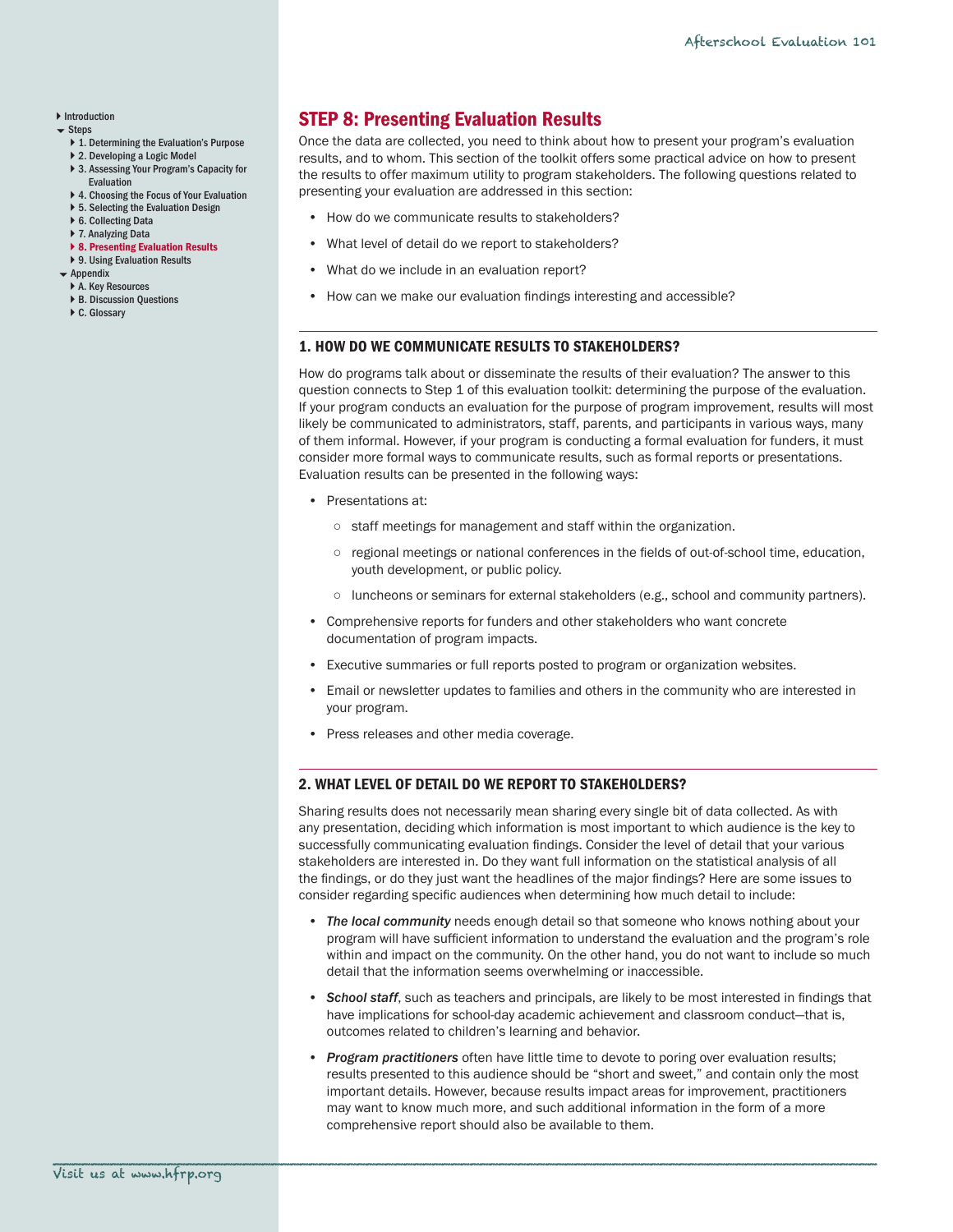- <span id="page-32-0"></span>• *Funders* tend to want fairly detailed reports to show exactly how their money was used and the outcomes your program contributed to. However, funders may also impose certain reporting requirements, including adherence to specific page or word limits. These limits will affect the level of detail you can and should include.
- **The program board**, if applicable to your program, will likely want only the major headlines, but they may want more details as well, depending on who is on your board and their level of involvement. Results-in-brief should be provided, but you should also offer access to the full comprehensive results for those who are interested.
- • *Parents and youth* will tend to be most interested in findings that relate specifically to youth participation; youth and their parents want to know whether your program is having a positive impact on them. These findings should be kept brief, with a focus on youth outcomes and any other implications of the evaluation for youth and their families.

## 3. WHAT DO WE INCLUDE IN AN EVALUATION REPORT?

A comprehensive evaluation report should have the following parts:

- • An executive summary of key findings.
- A description of the program that was evaluated, including program goals, activities, staffing characteristics, participant characteristics, location, and hours/days/seasons of operation.
- Discussion of research-based evidence—from a literature review or other existing statistics on the need for or value of the type of program being evaluated.
- • If applicable to your program, information about the overall organization and how the evaluated program fits into that organization's mission.
- • A description of the evaluation process:
	- Background on the individuals responsible for conducting the evaluation, including information about areas of expertise and educational background.
	- The purpose of the evaluation, including the evaluation questions.
	- Time frame for the data collection, including whether pretest and posttest data were collected.
	- What type of design the evaluation used (i.e., experimental, quasi-experimental, or nonexperimental).
	- Methods used to carry out the evaluation process (e.g., tools, protocols, types of datacollection systems).
	- $\circ$  The sample on which data were collected (e.g., all youth participants or a subsample), including response rates for various data collection methods, and any demographic information on the sample (race, gender, etc.).
- • A detailed summary of findings, described one at a time:
	- An explanation of how the findings relate to the overall program goals.
	- Any statistical significance or other specific numeric data (e.g., percentages or averages) related to each finding.
	- Any graphs or charts that can help illustrate the findings.
	- If available and relevant, other research in the field related to the findings.
- Implications of the evaluation findings:
	- Ways the findings can help facilitate program improvement and sustainability.
	- If applicable, recommendations for policy and/or for similar programs.
- • Any other information necessary to meet funder and other stakeholder expectations.

## Evaluation Tip:

Appendices can be used to include all the nitty-gritty methodological information. That way, the information is there as a reference, but will not compromise the readability of the report.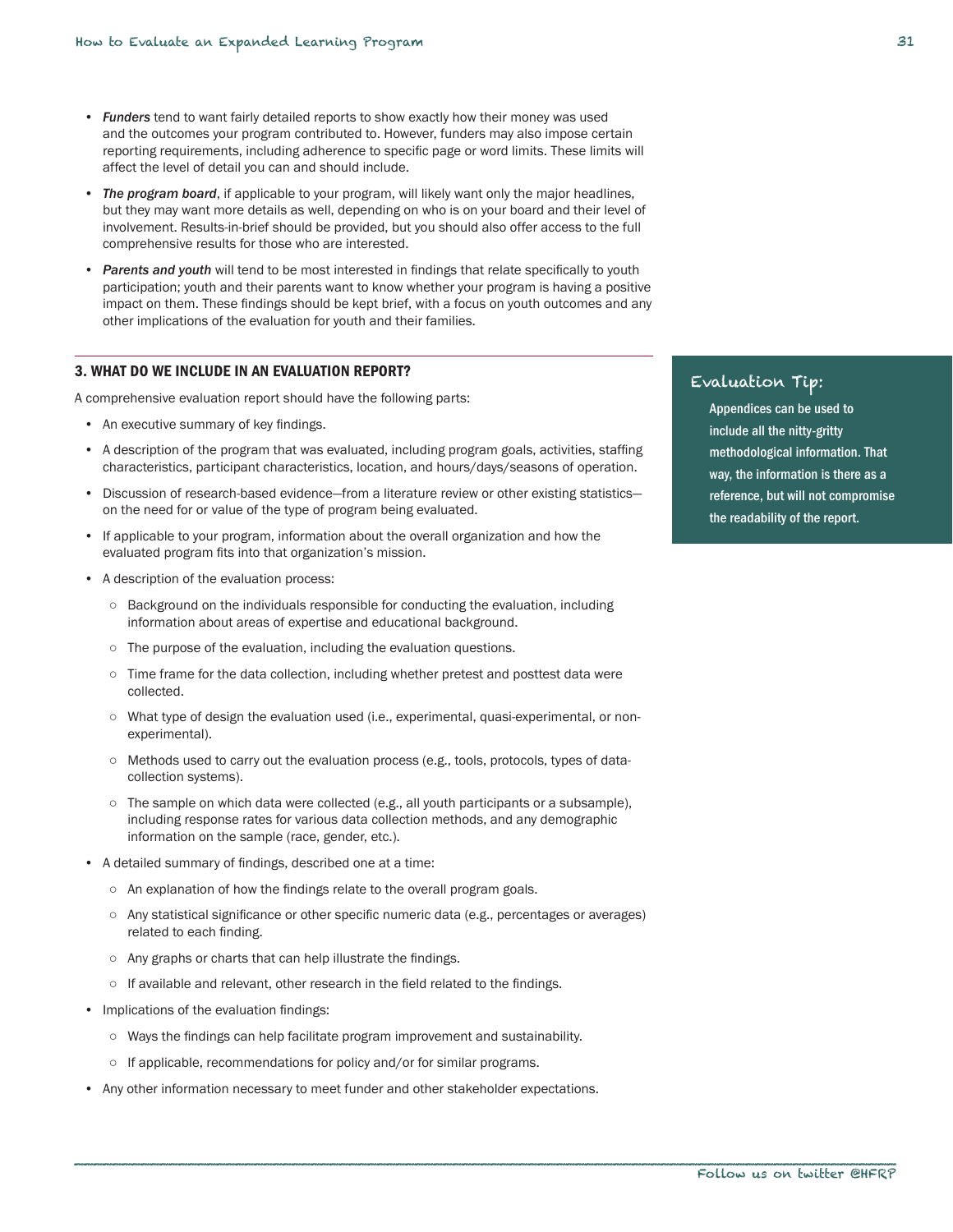#### <span id="page-33-0"></span>4. HOW CAN WE MAKE OUR EVALUATION FINDINGS INTERESTING AND ACCESSIBLE

No matter who your audience is, you should think creatively about how to present your evaluation results in a way that is interesting and engaging, and not just the same-old, same-old. Specifically, you may want to incorporate the following elements into the reporting of your evaluation results:

- • *Digital and social media.* For instance, you may want to create multimedia presentations that use videos or photos highlighting program activities, or audio clips from youth participants. You can also use sources like Facebook, Twitter, and other social media outlets to publicize your evaluation findings.
- • *Descriptive examples.* Such examples can bring the data to life so that data become more user-friendly and accessible to multiple audiences. Descriptive examples can also help attract local media, who often like the "human interest" side of an evaluation. Elements that you can add to increase the appeal of your reports include testimonials from satisfied families of program participants and multimedia materials as outlined above.
- • *Visual representations of your data and strategies.* These visuals can help to break up the text. They can also be used to help make the information more accessible and dynamic. These visuals can include charts and graphs highlighting evaluation findings, depictions of logic models, and graphics illustrating complex relationships or systems.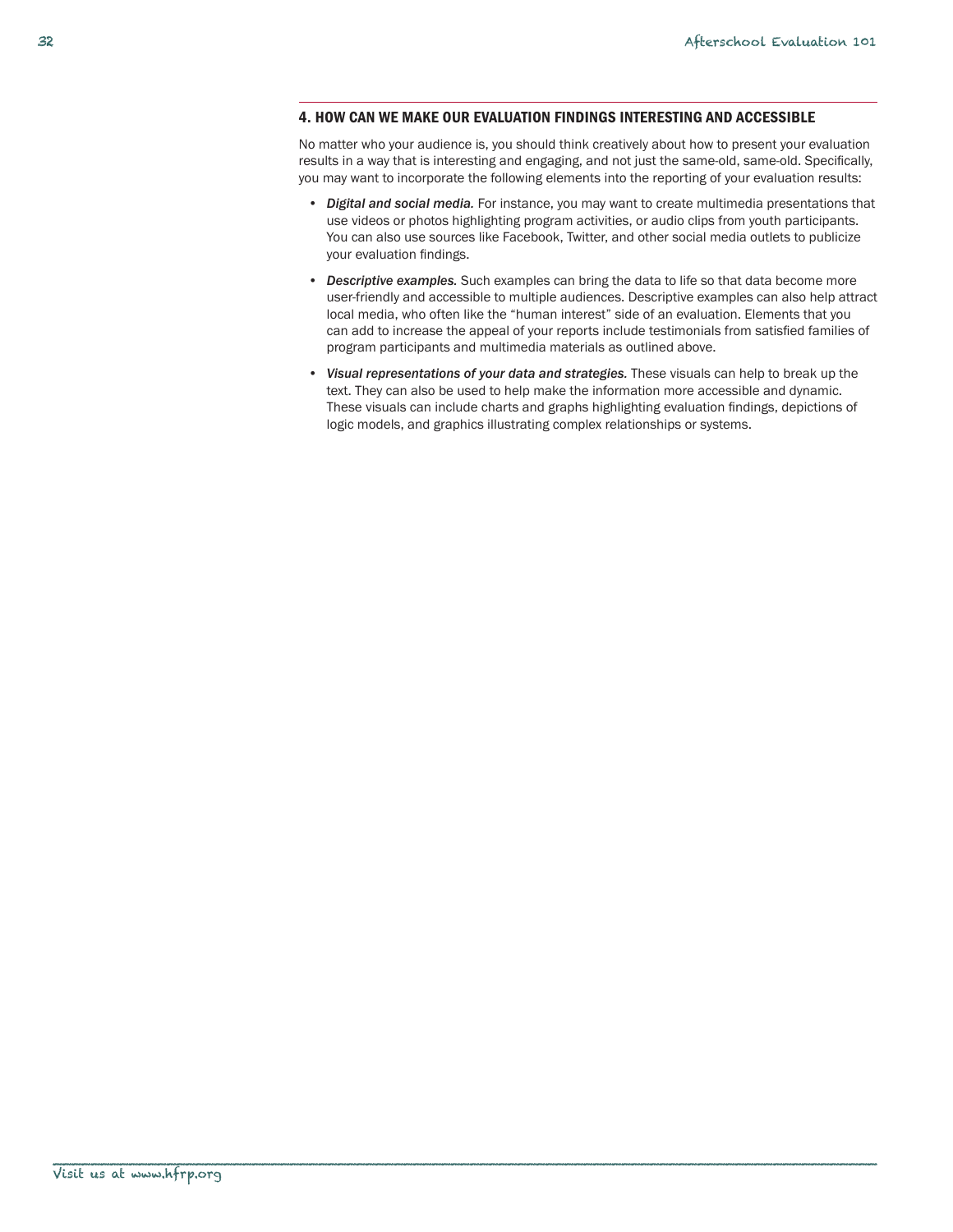# <span id="page-34-1"></span><span id="page-34-0"></span>STEP 9: Using Evaluation Data

Aside from the use of evaluation data for accountability to funders, evaluation data can—and should—be used to make improvements to your program, inform future evaluation activities, and market your program to funders and other stakeholders. The following questions are addressed in this section:

- How do we use evaluation to make program improvements?
- How do we use evaluation to inform our future evaluation activities?
- How do we use evaluation for marketing?
- Who needs to be involved in decisions about how to use the evaluation data?

#### 1. HOW DO WE USE EVALUATION TO MAKE PROGRAM IMPROVEMENTS?

Evaluation can help to strengthen programs and ensure their sustainability. What you can expect to learn from an evaluation will depend in large part on whether you conducted a formative/ process evaluation or a summative/outcome evaluation, or some combination of the two.

*Formative/process evaluation* can allow you to determine whether services have been implemented in your program as planned, and whether participants and other stakeholders are satisfied with the services offered. If not, you can then reflect on what program changes are needed so that services are operating as intended, and so that stakeholders are happy with these services.

For example, if evaluation data indicate that youth participation in your program is low, some further questions can be considered: Can we make program activities more appealing to youth? Can we make it easier for families to have their children participate (e.g., offering program hours that are convenient to parents, providing transportation)? Can we coordinate the program schedule and activities so that we are complementing, rather than competing with, other OST activities in the community? You may need to collect additional data to answer some of these questions. For example, if participation in your program is low, feedback from parents in the community (through informal conversations or through more formal interviews or surveys) may be helpful to find out why they are not enrolling their children.

If the evaluation results indicate that your program is on the right track—that it has been implemented as planned and stakeholders are satisfied—then you can start thinking about evaluating program outcomes.

*Summative/outcome evaluation* can help you to determine whether your program is achieving the outcomes that it set out to achieve. In the process of a summative/outcome evaluation, programs sometimes discover that their intended outcomes are not being achieved as planned. In some cases, unexpected circumstances outside of the program's control can affect outcomes, such as low attendance due to competing programs or decreases in program funding that may limit the program's resources. In many cases, when an evaluation shows less-than-perfect outcomes, that is not a bad thing—in fact, it can help you to identify areas for improvement in your program, and to see where the program needs to focus its efforts.

However, evaluation results suggesting very little, or no, progress on program outcomes may be a cause for concern. In this situation, there are three possibilities to consider and troubleshoot:

- • *The program may have set expectations too high*. If your program is relatively new, it may be too early to expect the types of outcomes that the program aimed to achieve. Progress may not be seen on many outcomes until your program has been running for several years. In this case, you should consider your evaluation findings as **[benchmark](#page-39-2)** data upon which to judge outcomes in future years. Evaluation findings from similar programs can offer guidance as to what types of results can reasonably be expected.
- • *The program may not be implemented as intended, so the services provided are not leading to the intended outcomes*. In this situation, you should consider taking a step back and conducting a formative/process evaluation to examine program implementation before looking at any further outcomes. A formative/process evaluation can help to uncover possible
- **[Introduction](#page-2-1)**
- $S$ tens
	- } [1. Determining the Evaluation's Purpose](#page-5-1)
	- } [2. Developing a Logic Model](#page-8-1)
- ▶ 3. Assessing Your Program's Capacity for [Evaluation](#page-12-1)
- ▶ 4. Choosing the Focus of Your Evaluation
- ▶ [5. Selecting the Evaluation Design](#page-18-1)
- ▶ [6. Collecting Data](#page-23-1)
- ▶ [7. Analyzing Data](#page-29-1)
- ▶ [8. Presenting Evaluation Results](#page-31-1) ▶ [9. Using Evaluation Results](#page-34-1)
- 
- [Appendix](#page-37-1) ▶ [A. Key Resources](#page-37-1)
- ▶ B. Discussion Ouestions
- ▶ [C. Glossary](#page-39-2)

#### RELATED RESOURCES FROM HFRP.ORG

- *• [What Is a Learning Approach](http://www.hfrp.org/evaluation/the-evaluation-exchange/issue-archive/evaluation-for-continuous-improvement/what-is-a-learning-approach-to-evaluation)  [to Evaluation?](http://www.hfrp.org/evaluation/the-evaluation-exchange/issue-archive/evaluation-for-continuous-improvement/what-is-a-learning-approach-to-evaluation)*
- *• [Learning From Organizations](http://www.hfrp.org/evaluation/the-evaluation-exchange/issue-archive/evaluating-out-of-school-time-program-quality/learning-from-organizations-that-learn)  [That Learn](http://www.hfrp.org/evaluation/the-evaluation-exchange/issue-archive/evaluating-out-of-school-time-program-quality/learning-from-organizations-that-learn)*
- *• [Learning From Evaluation:](http://www.hfrp.org/evaluation/the-evaluation-exchange/issue-archive/evaluating-out-of-school-time/learning-from-evaluation-lessons-from-after-school-evaluation-in-texas)  [Lessons From After School](http://www.hfrp.org/evaluation/the-evaluation-exchange/issue-archive/evaluating-out-of-school-time/learning-from-evaluation-lessons-from-after-school-evaluation-in-texas)  [Evaluation in Texas](http://www.hfrp.org/evaluation/the-evaluation-exchange/issue-archive/evaluating-out-of-school-time/learning-from-evaluation-lessons-from-after-school-evaluation-in-texas)*
- *• [Improving Bradenton's After](http://www.hfrp.org/evaluation/the-evaluation-exchange/issue-archive/evaluating-out-of-school-time/improving-bradenton-s-after-school-programs-through-utilization-focused-evaluation)  [School Programs Through](http://www.hfrp.org/evaluation/the-evaluation-exchange/issue-archive/evaluating-out-of-school-time/improving-bradenton-s-after-school-programs-through-utilization-focused-evaluation)  [Utilization-Focused Evaluation](http://www.hfrp.org/evaluation/the-evaluation-exchange/issue-archive/evaluating-out-of-school-time/improving-bradenton-s-after-school-programs-through-utilization-focused-evaluation)*
- *• [Extracting Evaluation Lessons](http://www.hfrp.org/evaluation/the-evaluation-exchange/issue-archive/evaluating-out-of-school-time-program-quality/extracting-evaluation-lessons-from-four-recent-out-of-school-time-program-evaluations)  [From Four Recent OST](http://www.hfrp.org/evaluation/the-evaluation-exchange/issue-archive/evaluating-out-of-school-time-program-quality/extracting-evaluation-lessons-from-four-recent-out-of-school-time-program-evaluations)  [Program Evaluations](http://www.hfrp.org/evaluation/the-evaluation-exchange/issue-archive/evaluating-out-of-school-time-program-quality/extracting-evaluation-lessons-from-four-recent-out-of-school-time-program-evaluations)*
- *Evaluating Citizen Schools*
- *• [Beyond School Hours VIII](http://www.hfrp.org/out-of-school-time/publications-resources/beyond-school-hours-viii-annual-conference)  [Annual Conference](http://www.hfrp.org/out-of-school-time/publications-resources/beyond-school-hours-viii-annual-conference)*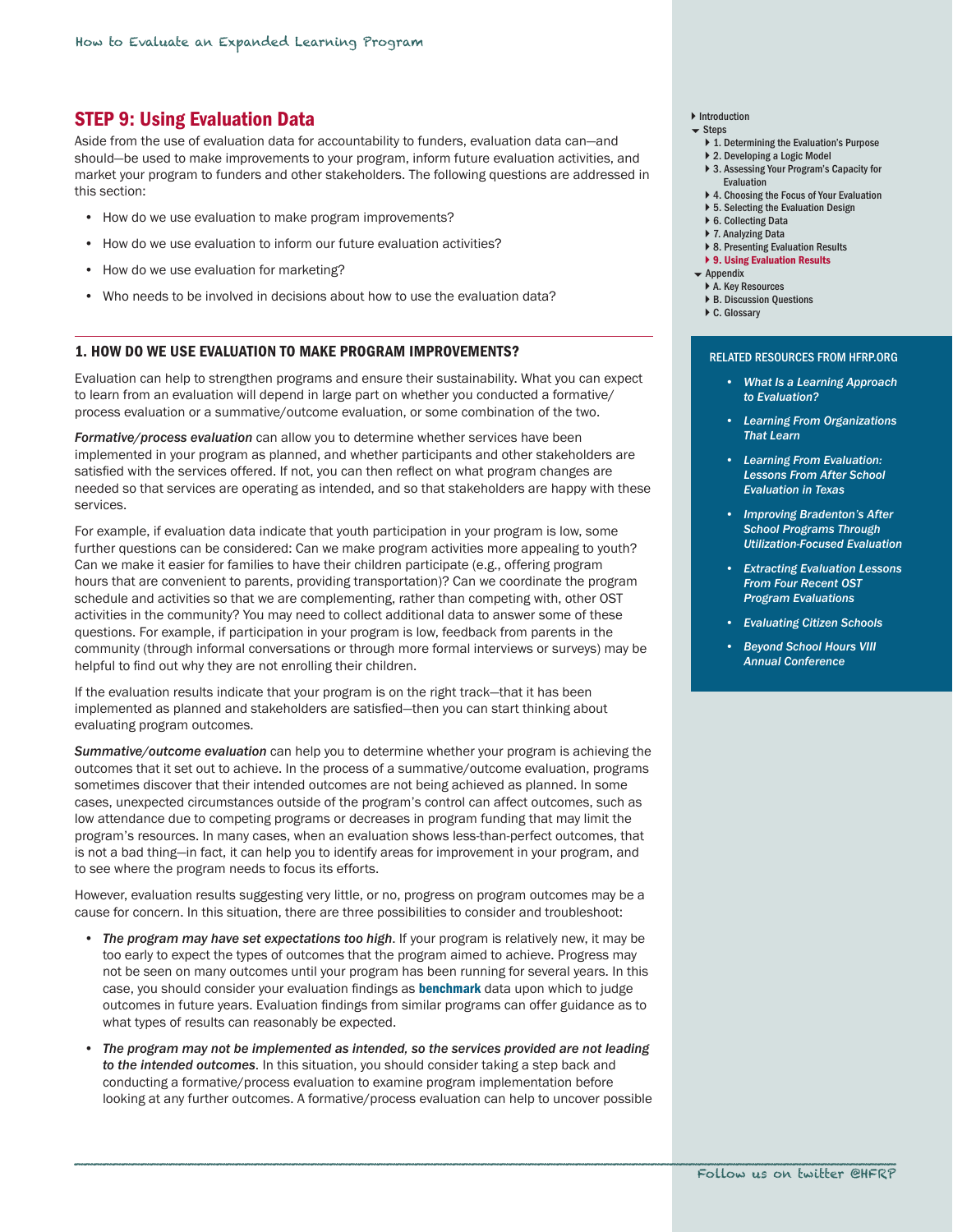<span id="page-35-0"></span>problems in the way that your program is implemented that may be preventing the program from achieving its intended goals.

• The evaluation may not be asking the right questions or examining the right outcomes. Your program's activities may not be directly tied to the outcomes that the evaluation measured. In that case, you should revisit your evaluation plan to ensure that the evaluation is designed to measure outcomes that are directly tied to program activities.

## 2. HOW DO WE USE EVALUATION TO INFORM OUR FUTURE EVALUATION ACTIVITIES?

Many programs see evaluation as an ongoing activity, and, as such, conduct evaluations on a yearly basis to help with learning and continuous improvement. Future evaluations should be informed by past evaluations: Subsequent evaluation activities can build on the methodologies from previous years, using the previous year's data as a benchmark for progress. If your evaluation indicates significant room for improvement in the areas assessed, you may want to work on implementing program improvements, and then evaluate your progress on these same measures the next year. Alternatively, data collection plans can be adjusted from year to year: In planning for future evaluations, be sure to assess whether or not the current evaluation findings are useful and meaningful to your program, and adjust your data collection plans accordingly.

Bear in mind that evaluation as a tool for improvement is both powerful and versatile. You may want to examine different issues in future evaluations of your program—for example, you may want to move from conducting a formative/process study, if the results suggest that your program is well-implemented, to a summative/outcome evaluation. Or you might want to delve more deeply into specific issues related to program implementation or outcomes that surfaced in your earlier evaluation—for instance, focusing on the participation and outcomes of specific participant subgroups that your program serves, such as minority students or older youth.

In any case, completed evaluations can be a good place to start in determining the appropriate direction of future evaluation activities. Consider the following questions in planning for future evaluations:

- • Are there program areas assessed in the prior evaluation showing significant room for improvement that we should examine in subsequent evaluations?
- • Are there findings that were not very helpful that we want to remove from consideration for future data collection?
- • Do the results of our formative/process evaluation suggest that our program is sufficiently well implemented to allow us to now look at outcomes?
- • Are there specific aspects of our program (e.g., participant subgroups served, subsamples of types of activities) that it would be helpful to focus on in subsequent evaluation activities?

#### 3. HOW DO WE USE EVALUATION FOR MARKETING?

\_\_\_\_\_\_\_\_\_\_\_\_\_\_\_\_\_\_\_\_\_\_\_\_\_\_\_\_\_\_\_\_\_\_\_\_\_\_\_\_\_\_\_\_\_\_\_\_\_\_\_\_\_\_\_\_\_\_\_\_\_\_\_\_\_\_\_\_\_\_\_\_\_\_\_\_\_\_\_\_\_\_\_\_\_\_\_

Positive evaluation results can help you to better promote your program: You can highlight the evaluation findings on your website, in newsletters, and in other promotional materials. Using evaluation to "sell" your program can ultimately help your program to gain additional funding and community support, as discussed below.

*Funding*. While many funders require an evaluation component as part of their program grants, funders increasingly want evidence that a program is of high quality and that it is achieving positive outcomes for youth before they agree to fund it. Evaluation data can provide support for a program's value in grant proposals. Even if the evaluation results suggest room for improvement, the fact that your program is collecting such data indicates a commitment to learning and continuous improvement that gives a positive impression of your program's potential. Evaluation data that indicate existing needs for your program and positive outcomes for youth are especially important to highlight in communicating with potential funders.

*Community and school support*. Evaluation results can be used to demonstrate to local communities and schools your program's value and success, and thus help to further build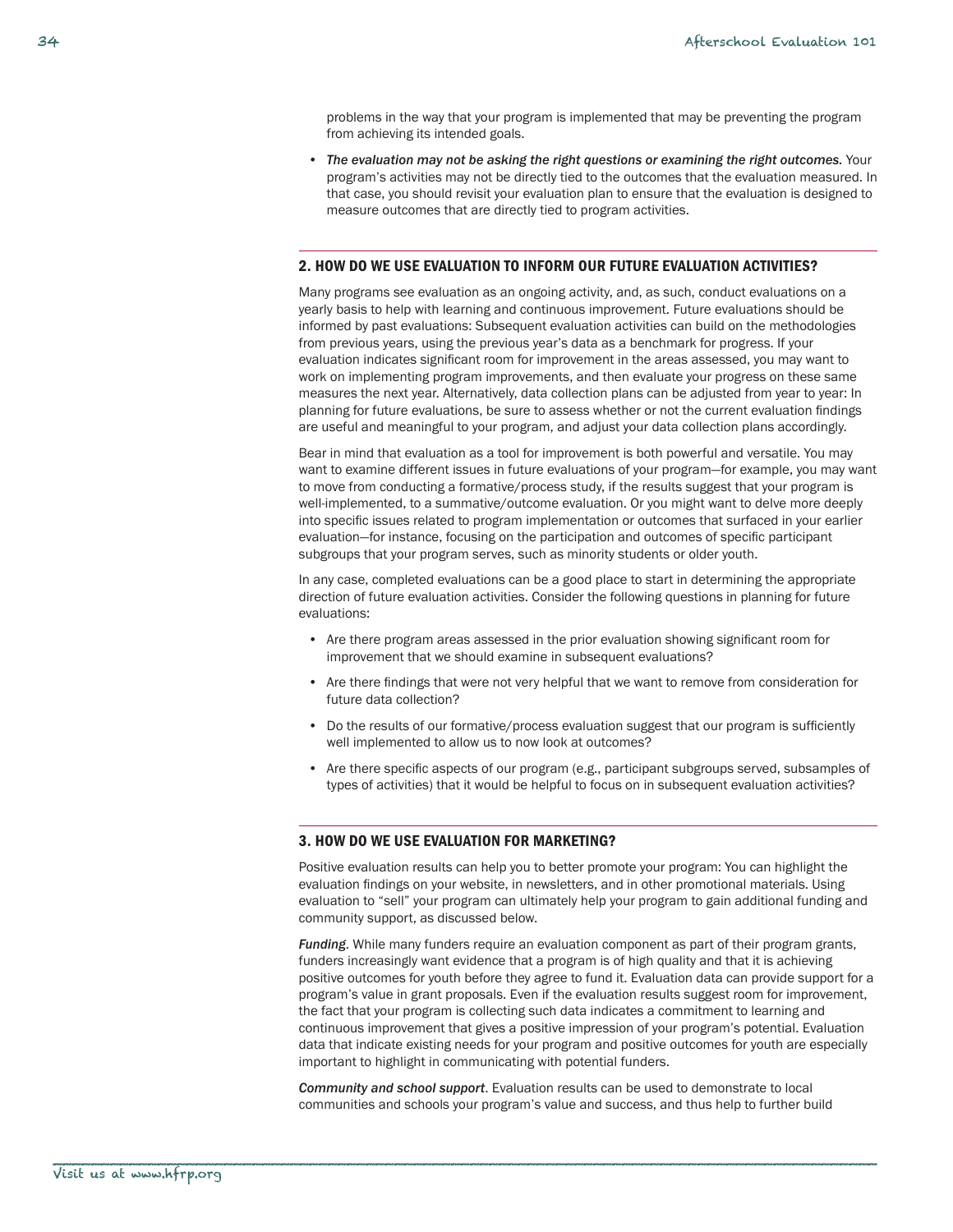<span id="page-36-0"></span>community and school support. This support can be of real value in a number of ways, including:

- • Building public support for OST programs.
- • Recruiting participants to your program.
- • Attracting volunteers from the community to help provide program activities.
- • Garnering in-kind and cash donations from local businesses.
- Building partnerships and/or coordinating services with schools and other entities that serve youth in the community (health providers, family support services, museums, churches, etc.).

#### 4. WHO NEEDS TO BE INVOLVED IN DECISIONS ABOUT HOW TO USE THE EVALUATION DATA?

To help determine how the evaluation data should be used, it is important to get the input and buy-in of two key groups of program stakeholders: (1) program staff, both front-line and management, and (2) program leadership and the board.

*Staff*. To ensure that staff have input into how evaluation data are used, consider providing a planning session to:

- Go over the evaluation results. These results should be conveyed to staff as a learning opportunity, not as a time to place blame or point fingers about what's not working. Positive findings should be highlighted, and credit given to staff where it is due.
- Brainstorm with staff about possible program improvements that can be made in response to the evaluation findings.
- Discuss whether the possible changes identified are realistic, how your program can go about making these changes, and what support/help will be needed from staff to make these changes.

All staff should be involved to ensure that all are working with the same information and that they are given an opportunity to provide feedback and insights. Front-line staff in particular can provide a good check as to what changes can reasonably be made with existing resources (including their time). When program staff are involved in the process, they are more likely to support proposed changes and to play an active role in implementing them. These same staff can also provide realtime feedback on how these changes are working. Staff support can help to ensure that program improvements identified by the evaluation are made successfully and that they will "stick."

*Program Leadership and the Board.* While the staff planning session should contribute to decisions about how to use your evaluation data, program leadership need to have their own discussion about what changes are possible and what types of improvements should be prioritized. Program leadership should develop a concrete plan for implementing these changes with a time line set for the changes to be accomplished.

In addition, a report of the evaluation findings should be provided to the board with an opportunity for them to offer feedback on the implications for your program. The board should be kept in the loop on plans for program improvements, as any changes to program activities or budget will need their approval. The board should also be informed about the results of the staff planning session. Once plans for changes to your program have been approved by the board, the board should be kept informed about progress in implementing these changes.

\_\_\_\_\_\_\_\_\_\_\_\_\_\_\_\_\_\_\_\_\_\_\_\_\_\_\_\_\_\_\_\_\_\_\_\_\_\_\_\_\_\_\_\_\_\_\_\_\_\_\_\_\_\_\_\_\_\_\_\_\_\_\_\_\_\_\_\_\_\_\_\_\_\_\_\_\_\_\_\_\_\_\_\_\_\_\_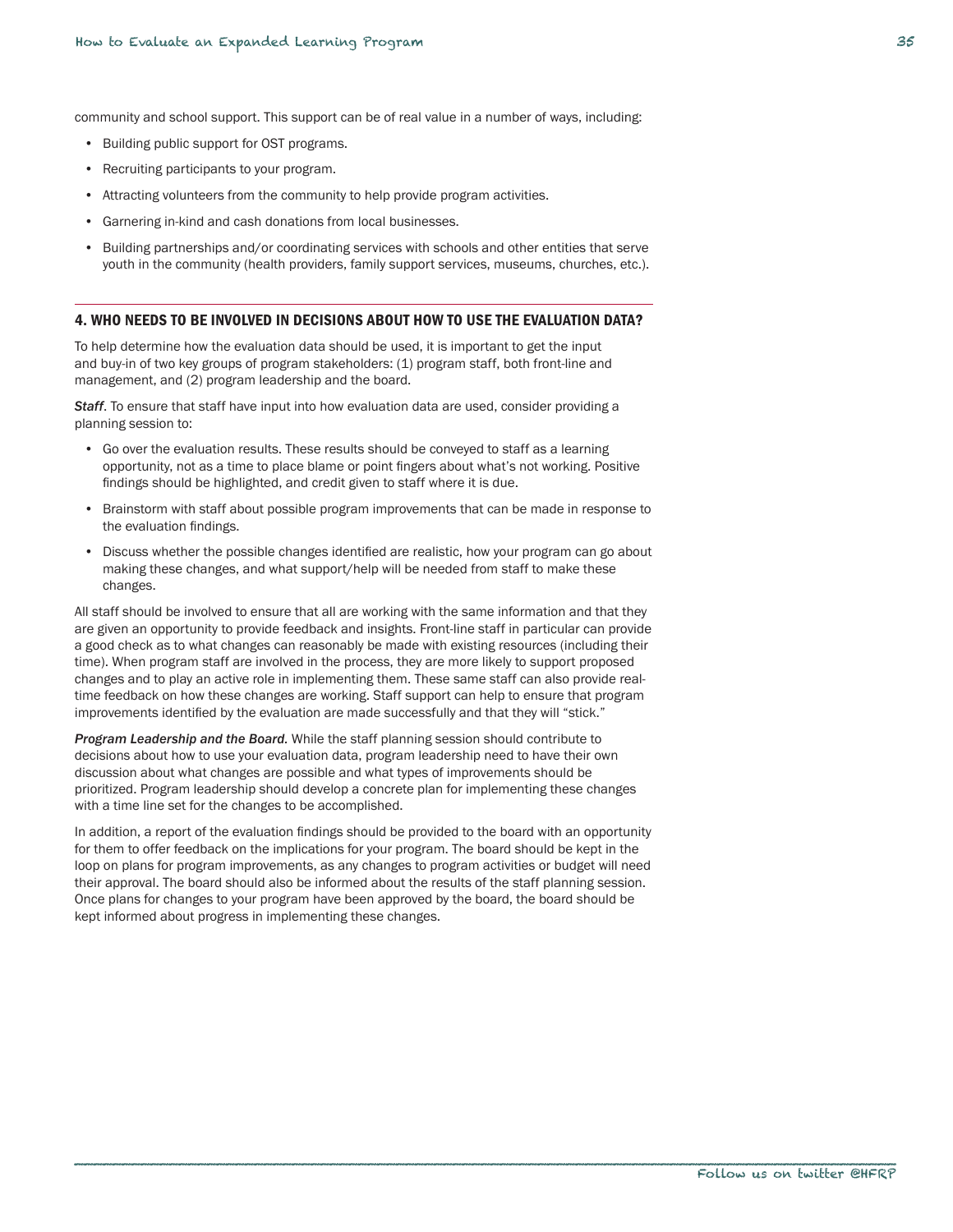## <span id="page-37-0"></span>▶ [Introduction](#page-2-1)

- $\overline{\phantom{a}}$  Steps
	- ▶ [1. Determining the Evaluation's Purpose](#page-5-1)
	- ▶ [2. Developing a Logic Model](#page-8-1)
	- ▶ 3. Assessing Your Program's Capacity for [Evaluation](#page-12-1)
	- ▶ 4. Choosing the Focus of Your Evaluation
	- ▶ [5. Selecting the Evaluation Design](#page-18-1)
	- ▶ [6. Collecting Data](#page-23-1)
	- ▶ [7. Analyzing Data](#page-29-1) ▶ [8. Presenting Evaluation Results](#page-31-1)
	- ▶ 9. Using Evaluation Results
- [Appendix](#page-37-1)
- ▶ [A. Key Resources](#page-37-1) ▶ [B. Discussion Questions](#page-38-1)
- ▶ [C. Glossary](#page-39-2)

# <span id="page-37-1"></span>APPENDIX A: Key Resources

The resources listed below are key non-HFRP resources to which you may want to refer in planning your evaluation strategy. This list is selective, rather than comprehensive—we tried to select the resources that we feel are most useful in planning an OST program evaluation.

#### *Table 4: Evaluation Resources*

| <b>Topic</b>                                                           | <b>Resources</b>                                                                                                                                                                                                                                                                                                                                                                                              |
|------------------------------------------------------------------------|---------------------------------------------------------------------------------------------------------------------------------------------------------------------------------------------------------------------------------------------------------------------------------------------------------------------------------------------------------------------------------------------------------------|
| <b>Finding an Evaluator</b>                                            | The American Evaluation Association (AEA) has an online database of evaluation<br><b>consultants</b> . The database is searchable by keyword (such as area of expertise) and by state.                                                                                                                                                                                                                        |
| <b>Existing Data Sets</b>                                              | The U.S. Department of Education's National Center for Education Statistics Common Core<br>of Data collects descriptive data about all public schools, public school districts, and state<br>education agencies in the United States, including student and staff demographics.                                                                                                                               |
|                                                                        | The Annie E. Casey Foundation's <b>KIDS COUNT Project</b> provides national state-by-state data<br>that measures children's educational, social, economic, and physical well-being.                                                                                                                                                                                                                           |
| <b>Logic Model</b><br>Development                                      | The W. K. Kellogg Foundation Logic Model Development Guide provides detailed steps on<br>how to create a logic model for a program, including how to use the logic model in planning for<br>evaluation.                                                                                                                                                                                                       |
|                                                                        | The University of Wisconsin Cooperative Extension has an online training course, <b>Enhancing</b><br>Program Performance with Logic Models, that helps program practitioners use and apply<br>logic models.                                                                                                                                                                                                   |
| <b>Visualizing Data</b>                                                | <b>Many Eyes,</b> a project of BM Research and the IBM Cognos software group, is a collection of<br>data visualizations that allows users to view, discuss, and share visualizations.                                                                                                                                                                                                                         |
|                                                                        | A Periodic Table of Visual Elements provides a comprehensive overview of the major types of<br>visualizations that can be done with data and other types of information.                                                                                                                                                                                                                                      |
|                                                                        | <b>Visual.ly</b> is a collection of the "best examples" of infographics and data visualizations found<br>on the web. It also allows users to create their own visualizations.                                                                                                                                                                                                                                 |
|                                                                        | <b>Edward Tufte's website</b> provides information about best practices for designing visualizations<br>of data, and includes numerous examples of well-designed visuals.                                                                                                                                                                                                                                     |
| <b>Measurement Tools</b><br>and Instruments                            | The Forum for Youth Investment offers two relevant resources: Measuring Youth Program<br><b>Quality: A Guide to Assessment Tools, 2nd Edition</b> , which compares and describes program<br>observation tools, and From Soft Skills to Hard Data: Measuring Youth Program Outcomes,<br>which reviews eight youth outcome measurement tools that are appropriate for use in<br>afterschool and other settings. |
|                                                                        | The United Way's Toolfind online directory is designed to help youth-serving programs find<br>measurement tools for a variety of youth outcomes.                                                                                                                                                                                                                                                              |
|                                                                        | The Northwest Regional Educational Laboratory's <b>Out-of-School Time Program Evaluation:</b><br><b>Tools for Action (PDF)</b> guide offers tools and tips for conducting surveys and focus groups as<br>part of a larger evaluation.                                                                                                                                                                         |
|                                                                        | The Partnership for After School Education's <b>Afterschool Youth Outcomes Inventory (PDF)</b><br>is a comprehensive tool for afterschool practitioners to use in assessing and articulating their<br>programs' impacts on youth.                                                                                                                                                                             |
| <b>Collecting</b><br>Participation<br>Data                             | Afterschool Counts! A Guide to Issues and Strategies for Monitoring Attendance in<br>Afterschool and Other Youth Programs provides practical information on attendance data for<br>program directors.                                                                                                                                                                                                         |
| <b>Examples of</b><br><b>Afterschool Program</b><br><b>Evaluations</b> | <b>Child Trends' LINKS (Lifecourse Interventions to Nurture Kids Successfully) Database</b><br>summarizes evaluations of OST programs that work to enhance children's development.<br>Child Trends also has a number of resources on OST program evaluation that programs can<br>reference in planning evaluation.                                                                                            |

*In order to keep this information timely and relevant, we plan to update this list periodically. Please let us know if you have recommendations for resources that you have found especially helpful in conducting your program evaluation. Email Erin Harris ([erin\\_harris@gse.harvard.edu](mailto:erin_harris%40gse.harvard.edu?subject=Afterschool%20Evaluation%20101%20Resources)) with your suggestions.*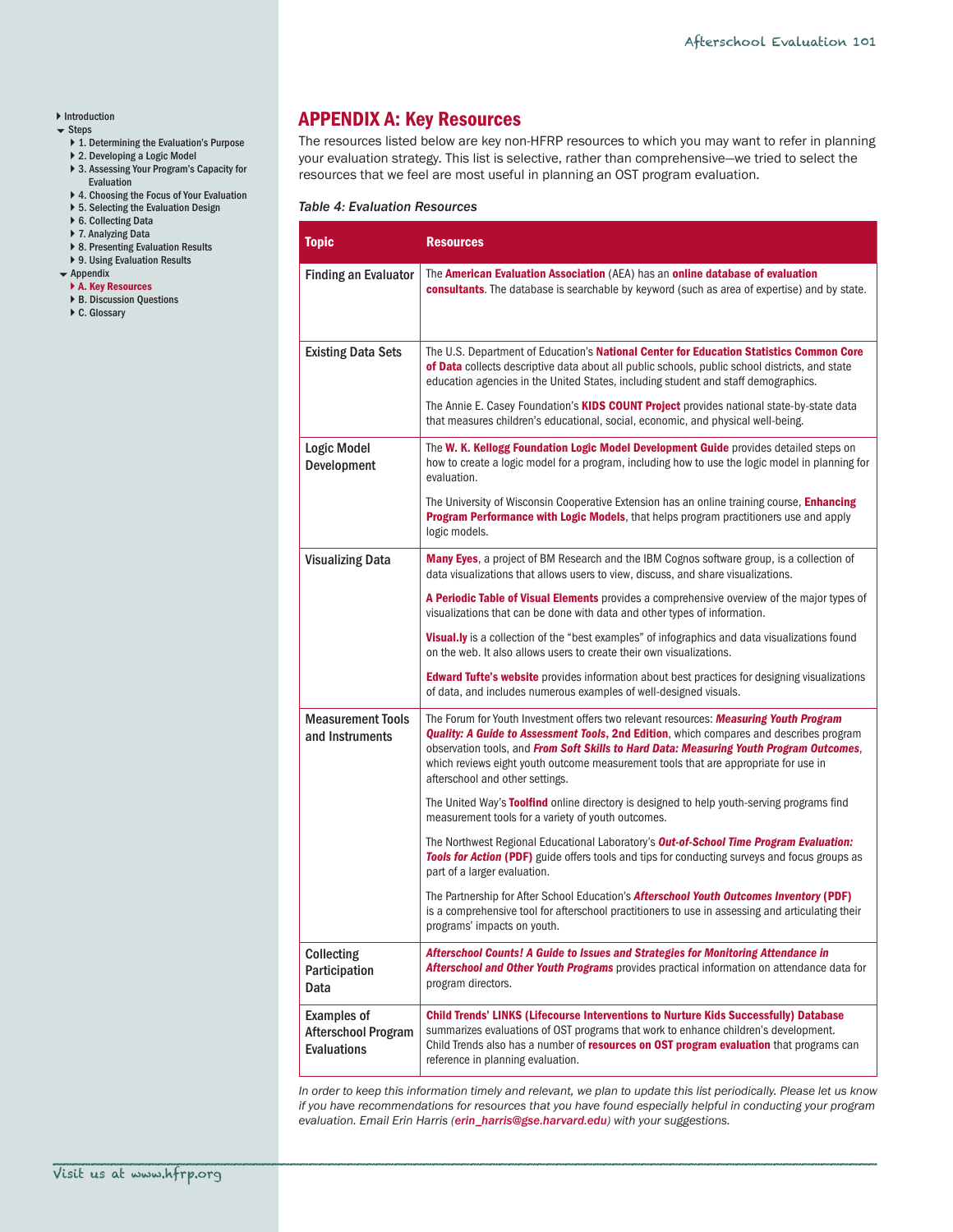# <span id="page-38-1"></span><span id="page-38-0"></span>APPENDIX B: Discussion Questions

The discussion questions below include issues that your program may want to consider as you work through the steps in this toolkit. These questions should be of most use as you move through the corresponding step of this resource, and as you begin the process of conducting your evaluation. You should refer to information in the relevant sections as you reflect on these questions.

#### Step 1: Determining the Evaluation's Purpose

- What factors are driving our decision to evaluate our program?
- What do we want to know about our program?
- What do we already know based on existing data that can help the evaluation?
- What do our stakeholders (including funders) hope to get out of the evaluation?

#### Step 2: Developing a Logic Model

- What are the overarching goals that we hope to achieve with our program?
- What are the specific desired outcomes of our program for youth and families?
- What inputs and outputs are necessary to move toward those outcomes?
- • What are possible measures that we can use to track progress toward our outcomes?

#### Step 3: Assessing a Program's Capacity for Evaluation

- Who are the primary stakeholders for our program and the evaluation?
- How can we best involve our stakeholders in the evaluation process?
- What resources must be in place to conduct our evaluation?
- • Who should conduct the evaluation?

#### Step 4: Choosing the Focus of Evaluation

• Which tier of evaluation is most appropriate for our program, given its current developmental stage?

#### Step 5: Selecting the Evaluation Design

- • Does it make more sense for us to conduct a formative/process evaluation or a summative/outcome evaluation?
- • Should we use an experimental, quasi-experimental, non-experimental, or pre-experimental design for our evaluation?
- Should we collect quantitative or qualitative data, or both?
- How long do we have to conduct the evaluation?

#### Step 6: Collecting Data

- • Should we collect data on all participants, or just a subsample? If just a subsample, how do we select that subsample?
- • What data collection methods make most sense for us to use in terms of their appropriateness to our program and evaluation goals, and their feasibility?
- • What participation data can we collect, and how will these data feed into the evaluation?

#### Step 7: Analyzing Data

- • Do we need to do statistical analysis?
- Do we need additional software or external expertise to help analyze the data?
- • Do our data adequately answer our evaluation questions?

## Step 8: Presenting Evaluation Results

- • What information about our evaluation is most interesting and useful to our various stakeholders, and how can we best communicate the findings to them?
- What creative methods can we employ to reach various audiences with our evaluation results?

## Step 9: Using Evaluation Results

- What improvements can we realistically make to our program in response to the evaluation findings?
- How can we use the evaluation findings to inform future evaluations?
- How can we use evaluation findings in our grant applications to promote our program?
- How can we best present evaluation findings to the community to get their buy-in to our program?
- **[Introduction](#page-2-1)**
- $S$ tens
	- ▶ [1. Determining the Evaluation's Purpose](#page-5-1)
	- ▶ [2. Developing a Logic Model](#page-8-1)
	- ▶ 3. Assessing Your Program's Capacity for [Evaluation](#page-12-1)
	- ▶ 4. Choosing the Focus of Your Evaluation
	- ▶ [5. Selecting the Evaluation Design](#page-18-1)
	- ▶ [6. Collecting Data](#page-23-1)
	- ▶ [7. Analyzing Data](#page-29-1)
	- ▶ [8. Presenting Evaluation Results](#page-31-1)
	- ▶ 9. Using Evaluation Results
- **[Appendix](#page-37-1)**
- ▶ [A. Key Resources](#page-37-1) ▶ [B. Discussion Questions](#page-38-1)
- 
- ▶ [C. Glossary](#page-39-2)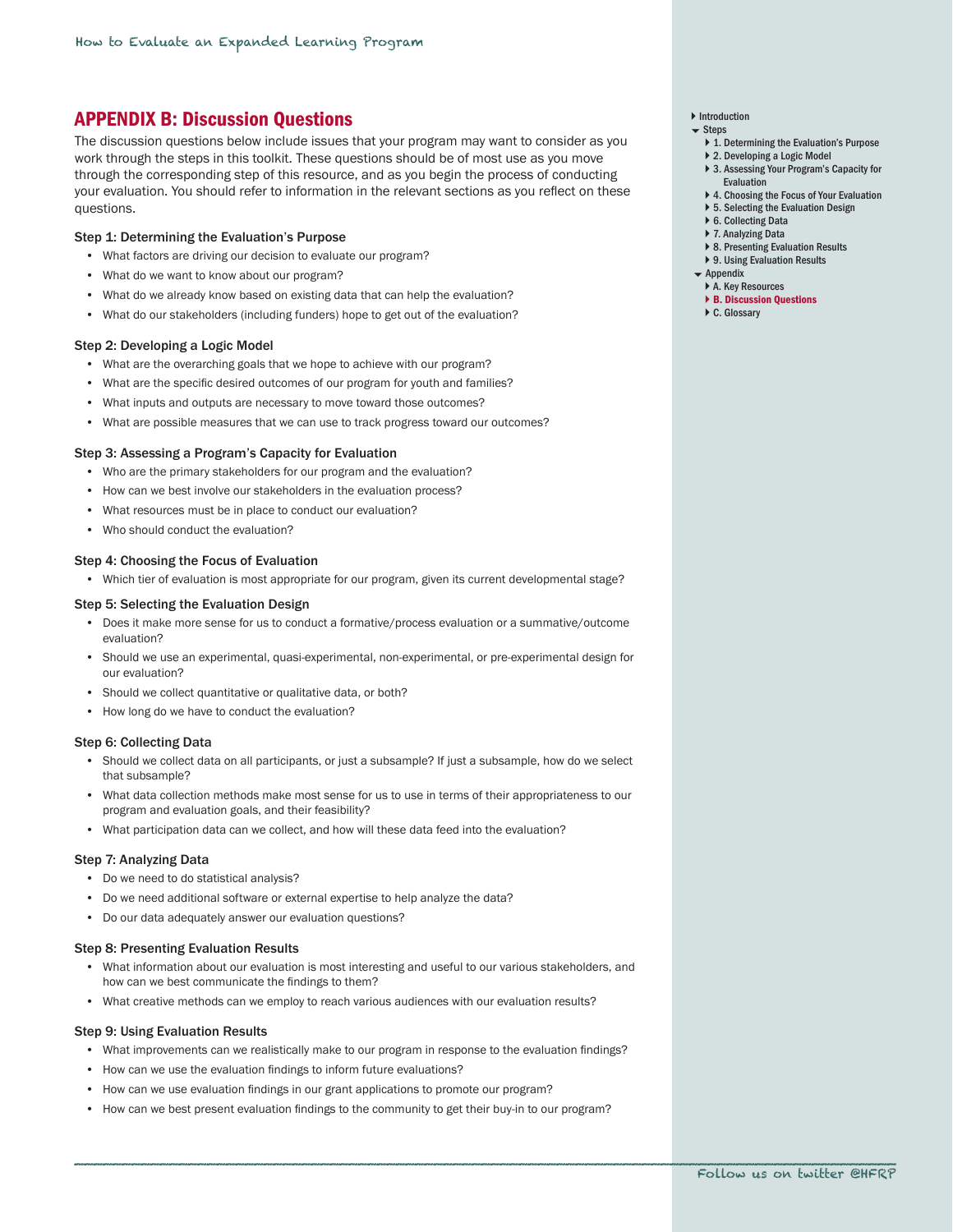## <span id="page-39-0"></span>**[Introduction](#page-2-1)**

- $S$ tens
	- } [1. Determining the Evaluation's Purpose](#page-5-1)
	- } [2. Developing a Logic Model](#page-8-1)
	- ▶ 3. Assessing Your Program's Capacity for [Evaluation](#page-12-1)
	- ▶ 4. Choosing the Focus of Your Evaluation
	- ▶ [5. Selecting the Evaluation Design](#page-18-1)
	- ▶ [6. Collecting Data](#page-23-1)
	- ▶ [7. Analyzing Data](#page-29-1)
	- ▶ [8. Presenting Evaluation Results](#page-31-1)
	- ▶ 9. Using Evaluation Results
- [Appendix](#page-37-1)
- ▶ [A. Key Resources](#page-37-1) ▶ [B. Discussion Questions](#page-38-1)
- ▶ [C. Glossary](#page-39-2)

# <span id="page-39-2"></span>APPENDIX C: Glossary

Accountability. The process in which an organization enters into a contract with a public or private agency or funder, where the organization is required to perform according to agreed-on terms, within a specified period, and using specified resources and standards.

Baseline data (also known as [pretest data](#page-40-0)). Data collected before the program is implemented. These data are used as a starting point for making comparisons.

Benchmark. (1) an intermediate target to measure progress in a given period, or (2) a reference point or standard against which to compare performance or achievements.

Case study. A data collection method that focuses on one individual over a set period of time, taking an intensive look at that individual's program participation and the effect on his or her life. Case studies can include formal [interviews](#page-40-1), informal contacts such as phone calls or conversations in hallways, and [observations](#page-40-0).

Causal. Relationships in which a reasonable case can be made that a specific program or activity directly led to a given outcome. To establish a causal relationship, an [experimental](#page-39-1) design must be implemented to rule out other possible factors that may have contributed to the outcome.

Closed-ended question. A form of question that is answered using a set of provided response options, such as a "yes" or "no," a selection from multiple choices, or a rating on a scale.

Correlation. An indication of some relationship between two events: for example, as program participation increases, academic outcomes improve. However, unlike [causation](#page-39-2), a strong argument cannot be made that one event caused the other.

Control/comparison group. Used in [experimental](#page-39-1) or [quasi-experimental](#page-41-1) studies—generally called a control group for an experimental study, and a comparison group for a quasi-experimental study. A control/comparison group consists of a set of individuals who do not participate in the program, but who are similar to the group participating in the program, to allow a comparison of outcomes between those who have gone through the program, and those who have not. For an experimental study, individuals are [randomly assigned](#page-41-0) to the control group. For a quasi-experimental study, the comparison group is selected, based on a specific set of criteria, to be similar to the program group, (e.g., students in the same grade who attend the same schools).

Developmental stage. How far along a program is in its implementation. Developmental stage is a function of the amount of time the program has been in operation, as well as how well-established its activities, goals, inputs, and outputs are.

<span id="page-39-1"></span>Descriptive design. An evaluation design used primarily to conduct [formative/process evaluations](#page-39-1) to explain program implementation, including characteristics of the participants, staff, activities, etc. The data are usually qualitative, although some quantitative data may be included as well, such as counts or percentages describing various participant demographics.

**Document review.** A data collection method that involves examining existing program records and other information collected and maintained by the program as part of day-to-day operations. Sources of data include information on staff, budgets, rules and regulations, activities, schedules, participant attendance, meetings, recruitment, and annual reports. Data from document review are most often used to describe program implementation, and also as background information to inform evaluation activities.

**Duration**. The history of program attendance over time, as measured in years or program terms.

Evaluation. A process of data collection and analysis to help measure how successfully programs have been implemented and how well they are achieving their [goals](#page-39-1).

Evaluation strategy. A deliberate and intentional plan for evaluation, developed with the goal of incorporating the lessons learned into program activities. As part of this larger evaluation strategy, evaluation is not viewed merely as a one-time event to demonstrate [results](#page-41-0), but instead as an important tool for ongoing [learning and continuous improvement](#page-40-1).

Experimental design. An evaluation design with one distinctive element: random assignment of study participants into the program group and [comparison/control](#page-39-2) (i.e., non-program) group. The goal of this design is to rule out possible causes beyond the program that could lead to the desired outcomes.

Five Tier Approach. The evaluation process as a series of five stages: (1) Conduct a [needs assessment](#page-40-0), (2) Document program services, (3) Clarify the program, (4) Make program modifications, and (5) Assess program [impact](#page-40-0).

Formative/process data. Collected during program implementation to provide information that will strengthen or improve the program being studied. Findings typically point to aspects of the program's implementation that can be improved for better participant [outcomes](#page-40-0), such as how services are provided, how staff are trained, or how leadership decisions are made.

Goals. What the program ultimately hopes to achieve.

Impact. A program's effectiveness in achieving its [goals](#page-39-1).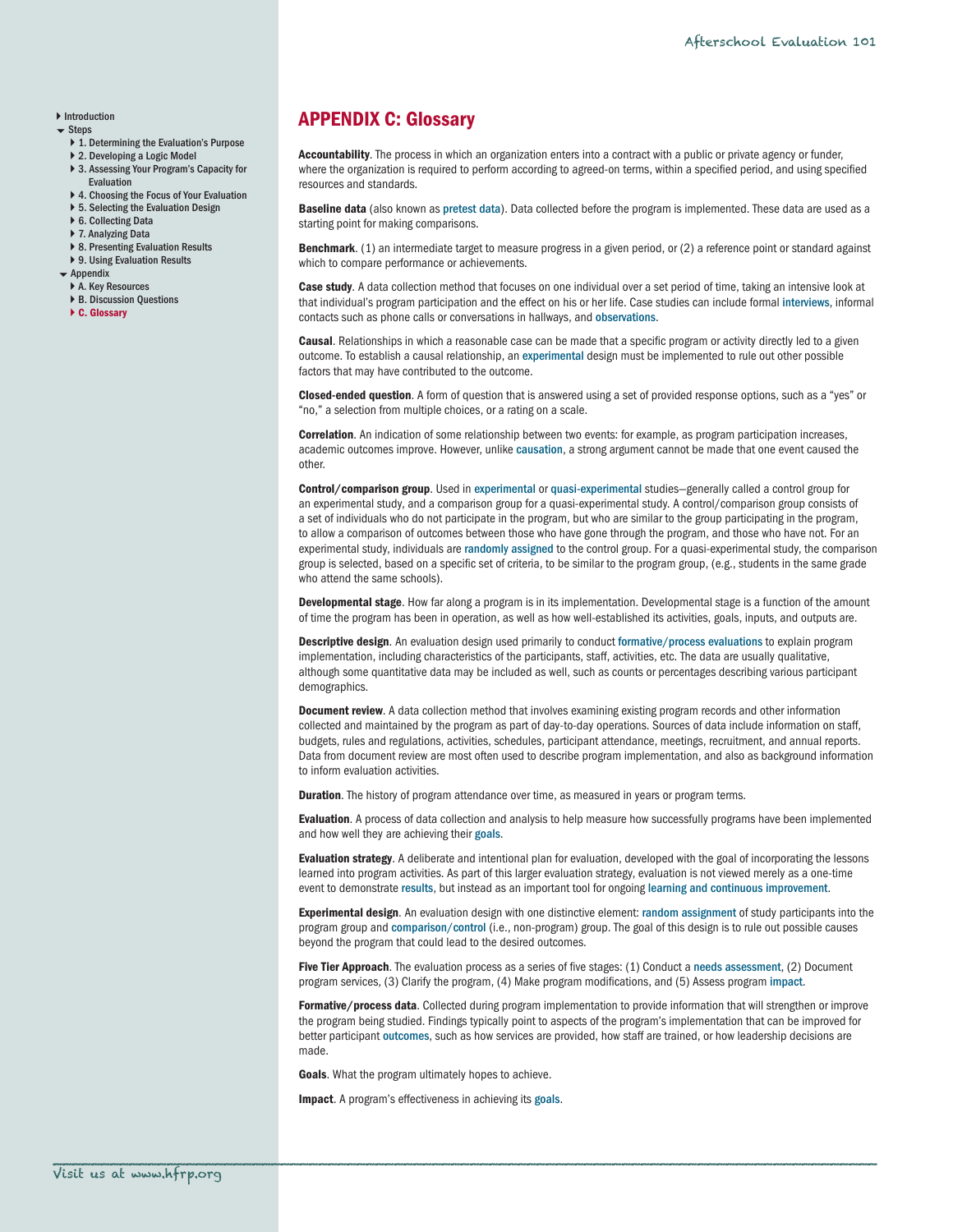<span id="page-40-1"></span>Inputs. Resources that a program possesses and uses to work toward its [goals](#page-39-1), including staff, funding resources, community partners, and other supports that the program has to ensure that the activities it undertakes will have an [impact](#page-39-1) on its desired [outcomes](#page-40-0).

Intensity. How often each youth attends a program during a given period as measured in hours per day, days per week, and weeks per year.

Interviews or focus groups. Data collection methods that involve gathering detailed information from a specific sample of program [stakeholders](#page-42-0) about program processes. These methods require a set of questions designed to elicit specific information. This method is most often used to collect [qualitative data](#page-41-1), such as how participants feel about a particular activity. Interviews are usually conducted one-on-one with individuals (although several individuals can be interviewed together) either in person or over the phone. Focus groups generally occur in person (although they can be conducted by conference call or web meeting) and involve gathering individuals to provide feedback as a group.

Learning and continuous improvement. How evaluations can be used to inform internal management decisions about what is (and is not) working, where improvement is needed, and how to best allocate available resources. Rather than being merely a static process where information is collected at a single point in time, evaluation becomes a practical tool for making ongoing program improvements.

Logic model. A concise way to show how a program is structured and how it can make a difference for program participants and community. A logic model is a one-page visual presentation—often using graphical elements such as charts, tables, and arrows to show relationships—displaying the key elements of a program ([inputs](#page-40-1) and activities), the rationale behind the program's service delivery approach ([goals](#page-39-1)), the intended [results](#page-41-0) of the program and how they can be measured ([outcomes](#page-40-0)), and the cause-and-effect relationships between the program and its intended results.

Longitudinal data. Data that are collected over multiple years to track changes over time.

Management information systems (MIS). A way to electronically collect, organize, access, and use the data needed for organizations to operate effectively.

Measures of effort. Measures that assess the effectiveness of outputs. They assess how much you did, but not how well you did it. These measures address questions such as: What activities does the program provide? Whom does the program serve? Are program participants satisfied?

<span id="page-40-0"></span>Measures of effect. Measures that assess changes that a program expects to produce in participants' knowledge, skills, attitudes, or behaviors. These measures address questions such as: How will we know that the children or families that we serve are better off? What changes do we expect to result from our program's [inputs](#page-40-1) and activities?

Needs assessment. Attempt to better understand how a program is, or can, meet the needs of the local community.

Non-experimental design. Evaluation design that lacks statistical comparative data to allow [causal](#page-39-2) statements about a program's [impact](#page-39-1). There are two subtypes of non-experimental designs: [descriptive designs](#page-39-1) and [pre-experimental designs](#page-40-0).

Observation. A data collection method that involves assigning someone to watch and document what is going on in your program for a specified period. This method can be highly structured—using formal observation tools with protocols to record specific behaviors, individuals, or activities at specific times—or it can be unstructured, taking a more casual "look-and-see" approach to understanding the program's day-to-day operation. Data from observations are usually used to describe program activities and participation in these activities, and are often used to supplement or verify data gathered through other methods.

Open-ended question. A form of question that does not limit responses to a specific set of options, but allows the individual to provide his or her own response (i.e., not multiple choice).

Outcomes. A program's desired short-term, intermediate, and long-term [results](#page-41-0). Generally, short-term outcomes focus on changes in knowledge and attitudes, intermediate outcomes focus on changes in behaviors, and long-term outcomes tend to focus on the program's larger [impact](#page-39-1) on the community.

Outputs. The services that a program provides to reach its [goals](#page-39-1). These include program activities offered to youth participants as well as other activities offered to families and the local community.

Participation data. Data on program participant demographics (e.g., age, gender, race), program attendance, demographics of the schools and communities that the program serves, and feedback from participants on why they attend (or do not attend) and their level of engagement with the program.

Performance measures. Data that a program collects to assess the progress made toward its [goals](#page-39-1). These data include [measures of effort](#page-40-1) and [measures of effect](#page-40-0).

Pre-experimental design. An evaluation design that collects [quantitative summative/outcome data](#page-41-1) in instances when resources do not allow for a [causal](#page-39-2) design to examine [outcomes](#page-40-0). While the data collected may look similar to an [experimental](#page-39-1) or [quasi-experimental study](#page-41-1), these studies lack a [control/comparison group](#page-39-2) and/or [pretest](#page-40-0)[/posttest data](#page-41-1) collection. Outcomes measured may include some statistical analysis, but cannot make a strong case for a cause-andeffect relationship between program activities and outcomes.

Pretest data (also known as [baseline data](#page-39-2)). Data collected before the program is implemented to be used as a starting point for making comparisons.

\_\_\_\_\_\_\_\_\_\_\_\_\_\_\_\_\_\_\_\_\_\_\_\_\_\_\_\_\_\_\_\_\_\_\_\_\_\_\_\_\_\_\_\_\_\_\_\_\_\_\_\_\_\_\_\_\_\_\_\_\_\_\_\_\_\_\_\_\_\_\_\_\_\_\_\_\_\_\_\_\_\_\_\_\_\_\_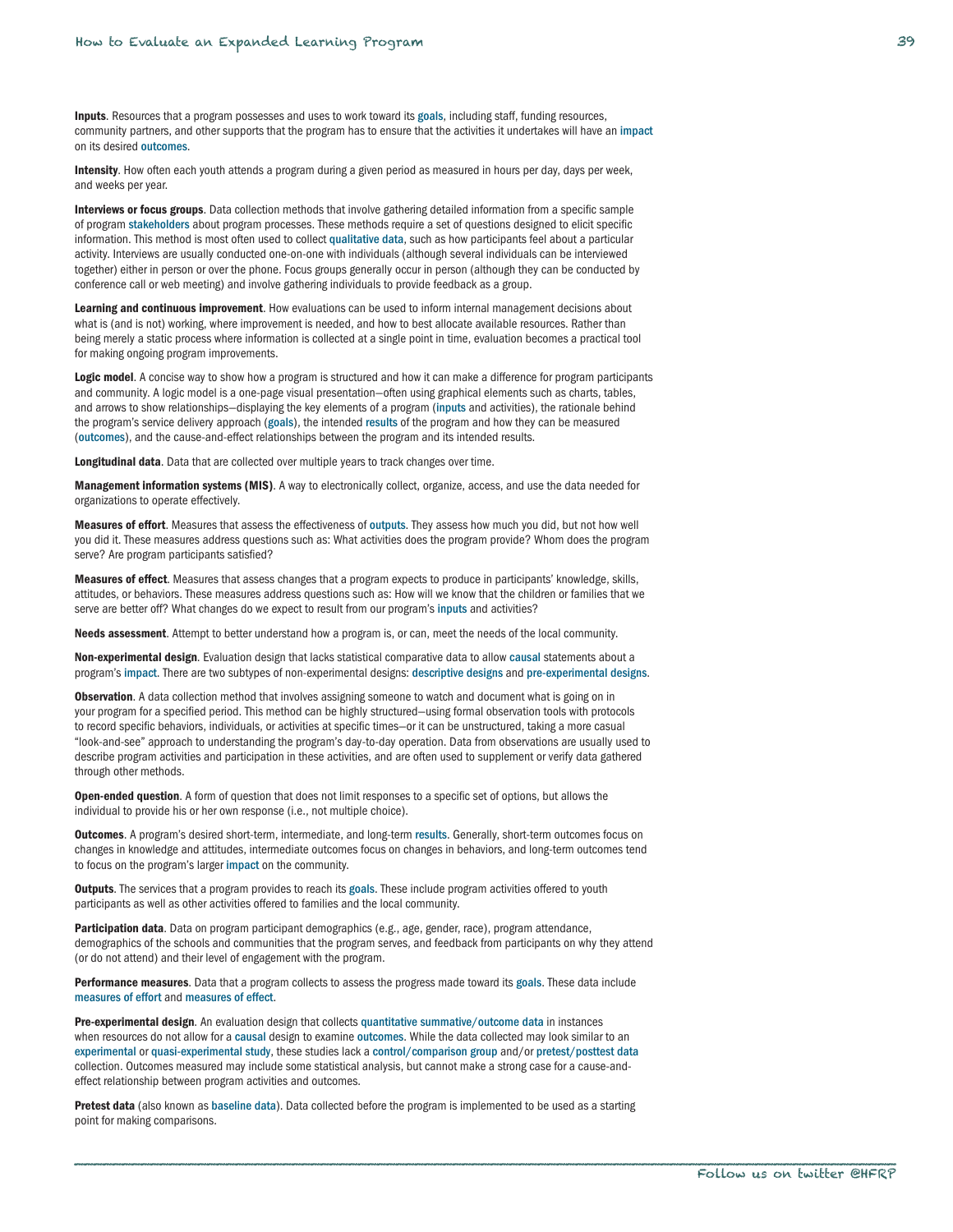<span id="page-41-1"></span>Posttest data. Data collected after program participants have participated for a period of time to demonstrate program outcomes. These data are often compared to [pretest](#page-40-0) or [baseline data](#page-39-2), to show improvements from before program participation.

Program group. Those who participate in the program. This is the sample from which to collect data related to program implementation and outcomes.

Program monitoring. An evaluation method that involves documenting the services a program provides in a systematic way. Program monitoring tracks how a program is spending their funds and describes the details of the program activities including information about their frequency, content, participation rates, staffing patterns, staff training provided, and transportation usage.

Purposive sample. Randomly selected program participants to participate in the evaluation. This method is generally used when it is not feasible to collect data from the entire program group, due to limited resources and/or a large number of program participants. Similar to [random assignment](#page-41-0), random selection involves using a system to ensure that each program participant has an equal chance of being chosen to participate in the study or not. This method helps increase the likelihood that the study sample truly represents the overall program.

**Qualitative data**. [Descriptive](#page-39-1), rather than numerical, information that can help to paint a picture of the program. This type of data is subjective and shows more nuanced [outcomes](#page-40-0) than can be measured with numbers. This type of data is generally used for [formative/process evaluations](#page-39-1), but can also help to flesh out and explain findings from [summative/](#page-42-0) [outcome evaluation](#page-42-0), for example, to provide specific details about how participants' behavior has changed as a result of the program.

Quantitative data. Countable information, including averages, statistics, percentages, etc. These data can be used [descriptively](#page-41-1) as [formative/process data](#page-39-1) for evaluation—for instance, to calculate the average age of participants. However, these numbers are more commonly used as [summative/outcome evaluation data](#page-42-0)—for instance, demonstrating improvements in participants' test scores over time.

Quasi-experimental design. An evaluation design used to try to establish a [causal](#page-39-2) relationship between program activities and [outcomes](#page-40-0) when [experimental design](#page-39-1) is not possible. Quasi-experimental designs are similar to experimental designs except the [treatment](#page-42-0) and [control groups](#page-39-2) are not [randomly assigned](#page-41-1). Instead, existing program participants (the treatment group) are compared to a comparison group of similar non-participants (e.g., their peers attending the same schools). Quasi-experimental designs frequently include an attempt to reduce [selection bias](#page-42-0) by matching program participants to non-participants, either individually or as a group, based on a set of demographic criteria that have been judged to be important to program [outcomes](#page-40-0) (school attended, age, gender, etc.). However, these groups may still differ in unanticipated ways that may have a major effect on outcomes.

<span id="page-41-0"></span>Random assignment. A method of selecting a program and comparison group for an [experimental](#page-39-1) study. It involves a specific selection procedure in which each individual has an equal chance of being selected for each group. This technique eliminates [selection bias](#page-42-0) and allows the groups to be as similar to one another as possible, since any differences between them are due only to chance.

Random selection. A method of selecting a sample of program participants to participate in an evaluation. Like random [assignment](#page-41-0), it involves a specific selection procedure in which each individual has an equal chance of being selected, but rather than being selected into either the program group or [comparison group](#page-39-2), random selection involves program participants only (without a comparison group of nonparticipants), who are selected to be included in data collection for the evaluation, or not. It also differs from random assignment in that those who are not selected do not become a comparison group. This method is used to get a representative [sample](#page-41-0) of a program when it is not feasible to collect data on all participants.

Research studies. An attempt to answer specific hypotheses, or research questions, using data that are collected using deliberate methods and analyzed in a systematic way. Evaluations are one type of research study that focuses on a specific program or initiative. Other types of research studies may look more broadly across a number of programs or initiatives to address the hypotheses or questions of interest to the researchers.

Reliability. The consistency of a data collection instrument. That is, the results should not vary wildly from one use to the next, although repeated uses with the same group over time will hopefully show positive changes in participant outcomes, and administering the instrument to different groups will likely have some variation in results.

Results. Findings that are produced from an evaluation to show how the program is implemented and what outcomes it produces.

Sample. A subset of program participants that are selected to participate in an evaluation. Sometimes, a program is able to collect data on all participants, but often this is not feasible nor a good use of resources, so a representative subset is selected. The sample may be [selected randomly](#page-41-0) (in an attempt to avoid any [selection bias](#page-42-0)), or based on specific types of participants of particular interest in the evaluation (e.g., a specific age range, low-income youth). Sometimes, the sample is just one of convenience, based on participants who agree to participate and have permission from their parents.

Secondary Source/ Data Review. A data collection method which involves using existing data sources (that is, data that were not collected specifically for the evaluation) that may contribute to the evaluation. These sources include data collected for similar studies to use for comparison, large data sets, school records, court records, and demographic

\_\_\_\_\_\_\_\_\_\_\_\_\_\_\_\_\_\_\_\_\_\_\_\_\_\_\_\_\_\_\_\_\_\_\_\_\_\_\_\_\_\_\_\_\_\_\_\_\_\_\_\_\_\_\_\_\_\_\_\_\_\_\_\_\_\_\_\_\_\_\_\_\_\_\_\_\_\_\_\_\_\_\_\_\_\_\_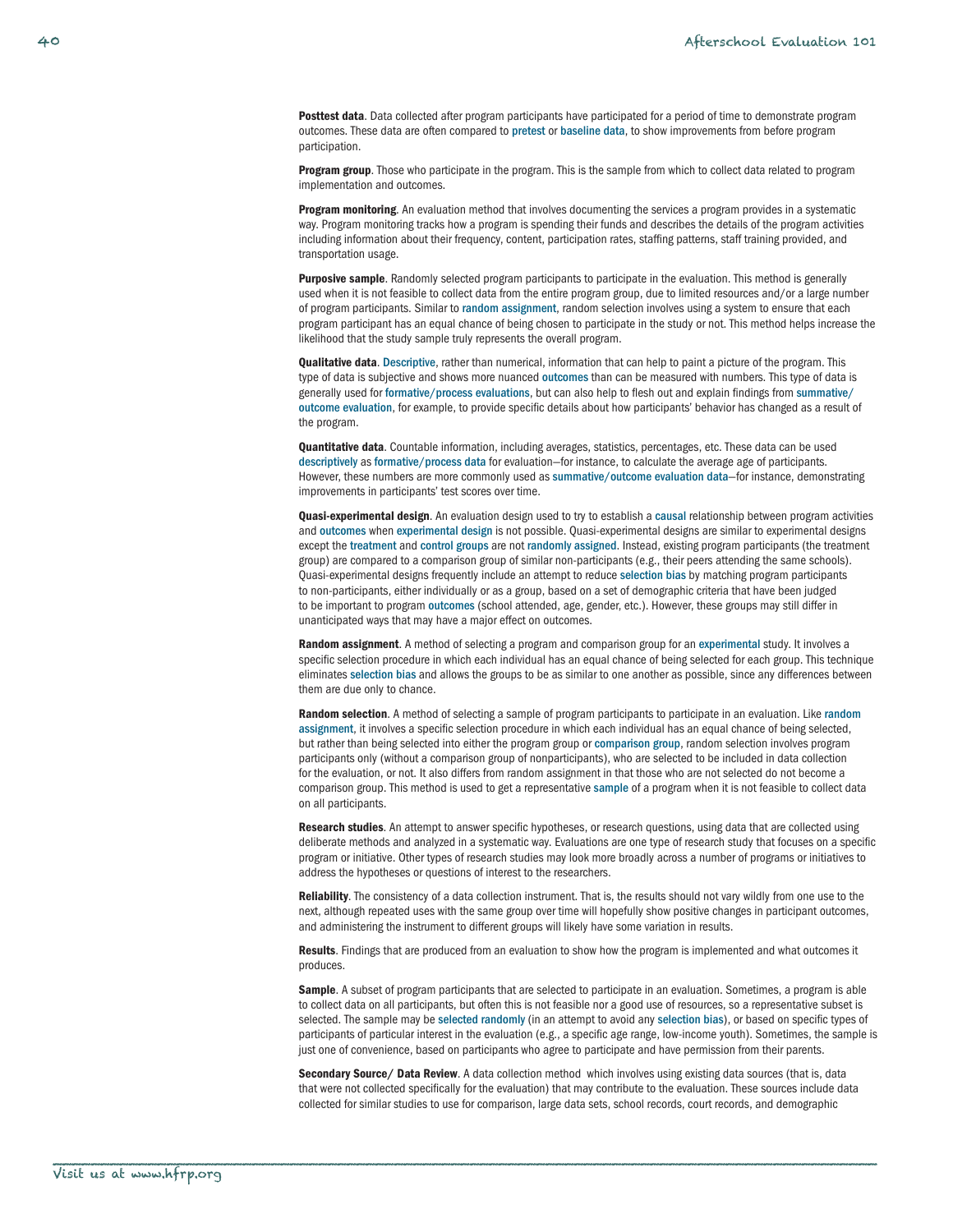data and trends. As with document review, these data are most often used to describe program implementation, and as background information to inform evaluation activities.

<span id="page-42-0"></span>Selection bias. The chance that the [treatment](#page-42-0) group and [comparison](#page-39-2) group are different from each other in ways that might affect their [outcomes](#page-40-0), based on how they were selected for each group. If the two groups were not [randomly](#page-41-0)  [selected](#page-41-0), the youth who attend the program may over- or under-represent certain characteristics of the overall population of interest, meaning that the treatment group and comparison group may not be starting on equal footing.

Stakeholders. Those who hold a vested interest in the program. They include anyone who is interested in or will benefit from knowing about the program's progress, such as board members, funders, collaborators, program participants, families, school staff (e.g., teachers, principals, and superintendents), college or university partners, external evaluators, someone from the next school level (e.g., middle school staff for an elementary school-age program), and community partners.

Survey. A data collection method designed to collect information from a large number of individuals over a specific period. Surveys are administered on paper, through the mail, by email, or on the internet. They are often used to obtain data that provide information on program participants' backgrounds, interests, and progress.

Subsample. A set of program participants selected for analysis in the evaluation. Subsamples may be [randomly selected](#page-41-0) in an effort to represent the entire group of program participants. Subsamples may also be selected based on a set of criteria of particular interest in the evaluation: for example, participants who are seen as most in need of program services (e.g., from low-income families or those who are not performing well in school), or a specific group of interest (e.g., female participants).

Summative/outcome data. Data collected to determine whether a program is achieving the outcomes that it set out to achieve, often using an [experimental](#page-39-1) or [quasi-experimental design](#page-41-1).

Tests or Assessments. Data collection methods that include such data sources as standardized test scores, psychometric tests, and other assessments of a program and its participants. These data often come from schools (especially for academic tests), and thus can also sometimes be considered [secondary source data](#page-41-0). This method is most often used to examine [outcomes](#page-40-0), often using an [experimental](#page-39-1) or [quasi-experimental design](#page-41-1).

Treatment Group. Another way of referring to the program group when this group is compared to a control/comparison [group](#page-39-2) of nonparticipants.

Validity. Whether an evaluation instrument is actually measuring what you want to measure.